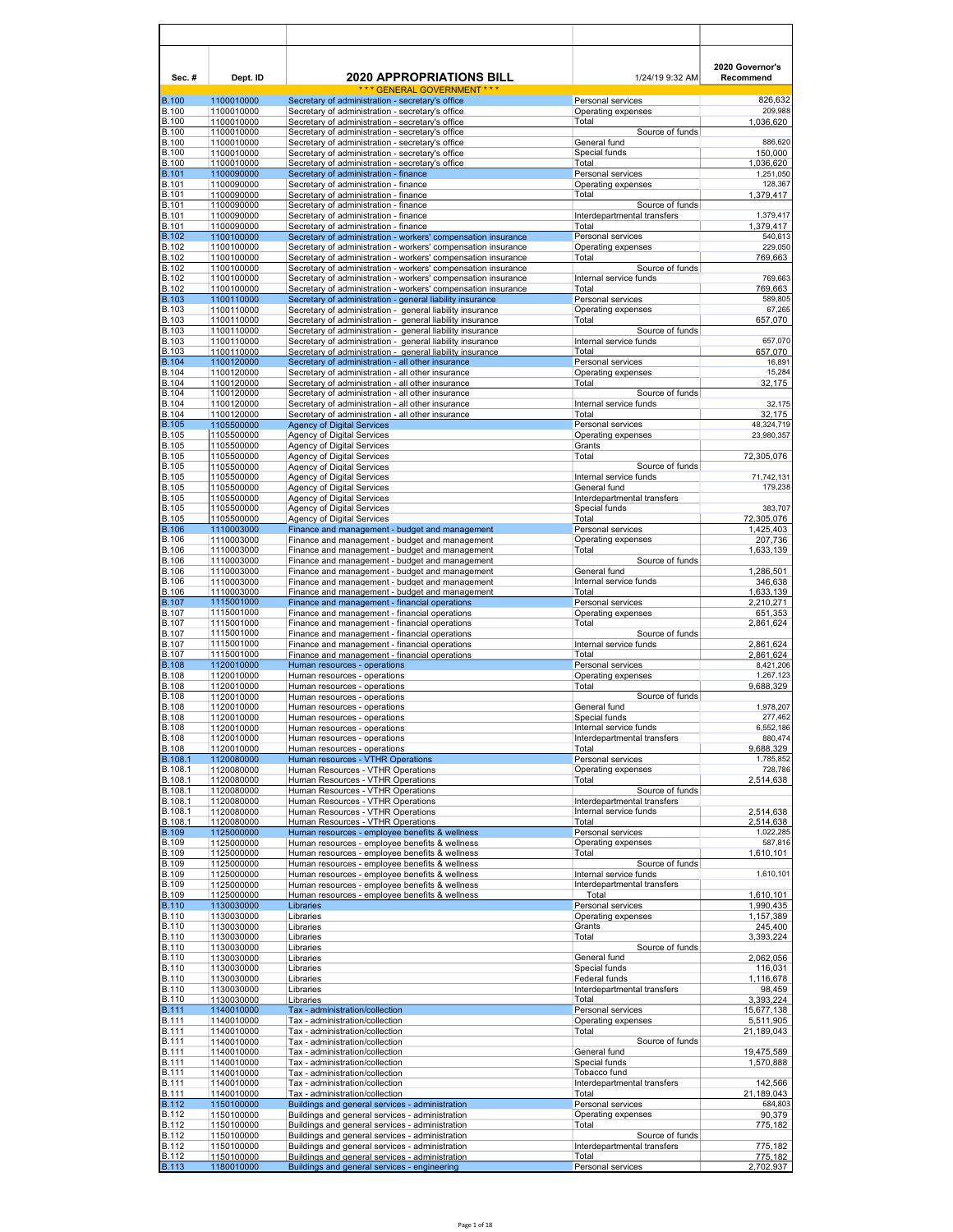| Sec.#                        | Dept. ID                 | <b>2020 APPROPRIATIONS BILL</b>                                                                                          | 1/24/19 9:32 AM                                | 2020 Governor's<br>Recommend |
|------------------------------|--------------------------|--------------------------------------------------------------------------------------------------------------------------|------------------------------------------------|------------------------------|
| <b>B.113</b><br><b>B.113</b> | 1180010000<br>1180010000 | Buildings and general services - engineering<br>Buildings and general services - engineering                             | Operating expenses<br>Total                    | 880,486<br>3,583,423         |
| <b>B.113</b><br><b>B.113</b> | 1180010000<br>1180010000 | Buildings and general services - engineering                                                                             | Source of funds<br>Interdepartmental transfers | 3,583,423                    |
| <b>B.113</b>                 | 1180010000               | Buildings and general services - engineering<br>Buildings and general services - engineering                             | Total                                          | 3,583,423                    |
| <b>B.114</b><br><b>B.114</b> | 1150400000<br>1150400000 | Buildings and general services - information centers<br>Buildings and general services - information centers             | Personal services                              | 3,482,685<br>1,608,448       |
| <b>B.114</b>                 | 1150400000               | Buildings and general services - information centers                                                                     | Operating expenses<br>Grants                   | 35,750                       |
| <b>B.114</b><br><b>B.114</b> | 1150400000<br>1150400000 | Buildings and general services - information centers<br>Buildings and general services - information centers             | Total<br>Source of funds                       | 5,126,883                    |
| <b>B.114</b>                 | 1150400000               | Buildings and general services - information centers                                                                     | General fund                                   | 648,931                      |
| <b>B.114</b><br><b>B.114</b> | 1150400000<br>1150400000 | Buildings and general services - information centers<br>Buildings and general services - information centers             | <b>Transportation fund</b><br>Special funds    | 4.019.636<br>458,316         |
| <b>B.114</b>                 | 1150400000               | Buildings and general services - information centers                                                                     | Total                                          | 5,126,883                    |
| <b>B.115</b><br><b>B.115</b> | 1150500000<br>1150500000 | Buildings and general services - purchasing<br>Buildings and general services - purchasing                               | Personal services<br>Operating expenses        | 1,060,809<br>186,998         |
| <b>B.115</b>                 | 1150500000               | Buildings and general services - purchasing                                                                              | Total                                          | 1,247,807                    |
| <b>B.115</b><br><b>B.115</b> | 1150500000<br>1150500000 | Buildings and general services - purchasing<br>Buildings and general services - purchasing                               | Source of funds<br>General fund                | 1,247,807                    |
| <b>B.115</b>                 | 1150500000               | Buildings and general services - purchasing                                                                              | Total                                          | 1,247,807                    |
| <b>B.116</b><br><b>B.116</b> | 1160050000<br>1160050000 | Buildings and general services - postal services<br>Buildings and general services - postal services                     | Personal services<br>Operating expenses        | 766,740<br>120,077           |
| <b>B.116</b>                 | 1160050000               | Buildings and general services - postal services                                                                         | Total                                          | 886,817                      |
| <b>B.116</b>                 | 1160050000               | Buildings and general services - postal services                                                                         | Source of funds<br>General fund                | 85,063                       |
| <b>B.116</b><br><b>B.116</b> | 1160050000<br>1160050000 | Buildings and general services - postal services<br>Buildings and general services - postal services                     | Internal service funds                         | 801,754                      |
| <b>B.116</b>                 | 1160050000               | Buildings and general services - postal services                                                                         | Total                                          | 886,817                      |
| <b>B.117</b><br><b>B.117</b> | 1160100000<br>1160100000 | Buildings and general services - copy center<br>Buildings and general services - copy center                             | Personal services<br>Operating expenses        | 797,852<br>137,298           |
| <b>B.117</b>                 | 1160100000               | Buildings and general services - copy center                                                                             | Total                                          | 935,150                      |
| <b>B.117</b><br><b>B.117</b> | 1160100000<br>1160100000 | Buildings and general services - copy center<br>Buildings and general services - copy center                             | Source of funds<br>Internal service funds      | 935,150                      |
| <b>B.117</b>                 | 1160100000               | Buildings and general services - copy center                                                                             | Total                                          | 935,150                      |
| <b>B.118</b><br><b>B.118</b> | 1160150000<br>1160150000 | Buildings and general services - fleet management services<br>Buildings and general services - fleet management services | Personal services<br>Operating expenses        | 735,645<br>208,836           |
| <b>B.118</b>                 | 1160150000               | Buildings and general services - fleet management services                                                               | Total                                          | 944,481                      |
| <b>B.118</b><br><b>B.118</b> | 1160150000<br>1160150000 | Buildings and general services - fleet management services<br>Buildings and general services - fleet management services | Source of funds<br>Internal service funds      | 944.481                      |
| <b>B.118</b>                 | 1160150000               | Buildings and general services - fleet management services                                                               | Total                                          | 944,481                      |
| <b>B.119</b><br><b>B.119</b> | 1160200000<br>1160200000 | Buildings and general services - federal surplus property<br>Buildings and general services - federal surplus property   | Personal services<br>Operating expenses        | 14,945<br>8,107              |
| <b>B.119</b>                 | 1160200000               | Buildings and general services - federal surplus property                                                                | Total                                          | 23,052                       |
| <b>B.119</b><br><b>B.119</b> | 1160200000<br>1160200000 | Buildings and general services - federal surplus property<br>Buildings and general services - federal surplus property   | Source of funds<br>Enterprise funds            | 23,052                       |
| <b>B.119</b>                 | 1160200000               | Buildings and general services - federal surplus property                                                                | Total                                          | 23,052                       |
| <b>B.120</b><br><b>B.120</b> | 1160250000<br>1160250000 | Buildings and general services - state surplus property<br>Buildings and general services - state surplus property       | Personal services<br>Operating expenses        | 190,580<br>121,866           |
| <b>B.120</b>                 | 1160250000               | Buildings and general services - state surplus property                                                                  | Total                                          | 312,446                      |
| <b>B.120</b><br><b>B.120</b> | 1160250000<br>1160250000 | Buildings and general services - state surplus property<br>Buildings and general services - state surplus property       | Source of funds<br>Internal service funds      | 312,446                      |
| <b>B.121</b>                 | 1160250000               | Buildings and general services - state surplus property                                                                  | Enterprise funds                               |                              |
| <b>B.120</b><br><b>B.121</b> | 1160250000<br>1160300000 | Buildings and general services - state surplus property<br>Buildings and general services - property management          | Total<br>Personal services                     | 312,446<br>1,342,177         |
| <b>B.121</b>                 | 1160300000               | Buildings and general services - property management                                                                     | Operating expenses                             | 457,542                      |
| <b>B.121</b><br><b>B.121</b> | 1160300000<br>1160300000 | Buildings and general services - property management<br>Buildings and general services - property management             | Total<br>Source of funds                       | 1,799,719                    |
| <b>B.121</b>                 | 1160300000               | Buildings and general services - property management                                                                     | Internal service funds                         | 1,799,719                    |
| <b>B.121</b><br><b>B.122</b> | 1160300000<br>1160550000 | Buildings and general services - property management<br>Buildings and general services - fee for space                   | Total<br>Personal services                     | 1,799,719<br>16,518,501      |
| <b>B.122</b>                 | 1160550000               | Buildings and general services - fee for space                                                                           | Operating expenses                             | 14,082,725                   |
| <b>B.122</b><br><b>B.122</b> | 1160550000<br>1160550000 | Buildings and general services - fee for space<br>Buildings and general services - fee for space                         | Total<br>Source of funds                       | 30,601,226                   |
| <b>B.122</b>                 | 1160550000               | Buildings and general services - fee for space                                                                           | Internal service funds                         | 30,601,226                   |
| <b>B.122</b><br><b>B.123</b> | 1160550000<br>1110023000 | Buildings and general services - fee for space<br>Geographic information system                                          | Total<br>Grants                                | 30,601,226                   |
| <b>B.123</b>                 | 1110023000               | Geographic information system                                                                                            | Total                                          |                              |
| <b>B.123</b><br><b>B.123</b> | 1110023000<br>1110023000 | Geographic information system<br>Geographic information system                                                           | Source of funds<br>Special funds               |                              |
| <b>B.123</b>                 | 1110023000               | Geographic information system                                                                                            | Total                                          |                              |
| <b>B.124</b><br><b>B.124</b> | 1200010000<br>1200010000 | Executive office - governor's office<br>Executive office - governor's office                                             | Personal services<br>Operating expenses        | 1,372,645<br>472,437         |
| <b>B.124</b>                 | 1200010000               | Executive office - governor's office                                                                                     | Total                                          | 1,845,082                    |
| <b>B.124</b><br><b>B.124</b> | 1200010000<br>1200010000 | Executive office - governor's office<br>Executive office - governor's office                                             | Source of funds<br>General fund                | 1,658,582                    |
| <b>B.124</b>                 | 1200010000               | Executive office - governor's office                                                                                     | Interdepartmental transfers                    | 186,500                      |
| <b>B.124</b><br><b>B.125</b> | 1200010000<br>1210001000 | Executive office - governor's office<br>Legislative council                                                              | Total<br>Personal services                     | 1,845,082<br>4,317,739       |
| <b>B.125</b>                 | 1210001000               | Legislative council                                                                                                      | Operating expenses                             | 866,574                      |
| <b>B.125</b><br><b>B.125</b> | 1210001000<br>1210001000 | Legislative council<br>Legislative council                                                                               | Total<br>Source of funds                       | 5,184,313                    |
| <b>B.125</b>                 | 1210001000               | Legislative council                                                                                                      | General fund                                   | 5,184,313                    |
| <b>B.125</b><br><b>B.126</b> | 1210001000<br>1210002000 | Legislative council<br>Legislature                                                                                       | Total<br>Personal services                     | 5,184,313<br>4,234,740       |
| <b>B.126</b>                 | 1210002000               | Legislature                                                                                                              | Operating expenses                             | 3,884,632                    |
| <b>B.126</b><br><b>B.126</b> | 1210002000<br>1210002000 | Legislature<br>Legislature                                                                                               | Total<br>Source of funds                       | 8,119,372                    |
| <b>B.126</b>                 | 1210002000               | Legislature                                                                                                              | General fund                                   | 8,119,372                    |
| <b>B.126</b>                 | 1210002000               | Legislature                                                                                                              | Total<br>Personal services                     | 8,119,372                    |
| <b>B.127</b><br><b>B.127</b> | 1220000000<br>1220000000 | Joint fiscal committee<br>Joint fiscal committee                                                                         | Operating expenses                             | 1,858,779<br>164,274         |
| <b>B.127</b>                 | 1220000000               | Joint fiscal committee                                                                                                   | Total                                          | 2,023,053                    |
| <b>B.127</b><br><b>B.127</b> | 1220000000<br>1220000000 | Joint fiscal committee<br>Joint fiscal committee                                                                         | Source of funds<br>General fund                | 2,023,053                    |
| <b>B.127</b>                 | 1220000000               | Joint fiscal committee                                                                                                   | Total                                          | 2,023,053                    |
| <b>B.128</b><br><b>B.128</b> | 1230001000<br>1230001000 | Sergeant at arms<br>Sergeant at arms                                                                                     | Personal services<br>Operating expenses        | 785,233<br>77,971            |
| <b>B.128</b>                 | 1230001000               | Sergeant at arms                                                                                                         | Total                                          | 863,204                      |
| <b>B.128</b><br><b>B.128</b> | 1230001000<br>1230001000 | Sergeant at arms<br>Sergeant at arms                                                                                     | Source of funds<br>General fund                | 863,204                      |
| <b>B.128</b>                 | 1230001000               | Sergeant at arms                                                                                                         | Total                                          | 863,204                      |
| <b>B.129</b><br><b>B.129</b> | 1240001000<br>1240001000 | Lieutenant governor<br>Lieutenant governor                                                                               | Personal services<br>Operating expenses        | 229,651<br>31,482            |
| <b>B.129</b>                 | 1240001000               | Lieutenant governor                                                                                                      | Total                                          | 261,133                      |
| <b>B.129</b>                 | 1240001000               | Lieutenant governor                                                                                                      | Source of funds                                |                              |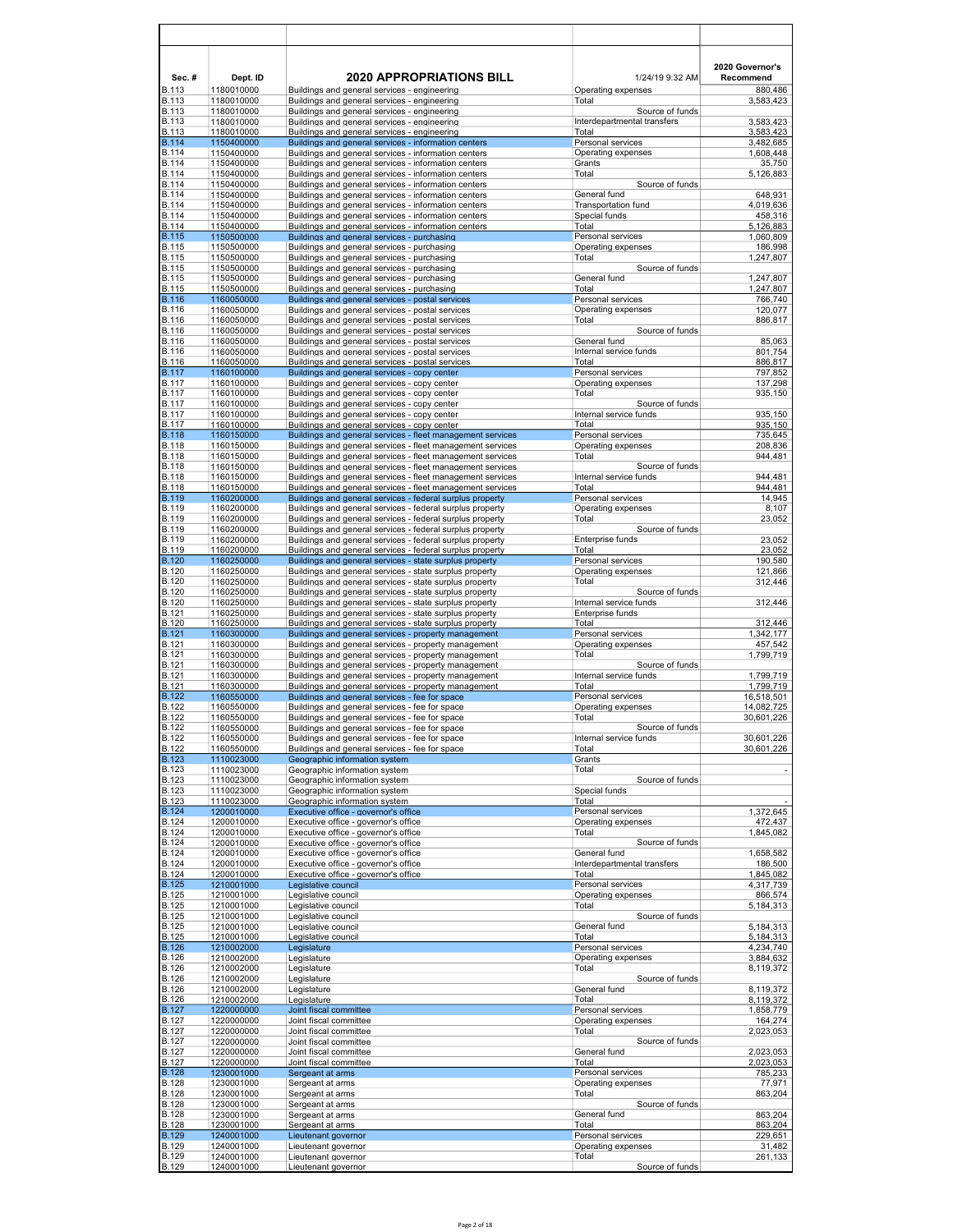| Sec.#<br><b>B.129</b>        | Dept. ID                 | <b>2020 APPROPRIATIONS BILL</b>                                                                            | 1/24/19 9:32 AM                           | 2020 Governor's<br>Recommend |
|------------------------------|--------------------------|------------------------------------------------------------------------------------------------------------|-------------------------------------------|------------------------------|
| <b>B.129</b>                 | 1240001000<br>1240001000 | Lieutenant governor<br>Lieutenant governor                                                                 | General fund<br>Total                     | 261,133<br>261,133           |
| <b>B.130</b><br><b>B.130</b> | 1250010000<br>1250010000 | Auditor of accounts<br>Auditor of accounts                                                                 | Personal services<br>Operating expenses   | 3,477,063                    |
| <b>B.130</b>                 | 1250010000               | Auditor of accounts                                                                                        | Total                                     | 157,985<br>3,635,048         |
| <b>B.130</b>                 | 1250010000               | Auditor of accounts                                                                                        | Source of funds                           |                              |
| <b>B.130</b><br><b>B.130</b> | 1250010000<br>1250010000 | Auditor of accounts<br>Auditor of accounts                                                                 | General fund<br>Special funds             | 404,513<br>53,145            |
| <b>B.130</b>                 | 1250010000               | Auditor of accounts                                                                                        | Internal service funds                    | 3,177,390                    |
| <b>B.130</b><br><b>B.131</b> | 1250010000<br>1260010000 | Auditor of accounts<br>State treasurer                                                                     | Total<br>Personal services                | 3,635,048<br>3,848,234       |
| <b>B.131</b>                 | 1260010000               | State treasurer                                                                                            | Operating expenses                        | 222,299                      |
| <b>B.131</b>                 | 1260010000               | State treasurer                                                                                            | Total                                     | 4,070,533                    |
| <b>B.131</b><br><b>B.131</b> | 1260010000<br>1260010000 | State treasurer<br>State treasurer                                                                         | Source of funds<br>General fund           | 981,483                      |
| <b>B.131</b>                 | 1260010000               | State treasurer                                                                                            | Special funds                             | 2,968,779                    |
| <b>B.131</b><br><b>B.131</b> | 1260010000<br>1260010000 | State treasurer<br>State treasurer                                                                         | Interdepartmental transfers<br>Total      | 120,271                      |
| <b>B.132</b>                 | 1260160000               | State treasurer - unclaimed property                                                                       | Personal services                         | 4,070,533<br>808,784         |
| <b>B.132</b>                 | 1260160000               | State treasurer - unclaimed property                                                                       | Operating expenses                        | 316,917                      |
| <b>B.132</b><br><b>B.132</b> | 1260160000<br>1260160000 | State treasurer - unclaimed property<br>State treasurer - unclaimed property                               | Total<br>Source of funds                  | 1,125,701                    |
| <b>B.132</b>                 | 1260160000               | State treasurer - unclaimed property                                                                       | Private purpose trust funds               | 1,125,701                    |
| <b>B.132</b>                 | 1260160000               | State treasurer - unclaimed property                                                                       | Total                                     | 1,125,701                    |
| <b>B.133</b><br><b>B.133</b> | 1265020000<br>1265020000 | Vermont state retirement system<br>Vermont state retirement system                                         | Personal services<br>Operating expenses   | 5,363,103<br>1,425,321       |
| <b>B.133</b>                 | 1265020000               | Vermont state retirement system                                                                            | Total                                     | 6,788,424                    |
| <b>B.133</b>                 | 1265020000               | Vermont state retirement system                                                                            | Source of funds                           |                              |
| <b>B.133</b><br><b>B.133</b> | 1265020000<br>1265020000 | Vermont state retirement system<br>Vermont state retirement system                                         | Pension trust funds<br>Total              | 6,788,424<br>6,788,424       |
| <b>B.134</b>                 | 1265030000               | Municipal employees' retirement system                                                                     | Personal services                         | 2,035,007                    |
| <b>B.134</b><br><b>B.134</b> | 1265030000<br>1265030000 | Municipal employees' retirement system<br>Municipal employees' retirement system                           | Operating expenses<br>Total               | 881,001<br>2,916,008         |
| <b>B.134</b>                 | 1265030000               | Municipal emplovees' retirement system                                                                     | Source of funds                           |                              |
| <b>B.134</b>                 | 1265030000               | Municipal employees' retirement system                                                                     | Pension trust funds                       | 2,916,008                    |
| <b>B.134</b><br><b>B.135</b> | 1265030000<br>1270000000 | Municipal employees' retirement system<br>State labor relations board                                      | Total<br>Personal services                | 2,916,008<br>218,630         |
| <b>B.135</b>                 | 1270000000               | State labor relations board                                                                                | Operating expenses                        | 50,179                       |
| <b>B.135</b>                 | 1270000000               | State labor relations board                                                                                | Total                                     | 268,809                      |
| <b>B.135</b><br><b>B.135</b> | 1270000000<br>1270000000 | State labor relations board<br>State labor relations board                                                 | Source of funds<br>General fund           | 259,233                      |
| <b>B.135</b>                 | 1270000000               | State labor relations board                                                                                | Special funds                             | 6,788                        |
| <b>B.135</b>                 | 1270000000               | State labor relations board                                                                                | Interdepartmental transfers               | 2,788                        |
| <b>B.135</b><br><b>B.136</b> | 1270000000<br>1280000000 | State labor relations board<br><b>VOSHA review board</b>                                                   | Total<br>Personal services                | 268,809<br>79,740            |
| <b>B.136</b>                 | 1280000000               | VOSHA review board                                                                                         | Operating expenses                        | 12,610                       |
| <b>B.136</b><br><b>B.136</b> | 1280000000               | VOSHA review board                                                                                         | Total<br>Source of funds                  | 92,350                       |
| <b>B.136</b>                 | 1280000000<br>1280000000 | VOSHA review board<br>VOSHA review board                                                                   | General fund                              | 46,175                       |
| <b>B.136</b>                 | 1280000000               | VOSHA review board                                                                                         | Interdepartmental transfers               | 46,175                       |
| <b>B.136</b><br>B.136.1      | 1280000000<br>1300001000 | VOSHA review board<br><b>Ethics Commission</b>                                                             | Total<br>Personal services                | 92,350<br>102,584            |
| B.136.1                      | 1300001000               | <b>Ethics Commission</b>                                                                                   | Operating expenses                        | 18,259                       |
| B.136.1                      | 1300001000               | <b>Ethics Commission</b>                                                                                   | Total                                     | 120,843                      |
| B.136.1<br>B.136.1           | 1300001000<br>1300001000 | <b>Ethics Commission</b><br><b>Ethics Commission</b>                                                       | Source of funds<br>Internal service funds | 120,843                      |
| B.136.1                      | 1300001000               | <b>Ethics Commission</b>                                                                                   | Total                                     | 120.843                      |
| <b>B.137</b>                 | 1140040000               | Homeowner rebate                                                                                           | Grants                                    | 16,600,000                   |
| <b>B.137</b><br><b>B.137</b> | 1140040000<br>1140040000 | Homeowner rebate<br>Homeowner rebate                                                                       | Total<br>Source of funds                  | 16,600,000                   |
| <b>B.137</b>                 | 1140040000               | Homeowner rebate                                                                                           | General fund                              | 16,600,000                   |
| <b>B.137</b><br><b>B.138</b> | 1140040000<br>1140330000 | Homeowner rebate<br>Renter rebate                                                                          | <b>Total</b><br>Grants                    | 16,600,000<br>9,500,000      |
| <b>B.138</b>                 | 1140330000               | Renter rebate                                                                                              | Total                                     | 9,500,000                    |
| <b>B.138</b>                 | 1140330000               | Renter rebate                                                                                              | Source of funds                           |                              |
| <b>B.138</b><br><b>B.138</b> | 1140330000<br>1140330000 | Renter rebate<br>Renter rebate                                                                             | General fund<br><b>Education fund</b>     | 9,500,000                    |
| <b>B.138</b>                 | 1140330000               | Renter rebate                                                                                              | Total                                     | 9,500,000                    |
| <b>B.139</b>                 | 1140060000               | Tax department - reappraisal and listing payments                                                          | Grants                                    | 3,303,324                    |
| <b>B.139</b><br><b>B.139</b> | 1140060000<br>1140060000 | Tax department - reappraisal and listing payments<br>Tax department - reappraisal and listing payments     | Total<br>Source of funds                  | 3,303,324                    |
| <b>B.139</b>                 | 1140060000               | Tax department - reappraisal and listing payments                                                          | General Fund                              | 3,303,324                    |
| <b>B.139</b><br><b>B.139</b> | 1140060000<br>1140060000 | Tax department - reappraisal and listing payments<br>Tax department - reappraisal and listing payments     | Education fund<br>Total                   | 3,303,324                    |
| <b>B.140</b>                 | 1140070000               | Use tax reimbursement fund - municipal current use                                                         | Grants                                    | 16,603,039                   |
| <b>B.140</b>                 | 1140070000               | Use tax reimbursement fund - municipal current use                                                         | Total                                     | 16,603,039                   |
| <b>B.140</b><br><b>B.140</b> | 1140070000<br>1140070000 | Use tax reimbursement fund - municipal current use<br>Use tax reimbursement fund - municipal current use   | Source of funds<br>General fund           | 16,603,039                   |
| <b>B.140</b>                 | 1140070000               | Use tax reimbursement fund - municipal current use                                                         | Total                                     | 16,603,039                   |
| <b>B.141</b>                 | 2320050000               | Lottery - Operations                                                                                       | Personal services                         | 1,733,694                    |
| <b>B.141</b><br><b>B.141</b> | 2320050000<br>2320050000 | Lottery - Operations<br>Lottery - Operations                                                               | Operating expenses<br>Grants              | 1,381,440<br>100,000         |
| <b>B.141</b>                 | 2320050000               | Lottery - Operations                                                                                       | Total                                     | 3,215,134                    |
| <b>B.141</b><br><b>B.141</b> | 2320050000               | Lottery - Operations<br>Lottery - Operations                                                               | Source of funds<br>Enterprise funds       |                              |
| <b>B.141</b>                 | 2320050000<br>2320050000 | Lottery - Operations                                                                                       | Total                                     | 3,215,134<br>3,215,134       |
| <b>B.142</b>                 | 1140020000               | Payments in lieu of taxes                                                                                  | Grants                                    | 8,036,000                    |
| <b>B.142</b><br><b>B.142</b> | 1140020000<br>1140020000 | Payments in lieu of taxes<br>Payments in lieu of taxes                                                     | Total<br>Source of funds                  | 8,036,000                    |
| <b>B.142</b>                 | 1140020000               | Payments in lieu of taxes                                                                                  | Special funds                             | 8,036,000                    |
| <b>B.142</b>                 | 1140020000               | Payments in lieu of taxes                                                                                  | Total                                     | 8,036,000                    |
| <b>B.143</b><br><b>B.143</b> | 1150800000<br>1150800000 | Payments in lieu of taxes - Montpelier<br>Payments in lieu of taxes - Montpelier                           | Grants<br>Total                           | 184,000<br>184,000           |
| <b>B.143</b>                 | 1150800000               | Payments in lieu of taxes - Montpelier                                                                     | Source of funds                           |                              |
| <b>B.143</b>                 | 1150800000               | Payments in lieu of taxes - Montpelier                                                                     | Special funds                             | 184,000                      |
| <b>B.143</b><br><b>B.144</b> | 1150800000<br>1140030000 | Payments in lieu of taxes - Montpelier<br>Payments in lieu of taxes - correctional facilities              | Total<br>Grants                           | 184,000<br>40,000            |
| <b>B.144</b>                 | 1140030000               | Payments in lieu of taxes - correctional facilities                                                        | Total                                     | 40,000                       |
| <b>B.144</b>                 | 1140030000               | Payments in lieu of taxes - correctional facilities                                                        | Source of funds                           |                              |
| <b>B.144</b><br><b>B.144</b> | 1140030000<br>1140030000 | Payments in lieu of taxes - correctional facilities<br>Payments in lieu of taxes - correctional facilities | Special funds<br>Total                    | 40,000<br>40,000             |
| <b>B.145</b>                 |                          | Total general government                                                                                   | Total general government                  | 260,101,675                  |
| <b>B.145</b><br><b>B.145</b> |                          | Total general government<br>Total general government                                                       | Personal services<br>Operating expenses   | 142,845,600<br>62,608,562    |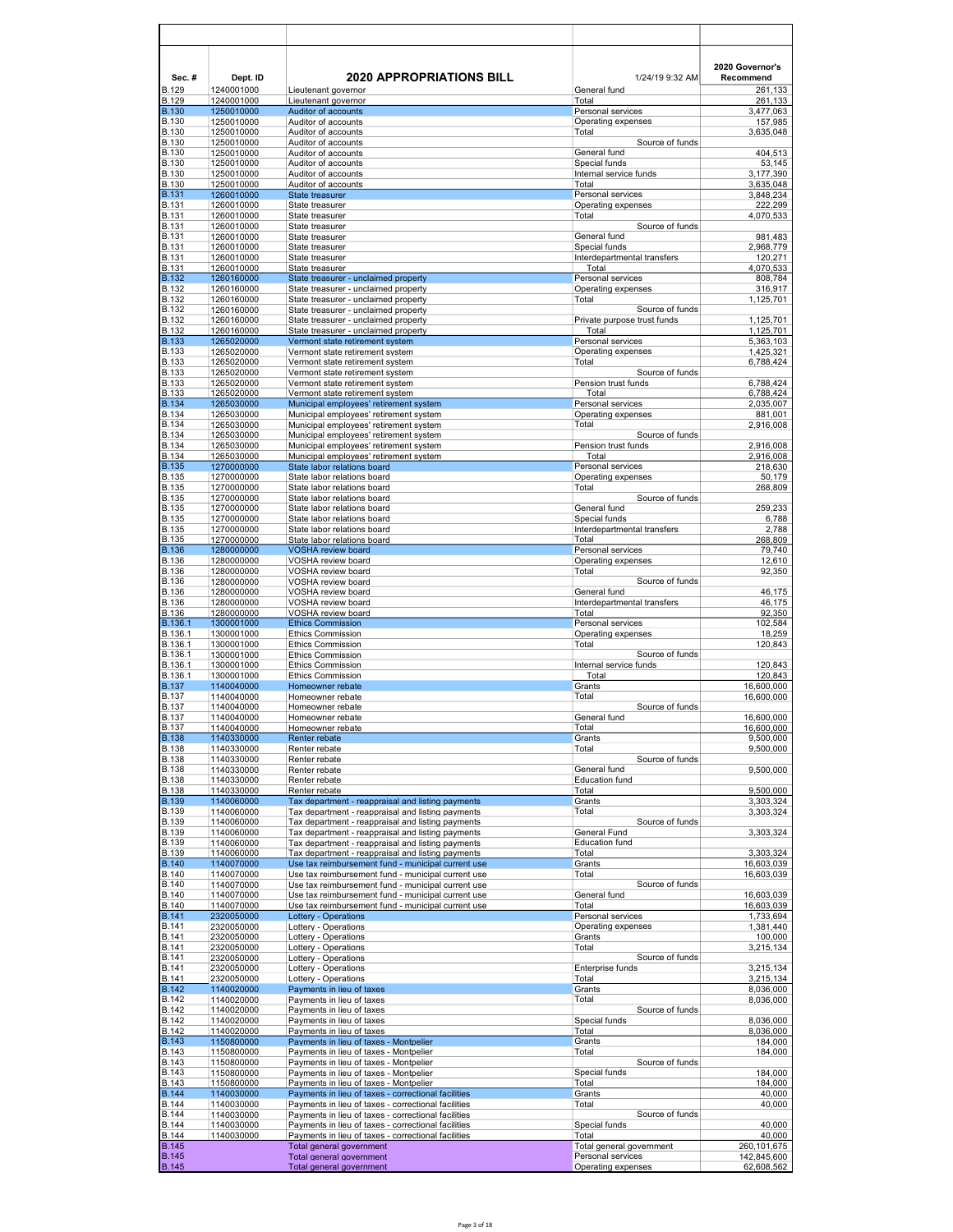| Sec.#                        | Dept. ID                 | <b>2020 APPROPRIATIONS BILL</b>                                            | 1/24/19 9:32 AM                              | 2020 Governor's<br>Recommend |
|------------------------------|--------------------------|----------------------------------------------------------------------------|----------------------------------------------|------------------------------|
| <b>B.145</b><br><b>B.145</b> |                          | Total general government<br>Total general government                       | Grants<br>Source of funds                    | 54,647,513                   |
| <b>B.145</b>                 |                          | Total general government                                                   | General fund                                 | 93,657,436                   |
| <b>B.145</b><br><b>B.145</b> |                          | Total general government                                                   | <b>Transportation fund</b>                   | 4,019,636<br>14,245,116      |
| <b>B.145</b>                 |                          | Total general government<br>Total general government                       | Special funds<br>Tobacco fund                |                              |
| <b>B.145</b>                 |                          | Total general government                                                   | <b>Education fund</b>                        |                              |
| <b>B.145</b><br><b>B.145</b> |                          | Total general government<br>Total general government                       | Federal funds<br>Global Commitment fund      | 1,116,678                    |
| <b>B.145</b>                 |                          | Total general government                                                   | Internal service funds                       | 125,779,235                  |
| <b>B.145</b>                 |                          | Total general government                                                   | Interdepartmental transfers                  | 7,215,255                    |
| <b>B.145</b><br><b>B.145</b> |                          | Total general government<br>Total general government                       | Enterprise funds<br>Pension trust funds      | 3,238,186<br>9,704,432       |
| <b>B.145</b>                 |                          | Total general government                                                   | Private purpose trust funds                  | 1,125,701                    |
| <b>B.145</b>                 |                          | Total general government<br>*** PROTECTION TO PERSONS AND PROPERTY ***     | Total                                        | 260, 101, 675                |
| <b>B.200</b>                 | 2100001000               | Attorney general                                                           | Personal services                            | 10,353,687                   |
| <b>B.200</b><br><b>B.200</b> | 2100001000<br>2100001000 | Attorney general<br>Attorney general                                       | Operating expenses<br>Grants                 | 1,523,368<br>26,500          |
| <b>B.200</b>                 | 2100001000               | Attorney general                                                           | Total                                        | 11,903,555                   |
| <b>B.200</b><br><b>B.200</b> | 2100001000<br>2100001000 | Attorney general                                                           | Source of funds<br>General fund              |                              |
| <b>B.200</b>                 | 2100001000               | Attorney general<br>Attorney general                                       | Special funds                                | 5,433,266<br>2,015,281       |
| <b>B.200</b>                 | 2100001000               | Attorney general                                                           | Tobacco fund                                 | 348,000                      |
| <b>B.200</b><br><b>B.200</b> | 2100001000<br>2100001000 | Attorney general<br>Attorney general                                       | Federal funds<br>Interdepartmental transfers | 1,256,355<br>2,850,653       |
| <b>B.200</b>                 | 2100001000               | Attorney general                                                           | Total                                        | 11,903,555                   |
| <b>B.201</b><br><b>B.201</b> | 2100002000<br>2100002000 | Vermont court diversion<br>Vermont court diversion                         | Personal services<br>Operating expenses      | 2,605,189                    |
| <b>B.201</b>                 | 2100002000               | Vermont court diversion                                                    | Grants                                       | 185,294                      |
| <b>B.201</b>                 | 2100002000               | Vermont court diversion                                                    | Total                                        | 2,790,483                    |
| <b>B.201</b><br><b>B.201</b> | 2100002000<br>2100002000 | Vermont court diversion<br>Vermont court diversion                         | Source of funds<br>General fund              | 2,270,486                    |
| <b>B.201</b>                 | 2100002000               | Vermont court diversion                                                    | Special funds                                | 519,997                      |
| <b>B.201</b><br><b>B.202</b> | 2100002000<br>2110000100 | Vermont court diversion<br>Defender general - public defense               | Total<br>Personal services                   | 2,790,483<br>11,968,678      |
| <b>B.202</b>                 | 2110000100               | Defender general - public defense                                          | Operating expenses                           | 1,107,989                    |
| <b>B.202</b><br><b>B.202</b> | 2110000100<br>2110000100 | Defender general - public defense<br>Defender general - public defense     | Total<br>Source of funds                     | 13,076,667                   |
| <b>B.202</b>                 | 2110000100               | Defender general - public defense                                          | General fund                                 | 12,487,014                   |
| <b>B.202</b><br><b>B.202</b> | 2110000100               | Defender general - public defense                                          | Special funds<br>Total                       | 589,653                      |
| <b>B.203</b>                 | 2110000100<br>2110010000 | Defender general - public defense<br>Defender general - assigned counsel   | Personal services                            | 13,076,667<br>5,825,842      |
| <b>B.203</b>                 | 2110010000               | Defender general - assigned counsel                                        | Operating expenses                           | 49,819                       |
| <b>B.203</b><br><b>B.203</b> | 2110010000<br>2110010000 | Defender general - assigned counsel<br>Defender general - assigned counsel | Total<br>Source of funds                     | 5,875,661                    |
| <b>B.203</b>                 | 2110010000               | Defender general - assigned counsel                                        | General fund                                 | 5,875,661                    |
| <b>B.203</b><br><b>B.203</b> | 2110010000<br>2110010000 | Defender general - assigned counsel<br>Defender general - assigned counsel | Special funds<br>Total                       | 5,875,661                    |
| <b>B.204</b>                 | 2120000000               | Judiciary                                                                  | Personal services                            | 41,878,283                   |
| <b>B.204</b><br><b>B.204</b> | 2120000000<br>2120000000 | Judiciary<br>Judiciary                                                     | Operating expenses<br>Grants                 | 9,655,475<br>121,030         |
| <b>B.204</b>                 | 2120000000               | Judiciary                                                                  | Total                                        | 51,654,788                   |
| <b>B.204</b><br><b>B.204</b> | 2120000000<br>2120000000 | Judiciary<br>Judiciary                                                     | Source of funds                              | 45,423,154                   |
| <b>B.204</b>                 | 2120000000               | Judiciarv                                                                  | General fund<br>Special funds                | 3,248,649                    |
| <b>B.204</b>                 | 2120000000               | Judiciary                                                                  | Tobacco fund                                 |                              |
| B.204<br><b>B.204</b>        | 2120000000<br>2120000000 | Judiciary<br>Judiciarv                                                     | Federal funds<br>Interdepartmental transfers | 887,586<br>2,095,399         |
| <b>B.204</b>                 | 2120000000               | Judiciarv                                                                  | Total                                        | 51,654,788                   |
| <b>B.205</b><br><b>B.205</b> | 2130100000<br>2130100000 | State's attorneys<br>State's attorneys                                     | Personal services<br>Operating expenses      | 13,730,084<br>1,803,114      |
| <b>B.205</b>                 | 2130100000               | State's attorneys                                                          | Total                                        | 15,533,198                   |
| <b>B.205</b><br><b>B.205</b> | 2130100000<br>2130100000 | State's attorneys<br>State's attorneys                                     | Source of funds<br>General fund              | 12,714,313                   |
| <b>B.205</b>                 | 2130100000               | State's attorneys                                                          | Special funds                                | 121,240                      |
| <b>B.205</b><br><b>B.205</b> | 2130100000<br>2130100000 | State's attorneys<br>State's attorneys                                     | Federal funds<br>Interdepartmental transfers | 31,000<br>2,666,645          |
| <b>B.205</b>                 | 2130100000               | State's attorneys                                                          | Total                                        | 15,533,198                   |
| <b>B.206</b><br><b>B.206</b> | 2130400000               | Special investigative units<br>Special investigative units                 | Personal services<br>Operating expenses      | 85,000                       |
| <b>B.206</b>                 | 2130400000<br>2130400000 | Special investigative units                                                | Grants                                       | 1,100<br>1,913,000           |
| <b>B.206</b>                 | 2130400000               | Special investigative units                                                | Total                                        | 1,999,100                    |
| <b>B.206</b><br>B.206        | 2130400000<br>2130400000 | Special investigative units<br>Special investigative units                 | Source of funds<br>General fund              | 1,999,100                    |
| <b>B.206</b>                 | 2130400000               | Special investigative units                                                | Federal funds                                |                              |
| <b>B.206</b><br><b>B.207</b> | 2130400000<br>2130200000 | Special investigative units<br><b>Sheriffs</b>                             | Total<br>Personal services                   | 1,999,100<br>4,245,584       |
| <b>B.207</b>                 | 2130200000               | <b>Sheriffs</b>                                                            | Operating expenses                           | 415,279                      |
| <b>B.207</b><br><b>B.207</b> | 2130200000<br>2130200000 | <b>Sheriffs</b><br>Sheriffs                                                | Total<br>Source of funds                     | 4,660,863                    |
| <b>B.207</b>                 | 2130200000               | Sheriffs                                                                   | General fund                                 | 4,660,863                    |
| B.207<br><b>B.208</b>        | 2130200000               | Sheriffs                                                                   | Total<br>Personal services                   | 4,660,863                    |
| <b>B.208</b>                 | 2140060000<br>2140060000 | Public safety - administration<br>Public safety - administration           | Operating expenses                           | 3,686,993<br>4,724,924       |
| <b>B.208</b>                 | 2140060000               | Public safety - administration                                             | Grants                                       | 200,000                      |
| <b>B.208</b><br><b>B.208</b> | 2140060000<br>2140060000 | Public safety - administration<br>Public safety - administration           | Total<br>Source of funds                     | 8,611,917                    |
| <b>B.208</b>                 | 2140060000               | Public safety - administration                                             | General fund                                 | 4,431,288                    |
| <b>B.208</b><br><b>B.208</b> | 2140060000<br>2140060000 | Public safety - administration<br>Public safety - administration           | Federal funds<br>Special funds               | 441,300<br>175,000           |
| <b>B.208</b>                 | 2140060000               | Public safety - administration                                             | Interdepartmental transfers                  | 3,564,329                    |
| <b>B.208</b><br><b>B.209</b> | 2140060000<br>2140010000 | Public safety - administration<br>Public safety - state police             | Total<br>Personal services                   | 8,611,917<br>56,917,271      |
| <b>B.209</b>                 | 2140010000               | Public safety - state police                                               | Operating expenses                           | 11,566,494                   |
| <b>B.209</b>                 | 2140010000               | Public safety - state police                                               | Grants                                       | 1,302,805                    |
| <b>B.209</b><br><b>B.209</b> | 2140010000<br>2140010000 | Public safety - state police<br>Public safety - state police               | Total<br>Source of funds                     | 69,786,570                   |
| <b>B.209</b>                 | 2140010000               | Public safety - state police                                               | General fund                                 | 40,506,303                   |
| <b>B.209</b><br><b>B.209</b> | 2140010000<br>2140010000 | Public safety - state police<br>Public safety - state police               | <b>Transportation fund</b><br>Special funds  | 20,250,000<br>3,067,749      |
| <b>B.209</b>                 | 2140010000               | Public safety - state police                                               | Federal funds                                | 4,063,667                    |
| <b>B.209</b><br><b>B.209</b> | 2140010000<br>2140010000 | Public safety - state police<br>Public safety - state police               | ARRA funds<br>Interdepartmental transfers    | 1,898,851                    |
|                              |                          |                                                                            |                                              |                              |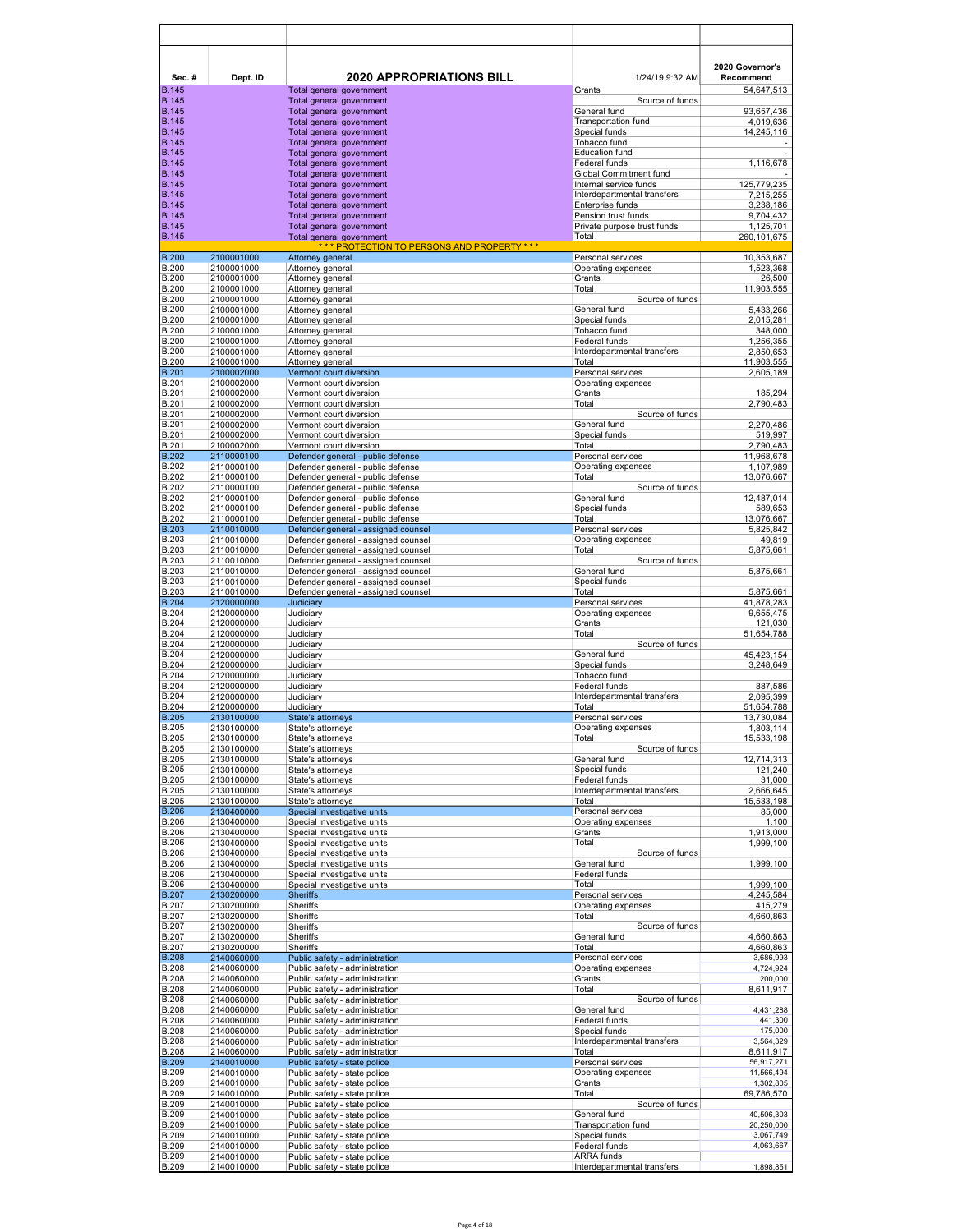| Sec.#<br><b>B.209</b>        | Dept. ID<br>2140010000   | <b>2020 APPROPRIATIONS BILL</b><br>Public safety - state police                                                          | 1/24/19 9:32 AM<br><b>ARRA</b> Interdepartmental | 2020 Governor's<br>Recommend |
|------------------------------|--------------------------|--------------------------------------------------------------------------------------------------------------------------|--------------------------------------------------|------------------------------|
|                              |                          |                                                                                                                          | transfers                                        |                              |
| B.209<br><b>B.210</b>        | 2140010000<br>2140020000 | Public safety - state police<br>Public safety - criminal justice services                                                | Total<br>Personal services                       | 69,786,570<br>4,365,847      |
| <b>B.210</b>                 | 2140020000               | Public safety - criminal justice services                                                                                | Operating expenses                               | 1,477,904                    |
| B.210<br><b>B.210</b>        | 2140020000<br>2140020000 | Public safety - criminal justice services<br>Public safety - criminal justice services                                   | Grants<br>Total                                  | 5,843,751                    |
| <b>B.210</b>                 | 2140020000               | Public safety - criminal justice services                                                                                | Source of funds                                  |                              |
| <b>B.210</b><br><b>B.210</b> | 2140020000<br>2140020000 | Public safety - criminal justice services<br>Public safety - criminal justice services                                   | General fund<br>Special funds                    | 3,147,212<br>1,930,649       |
| <b>B.210</b>                 | 2140020000               | Public safety - criminal justice services                                                                                | Federal funds                                    | 765,890                      |
| <b>B.210</b><br><b>B.210</b> | 2140020000<br>2140020000 | Public safety - criminal justice services<br>Public safety - criminal justice services                                   | ARRA funds<br>Interdepartmental transfers        |                              |
| <b>B.210</b>                 | 2140020000               | Public safety - criminal justice services                                                                                | Total                                            | 5.843.751                    |
| <b>B.211</b><br><b>B.211</b> | 2140030000<br>2140030000 | Public safety - emergency management and homeland security<br>Public safety - emergency management and homeland security | Personal services<br>Operating expenses          | 2,764,385<br>1,106,406       |
| B.211                        | 2140030000               | Public safety - emergency management and homeland security                                                               | Grants                                           | 5,111,905                    |
| <b>B.211</b>                 | 2140030000               | Public safety - emergency management and homeland security                                                               | Total                                            | 8,982,696                    |
| B.211<br><b>B.211</b>        | 2140030000<br>2140030000 | Public safety - emergency management and homeland security<br>Public safety - emergency management and homeland security | Source of funds<br>General fund                  | 433,306                      |
| B.211                        | 2140030000               | Public safety - emergency management and homeland security                                                               | Federal funds                                    | 8,319,390                    |
| <b>B.211</b><br>B.211        | 2140030000<br>2140030000 | Public safety - emergency management and homeland security<br>Public safety - emergency management and homeland security | Special funds<br>Interdepartmental transfers     | 230,000                      |
| <b>B.211</b>                 | 2140030000               | Public safety - emergency management and homeland security                                                               | Total                                            | 8,982,696                    |
| <b>B.212</b><br>B.212        | 2140040000<br>2140040000 | Public safety - fire safety<br>Public safety - fire safety                                                               | Personal services<br>Operating expenses          | 6,863,783<br>3,383,347       |
| B.212                        | 2140040000               | Public safety - fire safety                                                                                              | Grants                                           | 107,000                      |
| <b>B.212</b><br><b>B.212</b> | 2140040000<br>2140040000 | Public safety - fire safety<br>Public safety - fire safety                                                               | Total<br>Source of funds                         | 10,354,130                   |
| <b>B.212</b>                 | 2140040000               | Public safety - fire safety                                                                                              | General fund                                     | 477,905                      |
| B.212                        | 2140040000               | Public safety - fire safety<br>Public safety - fire safety                                                               | Special funds<br>Federal funds                   | 8,954,902<br>876,323         |
| <b>B.212</b><br><b>B.212</b> | 2140040000<br>2140040000 | Public safety - fire safety                                                                                              | Interdepartmental transfers                      | 45,000                       |
| <b>B.212</b>                 | 2140040000               | Public safety - fire safety                                                                                              | Total                                            | 10,354,130                   |
| <b>B.213</b><br><b>B.213</b> | 2140090000<br>2140090000 | Public safety - Forensic Laboratory<br>Public safety - Forensic Laboratory                                               | Personal services<br>Operating expenses          | 3,097,286<br>1,134,268       |
| <b>B.213</b>                 | 2140090000               | Public safety - Forensic Laboratory                                                                                      | Grants                                           |                              |
| <b>B.213</b><br>B.213        | 2140090000<br>2140090000 | Public safety - Forensic Laboratory<br>Public safety - Forensic Laboratory                                               | Total<br>Source of funds                         | 4,231,554                    |
| <b>B.213</b>                 | 2140090000               | Public safety - Forensic Laboratory                                                                                      | General fund                                     | 3,177,547                    |
| <b>B.213</b><br><b>B.213</b> | 2140090000<br>2140090000 | Public safety - Forensic Laboratory<br>Public safety - Forensic Laboratory                                               | Special funds<br>Federal funds                   | 78,555<br>414,702            |
| <b>B.213</b>                 | 2140090000               | Public safety - Forensic Laboratory                                                                                      | Interdepartmental transfers                      | 560,750                      |
| <b>B.213</b><br><b>B.215</b> | 2140090000<br>2150010000 | Public safety - Forensic Laboratory<br>Military - administration                                                         | Total<br>Personal services                       | 4,231,554<br>767,401         |
| <b>B.215</b>                 | 2150010000               | Military - administration                                                                                                | Operating expenses                               | 480,758                      |
| <b>B.215</b>                 | 2150010000               | Military - administration                                                                                                | Grants                                           | 1,276,718                    |
| B.215<br><b>B.215</b>        | 2150010000<br>2150010000 | Military - administration<br>Military - administration                                                                   | Total<br>Source of funds                         | 2,524,877                    |
| <b>B.215</b>                 | 2150010000               | Military - administration                                                                                                | General fund                                     | 2,524,877                    |
| <b>B.215</b><br><b>B.216</b> | 2150010000<br>2150020000 | Military - administration<br>Military - air service contract                                                             | Total<br>Personal services                       | 2,524,877<br>6,024,812       |
| <b>B.216</b>                 | 2150020000               | Military - air service contract                                                                                          | Operating expenses                               | 937,929                      |
| B.216<br>B.216               | 2150020000<br>2150020000 | Military - air service contract<br>Military - air service contract                                                       | Total<br>Source of funds                         | 6,962,741                    |
| B.216                        | 2150020000               | Military - air service contract                                                                                          | General fund                                     | 581,730                      |
| <b>B.216</b><br>B.216        | 2150020000<br>2150020000 | Military - air service contract<br>Military - air service contract                                                       | Federal funds<br>Total                           | 6,381,011<br>6,962,741       |
| <b>B.217</b>                 | 2150030000               | Military - army service contract                                                                                         | Personal services                                | 8,692,642                    |
| <b>B.217</b><br><b>B.217</b> | 2150030000<br>2150030000 | Military - army service contract<br>Military - army service contract                                                     | Operating expenses<br>Total                      | 6,093,050<br>14,785,692      |
| B.217                        | 2150030000               | Military - army service contract                                                                                         | Source of funds                                  |                              |
| <b>B.217</b><br><b>B.217</b> | 2150030000<br>2150030000 | Military - army service contract<br>Military - army service contract                                                     | General fund<br>Federal funds                    | 14,785,692                   |
| <b>B.217</b>                 | 2150030000               | Military - army service contract                                                                                         | Total                                            | 14,785,692                   |
| <b>B.218</b><br><b>B.218</b> | 2150040000               | Military - building maintenance<br>Military - building maintenance                                                       | Personal services<br>Operating expenses          | 820,735<br>687,573           |
| <b>B.218</b>                 | 2150040000<br>2150040000 | Military - building maintenance                                                                                          | Total                                            | 1,508,308                    |
| B.218                        | 2150040000               | Military - building maintenance                                                                                          | Source of funds                                  |                              |
| B.218<br><b>B.218</b>        | 2150040000<br>2150040000 | Military - building maintenance<br>Military - building maintenance                                                       | General fund<br>Special funds                    | 1,448,308<br>60,000          |
| <b>B.218</b>                 | 2150040000               | Military - building maintenance                                                                                          | Federal funds                                    |                              |
| B.218<br><b>B.219</b>        | 2150040000<br>2150050000 | Military - building maintenance<br>Military - veterans' affairs                                                          | Total<br>Personal services                       | 1,508,308<br>833,614         |
| <b>B.219</b>                 | 2150050000               | Military - veterans' affairs                                                                                             | Operating expenses                               | 173,955                      |
| <b>B.219</b><br>B.219        | 2150050000<br>2150050000 | Military - veterans' affairs<br>Military - veterans' affairs                                                             | Grants<br>Total                                  | 50,800<br>1,058,369          |
| <b>B.219</b>                 | 2150050000               | Military - veterans' affairs                                                                                             | Source of funds                                  |                              |
| <b>B.219</b><br><b>B.219</b> | 2150050000<br>2150050000 | Military - veterans' affairs<br>Military - veterans' affairs                                                             | General fund<br>Special funds                    | 811,151<br>147,218           |
| B.219                        | 2150050000               | Military - veterans' affairs                                                                                             | Federal funds                                    | 100,000                      |
| <b>B.219</b><br><b>B.220</b> | 2150050000<br>2160010000 | Military - veterans' affairs<br>Center for crime victims services                                                        | Total<br>Personal services                       | 1,058,369<br>2,251,106       |
| <b>B.220</b>                 | 2160010000               | Center for crime victims services                                                                                        | Operating expenses                               | 756,995                      |
| <b>B.220</b><br><b>B.220</b> | 2160010000<br>2160010000 | Center for crime victims services<br>Center for crime victims services                                                   | Grants<br>Total                                  | 13,281,115<br>16,289,216     |
| <b>B.220</b>                 | 2160010000               | Center for crime victims services                                                                                        | Source of funds                                  |                              |
| <b>B.220</b><br><b>B.220</b> | 2160010000<br>2160010000 | Center for crime victims services<br>Center for crime victims services                                                   | General fund<br>Special funds                    | 1,264,158                    |
| <b>B.220</b>                 | 2160010000               | Center for crime victims services                                                                                        | Federal funds                                    | 5,342,728<br>9,682,330       |
| <b>B.220</b>                 | 2160010000               | Center for crime victims services                                                                                        | <b>ARRA</b> funds                                |                              |
| <b>B.220</b><br><b>B.221</b> | 2160010000<br>2170010000 | Center for crime victims services<br>Criminal justice training council                                                   | Total<br>Personal services                       | 16,289,216<br>1,294,952      |
| B.221                        | 2170010000               | Criminal justice training council                                                                                        | Operating expenses                               | 1,397,689                    |
| <b>B.221</b><br><b>B.221</b> | 2170010000<br>2170010000 | Criminal justice training council<br>Criminal justice training council                                                   | Total<br>Source of funds                         | 2,692,641                    |
| B.221                        | 2170010000               | Criminal justice training council                                                                                        | General fund                                     | 2,488,016                    |
| B.221<br>B.221               | 2170010000<br>2170010000 | Criminal justice training council<br>Criminal justice training council                                                   | Interdepartmental transfers<br>Total             | 204,625<br>2,692,641         |
| <b>B.222</b>                 | 2200010000               | Agriculture, food and markets - administration                                                                           | Personal services                                | 1,475,369                    |
| <b>B.222</b><br><b>B.222</b> | 2200010000<br>2200010000 | Agriculture, food and markets - administration<br>Agriculture, food and markets - administration                         | Operating expenses<br>Grants                     | 438,811<br>162,972           |
| <b>B.222</b>                 | 2200010000               | Agriculture, food and markets - administration                                                                           | Total                                            | 2,077,152                    |
| <b>B.222</b>                 | 2200010000               | Agriculture, food and markets - administration                                                                           | Source of funds                                  |                              |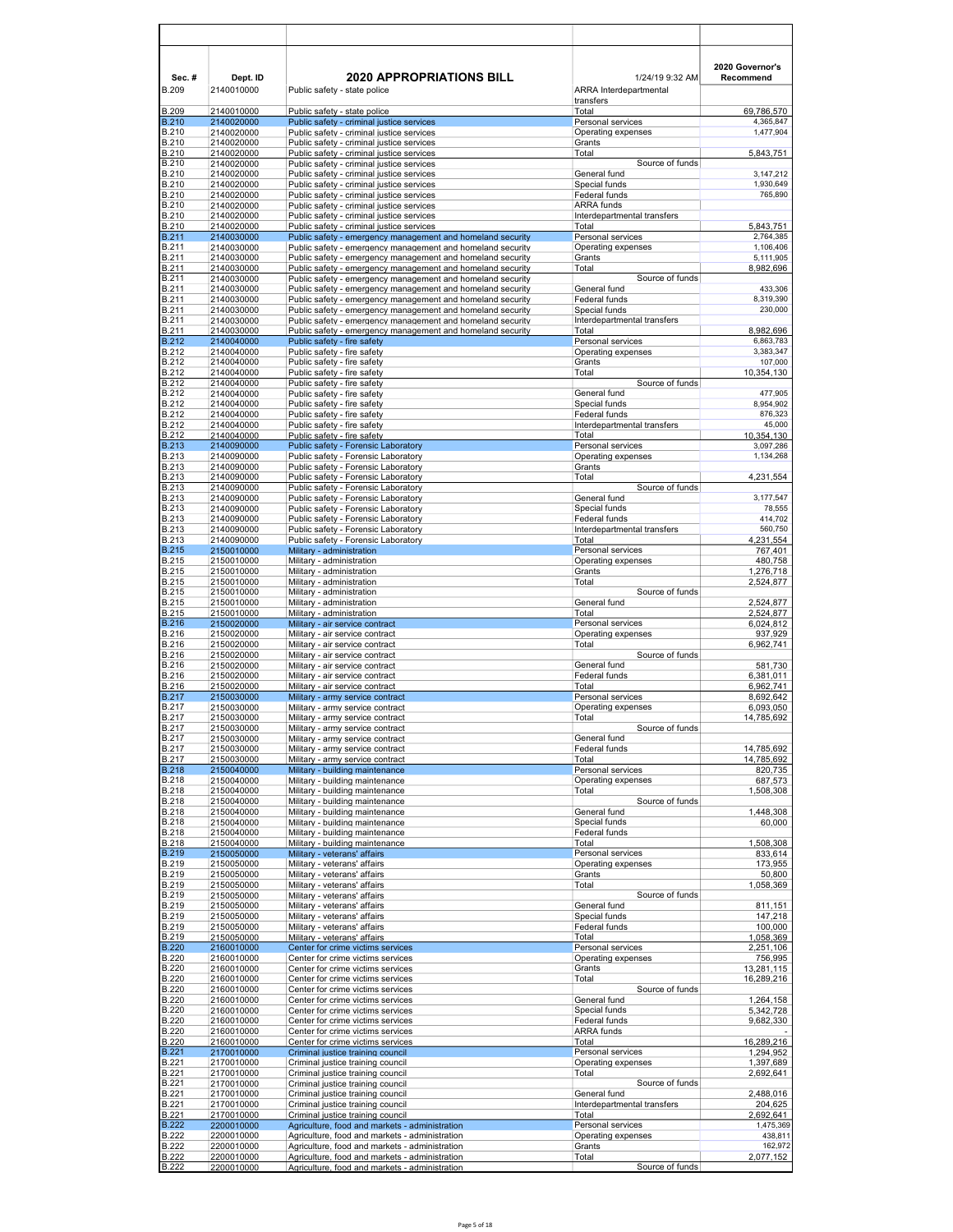| Sec.#<br><b>B.222</b>        | Dept. ID<br>2200010000   | <b>2020 APPROPRIATIONS BILL</b><br>Agriculture, food and markets - administration                                                                                                                           | 1/24/19 9:32 AM<br>General fund              | 2020 Governor's<br>Recommend<br>931,008 |
|------------------------------|--------------------------|-------------------------------------------------------------------------------------------------------------------------------------------------------------------------------------------------------------|----------------------------------------------|-----------------------------------------|
| <b>B.222</b>                 | 2200010000               | Agriculture, food and markets - administration                                                                                                                                                              | Special funds                                | 714,922                                 |
| <b>B.222</b>                 | 2200010000               | Agriculture, food and markets - administration                                                                                                                                                              | Federal funds                                | 431,222                                 |
| <b>B.222</b><br><b>B.223</b> | 2200010000<br>2200020000 | Agriculture, food and markets - administration<br>Agriculture, food and markets - food safety and consumer protection                                                                                       | Total<br>Personal services                   | 2,077,152<br>4,296,689                  |
| <b>B.223</b>                 | 2200020000               | Agriculture, food and markets - food safety and consumer protection                                                                                                                                         | Operating expenses                           | 752,772                                 |
| <b>B.223</b><br><b>B.223</b> | 2200020000<br>2200020000 | Agriculture, food and markets - food safety and consumer protection<br>Agriculture, food and markets - food safety and consumer protection                                                                  | Grants<br>Total                              | 2,750,000<br>7,799,461                  |
| <b>B.223</b>                 | 2200020000               | Agriculture, food and markets - food safety and consumer protection                                                                                                                                         | Source of funds                              |                                         |
| <b>B.223</b>                 | 2200020000               | Agriculture, food and markets - food safety and consumer protection                                                                                                                                         | General fund                                 | 2,895,182                               |
| <b>B.223</b><br><b>B.223</b> | 2200020000<br>2200020000 | Agriculture, food and markets - food safety and consumer protection<br>Agriculture, food and markets - food safety and consumer protection                                                                  | Special funds<br><b>Federal funds</b>        | 3,644,093<br>1,253,186                  |
| <b>B.223</b>                 | 2200020000               | Agriculture, food and markets - food safety and consumer protection                                                                                                                                         | Global Commitment fund                       |                                         |
| <b>B.223</b>                 | 2200020000               | Agriculture, food and markets - food safety and consumer protection                                                                                                                                         | Interdepartmental transfers                  | 7,000                                   |
| <b>B.223</b><br><b>B.224</b> | 2200020000<br>2200030000 | Agriculture, food and markets - food safety and consumer protection<br>Agriculture, food and markets - agricultural development                                                                             | Total<br>Personal services                   | 7,799,461<br>1,717,913                  |
| <b>B.224</b>                 | 2200030000               | Agriculture, food and markets - agricultural development                                                                                                                                                    | Operating expenses                           | 1,080,763                               |
| <b>B.224</b>                 | 2200030000               | Agriculture, food and markets - agricultural development                                                                                                                                                    | Grants                                       | 1,394,875                               |
| <b>B.224</b><br><b>B.224</b> | 2200030000<br>2200030000 | Agriculture, food and markets - agricultural development<br>Agriculture, food and markets - agricultural development                                                                                        | Total<br>Source of funds                     | 4,193,551                               |
| <b>B.224</b>                 | 2200030000               | Agriculture, food and markets - agricultural development                                                                                                                                                    | General fund                                 | 2,100,030                               |
| <b>B.224</b><br><b>B.224</b> | 2200030000<br>2200030000 | Agriculture, food and markets - agricultural development<br>Agriculture, food and markets - agricultural development                                                                                        | Special funds<br>Federal funds               | 688,828<br>1,404,693                    |
| <b>B.224</b>                 | 2200030000               | Agriculture, food and markets - agricultural development                                                                                                                                                    | Interdepartmental transfers                  |                                         |
| <b>B.224</b>                 | 2200030000               | Agriculture, food and markets - agricultural development                                                                                                                                                    | Total                                        | 4,193,551                               |
| <b>B.225</b><br><b>B.225</b> | 2200040000<br>2200040000 | Agriculture, food and markets - laboratories, agricultural resource manage Personal services<br>Agriculture, food and markets - laboratories, agricultural resource manage Operating expenses               |                                              | 2,446,869<br>586,350                    |
| <b>B.225</b>                 | 2200040000               | Agriculture, food and markets - laboratories, agricultural resource manage Grants                                                                                                                           |                                              | 223,334                                 |
| <b>B.225</b>                 | 2200040000               | Agriculture, food and markets - laboratories, agricultural resource manage Total                                                                                                                            |                                              | 3,256,553                               |
| <b>B.225</b><br><b>B.225</b> | 2200040000<br>2200040000 | Agriculture, food and markets - laboratories, agricultural resource manage<br>Agriculture, food and markets - laboratories, agricultural resource manage General fund                                       | Source of funds                              | 730,945                                 |
| <b>B.225</b>                 | 2200040000               | Agriculture, food and markets - laboratories, agricultural resource manage Special funds                                                                                                                    |                                              | 1,816,068                               |
| <b>B.225</b>                 | 2200040000               | Agriculture, food and markets - laboratories, agricultural resource manage Federal funds                                                                                                                    |                                              | 454,022                                 |
| <b>B.225</b><br><b>B.225</b> | 2200040000<br>2200040000 | Agriculture, food and markets - laboratories, agricultural resource manage Global Commitment fund<br>Agriculture, food and markets - laboratories, agricultural resource manage Interdepartmental transfers |                                              | 255,518                                 |
| <b>B.225</b>                 | 2200040000               | Agriculture, food and markets - laboratories, agricultural resource manage Total                                                                                                                            |                                              | 3,256,553                               |
| B.225.1<br>B.225.1           | 2200150000<br>2200150000 | Agriculture, food and markets - Vermont Agricultural and Environmental La Personal services<br>Agriculture, food and markets - Vermont Agricultural and Environmental La Operating expenses                 |                                              | 1,589,625<br>932,332                    |
| B.225.1                      | 2200150000               | Agriculture, food and markets - Vermont Agricultural and Environmental La Grants                                                                                                                            |                                              |                                         |
| B.225.1                      | 2200150000               | Agriculture, food and markets - Vermont Agricultural and Environmental La Total                                                                                                                             |                                              | 2,521,957                               |
| B.225.1<br>B.225.1           | 2200150000<br>2200150000 | Agriculture, food and markets - Vermont Agricultural and Environmental La<br>Agriculture, food and markets - Vermont Agricultural and Environmental La General fund                                         | Source of funds                              | 921,265                                 |
| B.225.1                      | 2200150000               | Agriculture, food and markets - Vermont Agricultural and Environmental La Special funds                                                                                                                     |                                              | 1,536,479                               |
| B.225.1                      | 2200150000               | Agriculture, food and markets - Vermont Agricultural and Environmental La Federal funds                                                                                                                     |                                              |                                         |
| B.225.1<br>B.225.1           | 2200150000<br>2200150000 | Interdepartmental transfers - Vermont Agricultural and Environmental La Interdepartmental transfers<br>Agriculture, food and markets - Vermont Agricultural and Environmental La Total                      |                                              | 64,213<br>2.521.957                     |
| B.225.2                      | 2200160000               | Agriculture, food and markets - Clean Water initiative                                                                                                                                                      | Personal services                            | 2,909,421                               |
| B.225.2<br>B.225.2           | 2200160000<br>2200160000 | Agriculture, food and markets - Clean Water initiative<br>Agriculture, food and markets - Clean Water initiative                                                                                            | Operating expenses<br>Grants                 | 479,805<br>3,247,000                    |
| B.225.2                      | 2200160000               | Agriculture, food and markets - Clean Water initiative                                                                                                                                                      | Total                                        | 6,636,226                               |
| B.225.2                      | 2200160000               | Agriculture, food and markets - Clean Water initiative                                                                                                                                                      | Source of funds                              |                                         |
| B.225.2<br>B.225.2           | 2200160000<br>2200160000 | Agriculture, food and markets - Clean Water initiative<br>Agriculture, food and markets - Clean Water initiative                                                                                            | General fund<br>Federal funds                | 1,205,080<br>93,097                     |
| B.225.2                      | 2200160000               | Agriculture, food and markets - Clean Water initiative                                                                                                                                                      | Interdepartmental transfers                  | 387,431                                 |
| B.225.2                      | 2200160000               | Agriculture, food and markets - Clean Water initiative                                                                                                                                                      | Special funds                                | 4,950,618                               |
| B.225.2<br><b>B.226</b>      | 2200160000<br>2210080000 | Agriculture, food and markets - Clean Water initiative<br>Financial regulation - administration                                                                                                             | Total<br>Personal services                   | 6,636,226<br>1,949,236                  |
| <b>B.226</b>                 | 2210080000               | Financial regulation - administration                                                                                                                                                                       | Operating expenses                           | 467,013                                 |
| <b>B.226</b><br><b>B.226</b> | 2210080000<br>2210080000 | Financial regulation - administration<br>Financial regulation - administration                                                                                                                              | Total<br>Source of funds                     | 2,416,249                               |
| <b>B.226</b>                 | 2210080000               | Financial regulation - administration                                                                                                                                                                       | Special funds                                | 2.416.249                               |
| <b>B.226</b>                 | 2210080000               | Financial regulation - administration                                                                                                                                                                       | Total                                        | 2,416,249                               |
| <b>B.227</b><br><b>B.227</b> | 2210001000<br>2210001000 | Financial regulation - banking<br>Financial regulation - banking                                                                                                                                            | Personal services<br>Operating expenses      | 1,783,809<br>408,155                    |
| <b>B.227</b>                 | 2210001000               | Financial regulation - banking                                                                                                                                                                              | Total                                        | 2,191,964                               |
| <b>B.227</b><br><b>B.227</b> | 2210001000<br>2210001000 | Financial regulation - banking<br>Financial regulation - banking                                                                                                                                            | Source of funds<br>Special funds             | 2,191,964                               |
| <b>B.227</b>                 | 2210001000               | Financial regulation - banking                                                                                                                                                                              | Total                                        | 2,191,964                               |
| <b>B.228</b>                 | 2210011000               | Financial regulation - insurance                                                                                                                                                                            | Personal services                            | 4,030,293                               |
| <b>B.228</b><br><b>B.228</b> | 2210011000<br>2210011000 | Financial regulation - insurance<br>Financial regulation - insurance                                                                                                                                        | Operating expenses<br>Total                  | 556,143<br>4,586,436                    |
| <b>B.228</b>                 | 2210011000               | Financial regulation - insurance                                                                                                                                                                            | Source of funds                              |                                         |
| <b>B.228</b><br><b>B.228</b> | 2210011000               | Financial regulation - insurance<br>Financial regulation - insurance                                                                                                                                        | Special funds<br>State health care resources | 4,586,436                               |
|                              | 2210011000               |                                                                                                                                                                                                             | fund                                         |                                         |
| <b>B.228</b>                 | 2210011000               | Financial regulation - insurance                                                                                                                                                                            | Federal funds                                |                                         |
| <b>B.228</b><br><b>B.228</b> | 2210011000<br>2210011000 | Financial regulation - insurance<br>Financial regulation - insurance                                                                                                                                        | Interdepartmental transfers<br>Total         | 4,586,436                               |
| <b>B.229</b>                 | 2210020000               | Financial regulation - captive insurance                                                                                                                                                                    | Personal services                            | 4,710,762                               |
| <b>B.229</b>                 | 2210020000               | Financial regulation - captive insurance                                                                                                                                                                    | Operating expenses                           | 584,596                                 |
| <b>B.229</b><br><b>B.229</b> | 2210020000<br>2210020000 | Financial regulation - captive insurance<br>Financial regulation - captive insurance                                                                                                                        | Total<br>Source of funds                     | 5,295,358                               |
| <b>B.229</b>                 | 2210020000               | Financial regulation - captive insurance                                                                                                                                                                    | Special funds                                | 5,295,358                               |
| <b>B.229</b><br><b>B.230</b> | 2210020000<br>2210031000 | Financial regulation - captive insurance<br>Financial regulation - securities                                                                                                                               | Total<br>Personal services                   | 5,295,358<br>949,284                    |
| <b>B.230</b>                 | 2210031000               | Financial regulation - securities                                                                                                                                                                           | Operating expenses                           | 234,192                                 |
| <b>B.230</b>                 | 2210031000               | Financial regulation - securities                                                                                                                                                                           | Total                                        | 1,183,476                               |
| <b>B.230</b><br><b>B.230</b> | 2210031000<br>2210031000 | Financial regulation - securities<br>Financial regulation - securities                                                                                                                                      | Source of funds<br>Special funds             | 1,183,476                               |
| <b>B.230</b>                 | 2210031000               | Financial regulation - securities                                                                                                                                                                           | Total                                        | 1,183,476                               |
| <b>B.232</b>                 | 2230010000               | Secretary of state                                                                                                                                                                                          | Personal services                            | 10,521,639                              |
| <b>B.232</b><br><b>B.232</b> | 2230010000<br>2230010000 | Secretary of state<br>Secretary of state                                                                                                                                                                    | Operating expenses<br>Grants                 | 2,875,930<br>150,000                    |
| <b>B.232</b>                 | 2230010000               | Secretary of state                                                                                                                                                                                          | Total                                        | 13,547,569                              |
| <b>B.232</b>                 | 2230010000               | Secretary of state                                                                                                                                                                                          | Source of funds                              |                                         |
| <b>B.232</b><br><b>B.232</b> | 2230010000<br>2230010000 | Secretary of state<br>Secretary of state                                                                                                                                                                    | Special funds<br>General fund                | 11,394,045                              |
| <b>B.232</b>                 | 2230010000               | Secretary of state                                                                                                                                                                                          | Federal funds                                | 2,153,524                               |
| <b>B.232</b><br><b>B.232</b> | 2230010000<br>2230010000 | Secretary of state<br>Secretary of state                                                                                                                                                                    | Interdepartmental transfers<br>Total         | 13,547,569                              |
| <b>B.233</b>                 | 2240000000               | Public service - regulation and energy                                                                                                                                                                      | Personal services                            | 10,723,409                              |
| <b>B.233</b>                 | 2240000000               | Public service - regulation and energy                                                                                                                                                                      | Operating expenses                           | 1,443,544                               |
| <b>B.233</b><br><b>B.233</b> | 2240000000<br>2240000000 | Public service - regulation and energy<br>Public service - regulation and energy                                                                                                                            | Grants<br>Total                              | 2,767,237<br>14,934,190                 |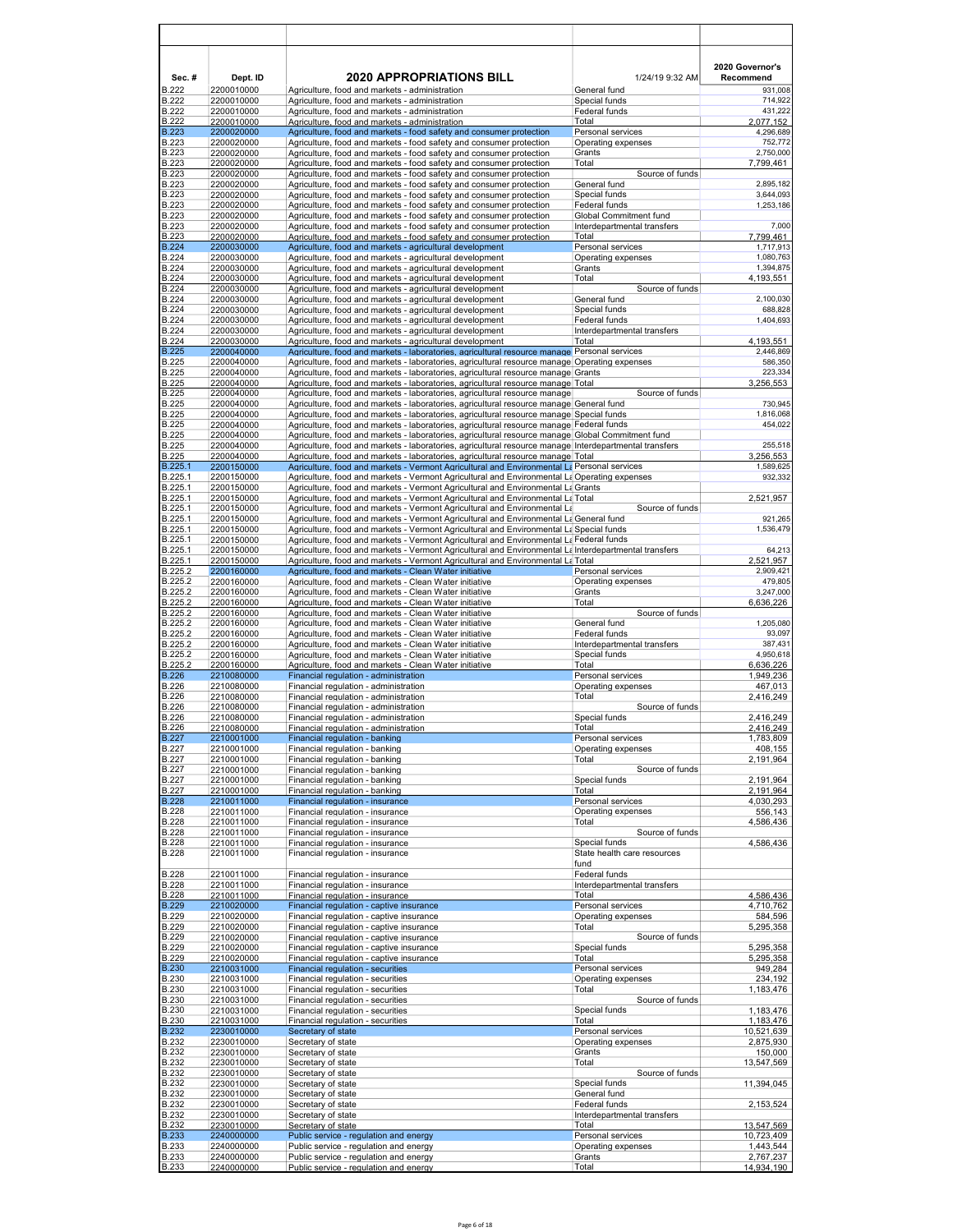| Sec.#                        | Dept. ID                 | <b>2020 APPROPRIATIONS BILL</b>                                                                                                  | 1/24/19 9:32 AM                                 | 2020 Governor's<br>Recommend   |
|------------------------------|--------------------------|----------------------------------------------------------------------------------------------------------------------------------|-------------------------------------------------|--------------------------------|
| <b>B.233</b>                 | 2240000000               | Public service - regulation and energy                                                                                           | Source of funds                                 |                                |
| <b>B.233</b><br><b>B.233</b> | 2240000000<br>2240000000 | Public service - regulation and energy<br>Public service - regulation and energy                                                 | Special funds<br>Federal funds                  | 13.407.207<br>532,983          |
| <b>B.233</b>                 | 2240000000               | Public service - regulation and energy                                                                                           | <b>ARRA</b> funds                               | 921,260                        |
| <b>B.233</b><br><b>B.233</b> | 2240000000<br>2240000000 | Public service - regulation and energy<br>Public service - regulation and energy                                                 | Interdepartmental transfers<br>Enterprise funds | 50.000<br>22,740               |
| <b>B.233</b>                 | 2240000000               | Public service - regulation and energy                                                                                           | Total                                           | 14,934,190                     |
| <b>B.234</b><br><b>B.234</b> | 2250000000<br>2250000000 | Public utilities commission<br>Public utilities commission                                                                       | Personal services<br>Operating expenses         | 3,285,568<br>471,932           |
| <b>B.234</b>                 | 2250000000               | Public utilities commission                                                                                                      | Total                                           | 3,757,500                      |
| <b>B.234</b><br><b>B.234</b> | 2250000000<br>2250000000 | Public utilities commission<br>Public utilities commission                                                                       | Source of funds<br>Special funds                | 3,757,500                      |
| <b>B.234</b>                 | 2250000000               | Public utilities commission                                                                                                      | <b>ARRA</b> funds                               |                                |
| <b>B.234</b><br><b>B.235</b> | 2250000000<br>2260001000 | Public utilities commission<br>Enhanced 9-1-1 Board                                                                              | Total<br>Personal services                      | 3,757,500<br>3,803,802         |
| <b>B.235</b>                 | 2260001000               | Enhanced 9-1-1 Board                                                                                                             | Operating expenses                              | 388,612                        |
| <b>B.235</b><br><b>B.235</b> | 2260001000<br>2260001000 | Enhanced 9-1-1 Board<br>Enhanced 9-1-1 Board                                                                                     | Grants<br>Total                                 | 720,000<br>4,912,414           |
| <b>B.235</b>                 | 2260001000               | Enhanced 9-1-1 Board                                                                                                             | Source of funds                                 |                                |
| <b>B.235</b><br><b>B.235</b> | 2260001000<br>2260001000 | Enhanced 9-1-1 Board<br>Enhanced 9-1-1 Board                                                                                     | Special funds<br>Total                          | 4,912,414<br>4,912,414         |
| <b>B.236</b>                 | 2280001000               | Human rights commission                                                                                                          | Personal services                               | 542,615                        |
| <b>B.236</b><br><b>B.236</b> | 2280001000<br>2280001000 | Human rights commission<br>Human rights commission                                                                               | Operating expenses<br>Total                     | 75,932<br>618,547              |
| <b>B.236</b>                 | 2280001000               | Human rights commission                                                                                                          | Source of funds                                 |                                |
| <b>B.236</b>                 | 2280001000               | Human rights commission                                                                                                          | General fund<br>Federal funds                   | 543,256<br>75.291              |
| <b>B.236</b><br><b>B.236</b> | 2280001000<br>2280001000 | Human rights commission<br>Human rights commission                                                                               | Total                                           | 618,547                        |
| <b>B.XXX</b><br><b>B.XXX</b> | 2320010000               | Liquor & Lottery Comm. Office<br>Liquor & Lottery Comm. Office                                                                   | Personal services<br>Operating expenses         | 525,243                        |
| <b>B.XXX</b>                 | 2320010000<br>2320010000 | Liquor & Lottery Comm. Office                                                                                                    | Total                                           | 5,350<br>530,593               |
| <b>B.XXX</b>                 | 2320010000               | Liquor & Lottery Comm. Office                                                                                                    | Source of funds                                 |                                |
| <b>B.XXX</b><br><b>B.XXX</b> | 2320010000<br>2320010000 | Liquor & Lottery Comm. Office<br>Liquor & Lottery Comm. Office                                                                   | Enterprise funds<br>Total                       | 530,593<br>530,593             |
| <b>B.237</b>                 | 2320040000               | Liquor control - administration                                                                                                  | Personal services                               | 2,743,126                      |
| <b>B.237</b><br><b>B.237</b> | 2320040000<br>2320040000 | Liquor control - administration<br>Liquor control - administration                                                               | Operating expenses<br>Total                     | 1,120,841<br>3,863,967         |
| <b>B.237</b>                 | 2320040000               | Liquor control - administration                                                                                                  | Source of funds                                 |                                |
| <b>B.237</b><br><b>B.237</b> | 2320040000<br>2320040000 | Liquor control - administration<br>Liquor control - administration                                                               | Enterprise funds<br>Total                       | 3,863,967<br>3,863,967         |
| <b>B.238</b>                 | 2320020000               | Liquor control - enforcement and licensing                                                                                       | Personal services                               | 2,238,782                      |
| <b>B.238</b><br><b>B.238</b> | 2320020000<br>2320020000 | Liquor control - enforcement and licensing<br>Liquor control - enforcement and licensing                                         | Operating expenses<br>Total                     | 453,153<br>2,691,935           |
| <b>B.238</b>                 | 2320020000               | Liquor control - enforcement and licensing                                                                                       | Source of funds                                 |                                |
| <b>B.238</b><br><b>B.238</b> | 2320020000<br>2320020000 | Liquor control - enforcement and licensing<br>Liquor control - enforcement and licensing                                         | Special funds<br>Tobacco fund                   | 213,843                        |
| <b>B.238</b>                 | 2320020000               | Liquor control - enforcement and licensing                                                                                       | Federal funds                                   | 184,484                        |
| <b>B.238</b><br><b>B.238</b> | 2320020000<br>2320020000 | Liquor control - enforcement and licensing<br>Liquor control - enforcement and licensing                                         | Enterprise funds<br>Interdepartmental transfers | 2,288,608<br>5,000             |
| <b>B.238</b>                 | 2320020000               | Liquor control - enforcement and licensing                                                                                       | Total                                           | 2,691,935                      |
| <b>B.239</b><br><b>B.239</b> | 2320030000<br>2320030000 | Liquor control - warehousing and distribution<br>Liquor control - warehousing and distribution                                   | Personal services<br>Operating expenses         | 1,082,020<br>469,338           |
| <b>B.239</b>                 | 2320030000               | Liquor control - warehousing and distribution                                                                                    | Total                                           | 1,551,358                      |
| <b>B.239</b><br><b>B.239</b> | 2320030000<br>2320030000 | Liquor control - warehousing and distribution<br>Liquor control - warehousing and distribution                                   | Source of funds<br>Enterprise funds             | 1,551,358                      |
| <b>B.239</b>                 | 2320030000               | Liquor control - warehousing and distribution                                                                                    | Total                                           | 1,551,358                      |
| <b>B.240</b>                 |                          | Total protection to persons and property                                                                                         | Total protection to persons and<br>property     | 349,693,233                    |
| <b>B.240</b>                 |                          | Total protection to persons and property                                                                                         | Personal services                               | 252,398,648                    |
| <b>B.240</b><br><b>B.240</b> |                          | Total protection to persons and property<br>Total protection to persons and property                                             | Operating expenses<br>Grants                    | 62,303,000<br>34,991,585       |
| <b>B.240</b>                 |                          | Total protection to persons and property                                                                                         | Source of funds                                 |                                |
| <b>B.240</b><br><b>B.240</b> |                          | Total protection to persons and property<br>Total protection to persons and property                                             | General fund<br>Transportation fund             | 161,482,424<br>20,250,000      |
| <b>B.240</b>                 |                          | Total protection to persons and property                                                                                         | Special funds                                   | 88,977,278                     |
| <b>B.240</b><br><b>B.240</b> |                          | Total protection to persons and property<br>Total protection to persons and property                                             | Tobacco fund<br>State health care resources     | 561,843                        |
|                              |                          |                                                                                                                                  | fund                                            |                                |
| <b>B.240</b><br><b>B.240</b> |                          | Total protection to persons and property                                                                                         | Federal funds<br><b>ARRA</b> funds              | 54,587,748<br>921,260          |
| <b>B.240</b>                 |                          | Total protection to persons and property<br>Total protection to persons and property                                             | Global Commitment fund                          |                                |
| <b>B.240</b><br><b>B.240</b> |                          | Total protection to persons and property<br>Total protection to persons and property                                             | Interdepartmental transfers<br>Enterprise funds | 14,655,414<br>8,257,266        |
| <b>B.240</b>                 |                          | Total protection to persons and property                                                                                         | Total                                           | 349,693,233                    |
| <b>B.300</b>                 | 3400001000               | *** HUMAN SERVICES ***<br>Human Services - agency of human services - secretary's office                                         | Personal services                               | 11, 152, 461                   |
| <b>B.300</b>                 | 3400001000               | Human Services - agency of human services - secretary's office                                                                   | Operating expenses                              | 6.805.654                      |
| <b>B.300</b><br><b>B.300</b> | 3400001000<br>3400001000 | Human Services - agency of human services - secretary's office<br>Human Services - agency of human services - secretary's office | Grants<br>Total                                 | 2,895,202<br>20,853,317        |
| <b>B.300</b>                 | 3400001000               | Human Services - agency of human services - secretary's office                                                                   | Source of funds                                 |                                |
| <b>B.300</b>                 | 3400001000               | Human Services - agency of human services - secretary's office                                                                   | General fund<br>Special funds                   | 7,750,309                      |
| <b>B.300</b><br><b>B.300</b> | 3400001000<br>3400001000 | Human Services - agency of human services - secretary's office<br>Human Services - agency of human services - secretary's office | Tobacco fund                                    | 135,517                        |
| <b>B.300</b>                 | 3400001000               | Human Services - agency of human services - secretary's office                                                                   | State health care resources                     |                                |
| <b>B.300</b>                 | 3400001000               | Human Services - agency of human services - secretary's office                                                                   | fund<br>Global Commitment fund                  | 453,000                        |
| <b>B.300</b>                 | 3400001000               | Human Services - agency of human services - secretary's office                                                                   | Federal funds                                   | 11,555,036                     |
| <b>B.300</b><br><b>B.300</b> | 3400001000<br>3400001000 | Human Services - agency of human services - secretary's office<br>Human Services - agency of human services - secretary's office | Interdepartmental transfers<br>Total            | 959,455<br>20,853,317          |
| <b>B.301</b>                 | 3400004000               | Secretary's office - global commitment                                                                                           | Operating expenses                              | 3,150,212                      |
| <b>B.301</b><br><b>B.301</b> | 3400004000<br>3400004000 | Secretary's office - global commitment<br>Secretary's office - global commitment                                                 | Grants<br>Total                                 | 1,619,110,659<br>1,622,260,871 |
| <b>B.301</b>                 | 3400004000               | Secretary's office - global commitment                                                                                           | Source of funds                                 |                                |
| <b>B.301</b><br><b>B.301</b> | 3400004000<br>3400004000 | Secretary's office - global commitment<br>Secretary's office - global commitment                                                 | General fund<br>Special funds                   | 557,065,435<br>34,969,169      |
| <b>B.301</b>                 | 3400004000               | Secretary's office - global commitment                                                                                           | Tobacco Fund                                    | 20,299,373                     |
| <b>B.301</b>                 | 3400004000               | Secretary's office - global commitment                                                                                           | State health care resources<br>fund             | 16,915,501                     |
| <b>B.301</b>                 | 3400004000               | Secretary's office - global commitment                                                                                           | Federal funds                                   | 977,643,614                    |
| <b>B.301</b><br><b>B.301</b> | 3400004000<br>3400004000 | Secretary's office - global commitment<br>Secretary's office - global commitment                                                 | Interdepartmental transfers<br>Total            | 15,367,779<br>1,622,260,871    |
| <b>B.302</b>                 | 3400008000               | Rate setting                                                                                                                     | Personal services                               |                                |
| <b>B.302</b><br><b>B.302</b> | 3400008000<br>3400008000 | Rate setting<br>Rate setting                                                                                                     | Operating expenses<br>Total                     | $\overline{\phantom{a}}$       |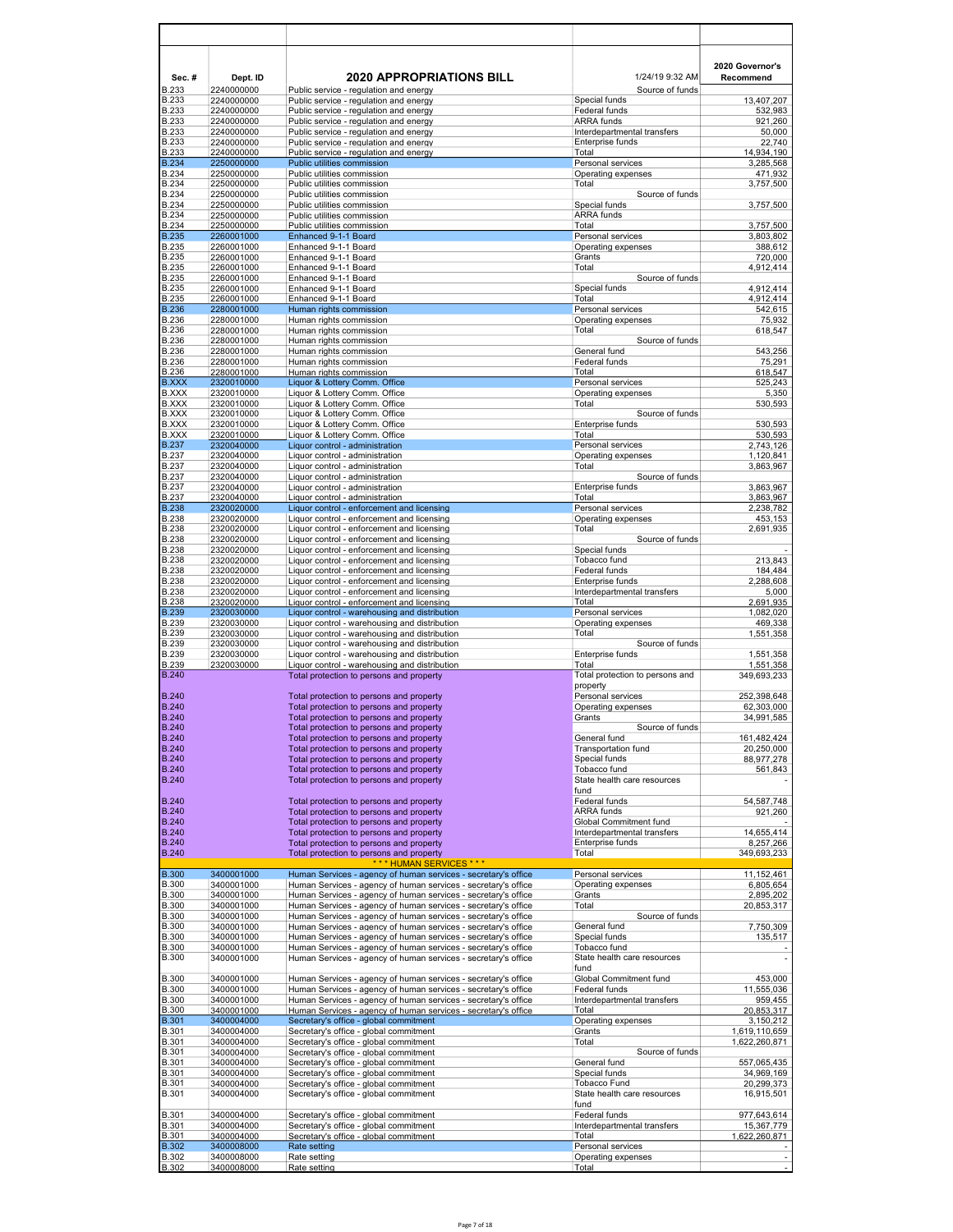| Sec.#<br><b>B.302</b>        | Dept. ID<br>3400008000   | <b>2020 APPROPRIATIONS BILL</b><br>Rate setting                                                                                                                        | 1/24/19 9:32 AM<br>Source of funds           | 2020 Governor's<br>Recommend |
|------------------------------|--------------------------|------------------------------------------------------------------------------------------------------------------------------------------------------------------------|----------------------------------------------|------------------------------|
| <b>B.302</b>                 | 3400008000               | Rate setting                                                                                                                                                           | General fund                                 |                              |
| <b>B.302</b><br><b>B.302</b> | 3400008000<br>3400008000 | Rate setting<br>Rate setting                                                                                                                                           | Federal funds<br>Total                       | $\overline{a}$               |
| <b>B.303</b>                 | 3400009000               | Developmental disabilities council                                                                                                                                     | Personal services                            | 366,501                      |
| <b>B.303</b><br><b>B.303</b> | 3400009000<br>3400009000 | Developmental disabilities council<br>Developmental disabilities council                                                                                               | Operating expenses<br>Grants                 | 94,962<br>191,595            |
| <b>B.303</b>                 | 3400009000               | Developmental disabilities council                                                                                                                                     | Total                                        | 653,058                      |
| <b>B.303</b>                 | 3400009000               | Developmental disabilities council                                                                                                                                     | Source of funds                              |                              |
| <b>B.302</b><br><b>B.303</b> | 3400009000<br>3400009000 | Developmental disabilities council<br>Developmental disabilities council                                                                                               | <b>Special Funds</b><br>Federal funds        | 12,000<br>641,058            |
| <b>B.303</b>                 | 3400009000               | Developmental disabilities council                                                                                                                                     | Total                                        | 653.058                      |
| <b>B.304</b><br><b>B.304</b> | 3400010000<br>3400010000 | Human services board<br>Human services board                                                                                                                           | Personal services<br>Operating expenses      | 718,478<br>87,620            |
| <b>B.304</b>                 | 3400010000               | Human services board                                                                                                                                                   | Total                                        | 806,098                      |
| <b>B.304</b><br><b>B.304</b> | 3400010000<br>3400010000 | Human services board<br>Human services board                                                                                                                           | Source of funds<br>General fund              | 451,554                      |
| <b>B.304</b>                 | 3400010000               | Human services board                                                                                                                                                   | Global Commitment fund                       |                              |
| <b>B.304</b><br><b>B.304</b> | 3400010000<br>3400010000 | Human services board<br>Human services board                                                                                                                           | Federal funds<br>Interdepartmental transfers | 332,018<br>22,526            |
| <b>B.304</b>                 | 3400010000               | Human services board                                                                                                                                                   | Total                                        | 806,098                      |
| <b>B.305</b><br><b>B.305</b> | 3400020000               | AHS - administrative fund                                                                                                                                              | Personal services                            | 350,000                      |
| <b>B.305</b>                 | 3400020000<br>3400020000 | AHS - administrative fund<br>AHS - administrative fund                                                                                                                 | Operating expenses<br>Total                  | 10,150,000<br>10,500,000     |
| <b>B.305</b>                 | 3400020000               | AHS - administrative fund                                                                                                                                              | Source of funds                              |                              |
| <b>B.305</b><br><b>B.305</b> | 3400020000<br>3400020000 | AHS - administrative fund<br>AHS - administrative fund                                                                                                                 | Interdepartmental transfers<br>Total         | 10,500,000<br>10,500,000     |
| <b>B.306</b>                 | 3410010000               | Department of Vermont health access - administration                                                                                                                   | Personal services                            | 134,603,806                  |
| <b>B.306</b><br><b>B.306</b> | 3410010000<br>3410010000 | Department of Vermont health access - administration<br>Department of Vermont health access - administration                                                           | Operating expenses<br>Grants                 | 29,905,859<br>7,314,723      |
| <b>B.306</b>                 | 3410010000               | Department of Vermont health access - administration                                                                                                                   | Total                                        | 171,824,388                  |
| <b>B.306</b>                 | 3410010000               | Department of Vermont health access - administration                                                                                                                   | Source of funds                              |                              |
| <b>B.306</b><br>B.306        | 3410010000<br>3410010000 | Department of Vermont health access - administration<br>Department of Vermont health access - administration                                                           | General fund<br>Special funds                | 29,222,317<br>6,096,108      |
| <b>B.306</b>                 | 3410010000               | Department of Vermont health access - administration                                                                                                                   | State health care resources                  |                              |
| B.306                        | 3410010000               | Department of Vermont health access - administration                                                                                                                   | fund<br>Global Commitment fund               | 4,214,196                    |
| <b>B.306</b>                 | 3410010000               | Department of Vermont health access - administration                                                                                                                   | Federal funds                                | 124,749,165                  |
| <b>B.306</b><br><b>B.306</b> | 3410010000<br>3410010000 | Department of Vermont health access - administration<br>Department of Vermont health access - administration                                                           | Interdepartmental transfers<br>Total         | 7,542,602<br>171,824,388     |
| <b>B.307</b>                 | 3410015000               | Department of Vermont health access - Medicaid program - global commit Personal services                                                                               |                                              | 547,983                      |
| <b>B.307</b>                 | 3410015000               | Department of Vermont health access - Medicaid program - global commit Grants                                                                                          |                                              | 734,200,632                  |
| <b>B.307</b><br><b>B.307</b> | 3410015000<br>3410015000 | Department of Vermont health access - Medicaid program - global commit Total<br>Department of Vermont health access - Medicaid program - global commit                 | Source of funds                              | 734,748,615                  |
| <b>B.307</b>                 | 3410015000               | Department of Vermont health access - Medicaid program - global commit Global Commitment fund                                                                          |                                              | 734,748,615                  |
| <b>B.307</b><br><b>B.308</b> | 3410015000<br>3410016000 | Department of Vermont health access - Medicaid program - global commit Total<br>Department of Vermont health access - Medicaid program - long-term care Grants         |                                              | 734,748,615<br>211,888,529   |
| <b>B.308</b>                 | 3410016000               | Department of Vermont health access - Medicaid program - long-term care Total                                                                                          |                                              | 211,888,529                  |
| <b>B.308</b><br><b>B.308</b> | 3410016000<br>3410016000 | Department of Vermont health access - Medicaid program - long-term care<br>Department of Vermont health access - Medicaid program - long-term care General fund        | Source of funds                              |                              |
| <b>B.308</b>                 | 3410016000               | Department of Vermont health access - Medicaid program - long-term care Global Commitment fund                                                                         |                                              | 211,888,529                  |
| <b>B.308</b><br><b>B.308</b> | 3410016000<br>3410016000 | Department of Vermont health access - Medicaid program - long-term care Federal funds<br>Department of Vermont health access - Medicaid program - long-term care Total |                                              | 211,888,529                  |
| <b>B.309</b>                 | 3410017000               | Department of Vermont health access - Medicaid program - state only                                                                                                    | Grants                                       | 49,211,558                   |
| <b>B.309</b><br><b>B.309</b> | 3410017000<br>3410017000 | Department of Vermont health access - Medicaid program - state only                                                                                                    | Total<br>Source of funds                     | 49,211,558                   |
| <b>B.309</b>                 | 3410017000               | Department of Vermont health access - Medicaid program - state only<br>Department of Vermont health access - Medicaid program - state only                             | General fund                                 | 37,605,920                   |
| <b>B.309</b>                 | 3410017000               | Department of Vermont health access - Medicaid program - state only                                                                                                    | Global Commitment fund                       | 11,605,638                   |
| <b>B.309</b><br><b>B.310</b> | 3410017000<br>3410018000 | Department of Vermont health access - Medicaid program - state only<br>Department of Vermont health access - Medicaid non-waiver matched                               | Total<br>Grants                              | 49,211,558<br>32,435,074     |
| <b>B.310</b>                 | 3410018000               | Department of Vermont health access - Medicaid non-waiver matched                                                                                                      | Total                                        | 32,435,074                   |
| <b>B.310</b><br><b>B.310</b> | 3410018000<br>3410018000 | Department of Vermont health access - Medicaid non-waiver matched<br>Department of Vermont health access - Medicaid non-waiver matched                                 | Source of funds<br>General fund              | 11,425,047                   |
| <b>B.310</b>                 | 3410018000               | Department of Vermont health access - Medicaid non-waiver matched                                                                                                      | Federal funds                                | 21,010,027                   |
| <b>B.310</b><br><b>B.311</b> | 3410018000<br>3420010000 | Department of Vermont health access - Medicaid non-waiver matched<br>Health - administration and support                                                               | Total<br>Personal services                   | 32,435,074<br>5,464,580      |
| <b>B.311</b>                 | 3420010000               | Health - administration and support                                                                                                                                    | Operating expenses                           | 5,852,063                    |
| <b>B.311</b><br><b>B.311</b> | 3420010000<br>3420010000 | Health - administration and support<br>Health - administration and support                                                                                             | Grants<br>Total                              | 4,040,881<br>15,357,524      |
| <b>B.311</b>                 | 3420010000               | Health - administration and support                                                                                                                                    | Source of funds                              |                              |
| <b>B.311</b>                 | 3420010000               | Health - administration and support                                                                                                                                    | General fund<br>Special funds                | 2,867,817<br>1,824,499       |
| <b>B.311</b><br><b>B.311</b> | 3420010000<br>3420010000 | Health - administration and support<br>Health - administration and support                                                                                             | Interdepartmental transfers                  | 91,218                       |
| <b>B.311</b>                 | 3420010000               | Health - administration and support                                                                                                                                    | Global Commitment fund                       | 3,510,576                    |
| <b>B.311</b><br><b>B.311</b> | 3420010000<br>3420010000 | Health - administration and support<br>Health - administration and support                                                                                             | Federal funds<br>Total                       | 7,063,414<br>15,357,524      |
| <b>B.312</b>                 | 3420021000               | Health - public health                                                                                                                                                 | Personal services                            | 44,859,249                   |
| <b>B.312</b><br><b>B.312</b> | 3420021000<br>3420021000 | Health - public health<br>Health - public health                                                                                                                       | Operating expenses<br>Grants                 | 8,623,418<br>36,419,334      |
| <b>B.312</b>                 | 3420021000               | Health - public health                                                                                                                                                 | Total                                        | 89,902,001                   |
| <b>B.312</b><br><b>B.312</b> | 3420021000<br>3420021000 | Health - public health<br>Health - public health                                                                                                                       | Source of funds<br>General fund              | 10,159,167                   |
| <b>B.312</b>                 | 3420021000               | Health - public health                                                                                                                                                 | Special funds                                | 18,180,647                   |
| <b>B.312</b>                 | 3420021000               | Health - public health                                                                                                                                                 | Tobacco fund                                 | 1,088,918                    |
| <b>B.312</b><br><b>B.312</b> | 3420021000<br>3420021000 | Health - public health<br>Health - public health                                                                                                                       | Global Commitment fund<br>Federal funds      | 13,068,355<br>46,234,807     |
| <b>B.312</b>                 | 3420021000               | Health - public health                                                                                                                                                 | Permanent trust funds                        | 25,000                       |
| <b>B.312</b><br><b>B.312</b> | 3420021000<br>3420021000 | Health - public health<br>Health - public health                                                                                                                       | Interdepartmental transfers<br>Total         | 1,145,107<br>89,902,001      |
| <b>B.313</b>                 | 3420060000               | Health - alcohol and drug abuse programs                                                                                                                               | Personal services                            | 4,363,807                    |
| <b>B.313</b>                 | 3420060000               | Health - alcohol and drug abuse programs                                                                                                                               | Operating expenses                           | 255,634                      |
| <b>B.313</b><br><b>B.313</b> | 3420060000<br>3420060000 | Health - alcohol and drug abuse programs<br>Health - alcohol and drug abuse programs                                                                                   | Grants<br>Total                              | 51,538,398<br>56,157,839     |
| <b>B.313</b>                 | 3420060000               | Health - alcohol and drug abuse programs                                                                                                                               | Source of funds                              |                              |
| <b>B.313</b><br><b>B.313</b> | 3420060000<br>3420060000 | Health - alcohol and drug abuse programs<br>Health - alcohol and drug abuse programs                                                                                   | General fund<br>Special funds                | 1,946,686<br>1,170,177       |
| <b>B.313</b>                 | 3420060000               | Health - alcohol and drug abuse programs                                                                                                                               | Tobacco fund                                 | 949,917                      |
| <b>B.313</b><br><b>B.313</b> | 3420060000<br>3420060000 | Health - alcohol and drug abuse programs<br>Health - alcohol and drug abuse programs                                                                                   | Global Commitment fund<br>Federal funds      | 34,516,089<br>17,574,970     |
| <b>B.313</b>                 | 3420060000               | Health - alcohol and drug abuse programs                                                                                                                               | Interdepartmental transfers                  |                              |
| <b>B.313</b>                 | 3420060000               | Health - alcohol and drug abuse programs                                                                                                                               | Total                                        | 56,157,839                   |
| <b>B.314</b><br><b>B.314</b> | 3150070000<br>3150070000 | Mental health - mental health<br>Mental health - mental health                                                                                                         | Personal services<br>Operating expenses      | 32,082,652<br>4,434,083      |
| <b>B.314</b>                 | 3150070000               | Mental health - mental health                                                                                                                                          | Grants                                       | 230,089,769                  |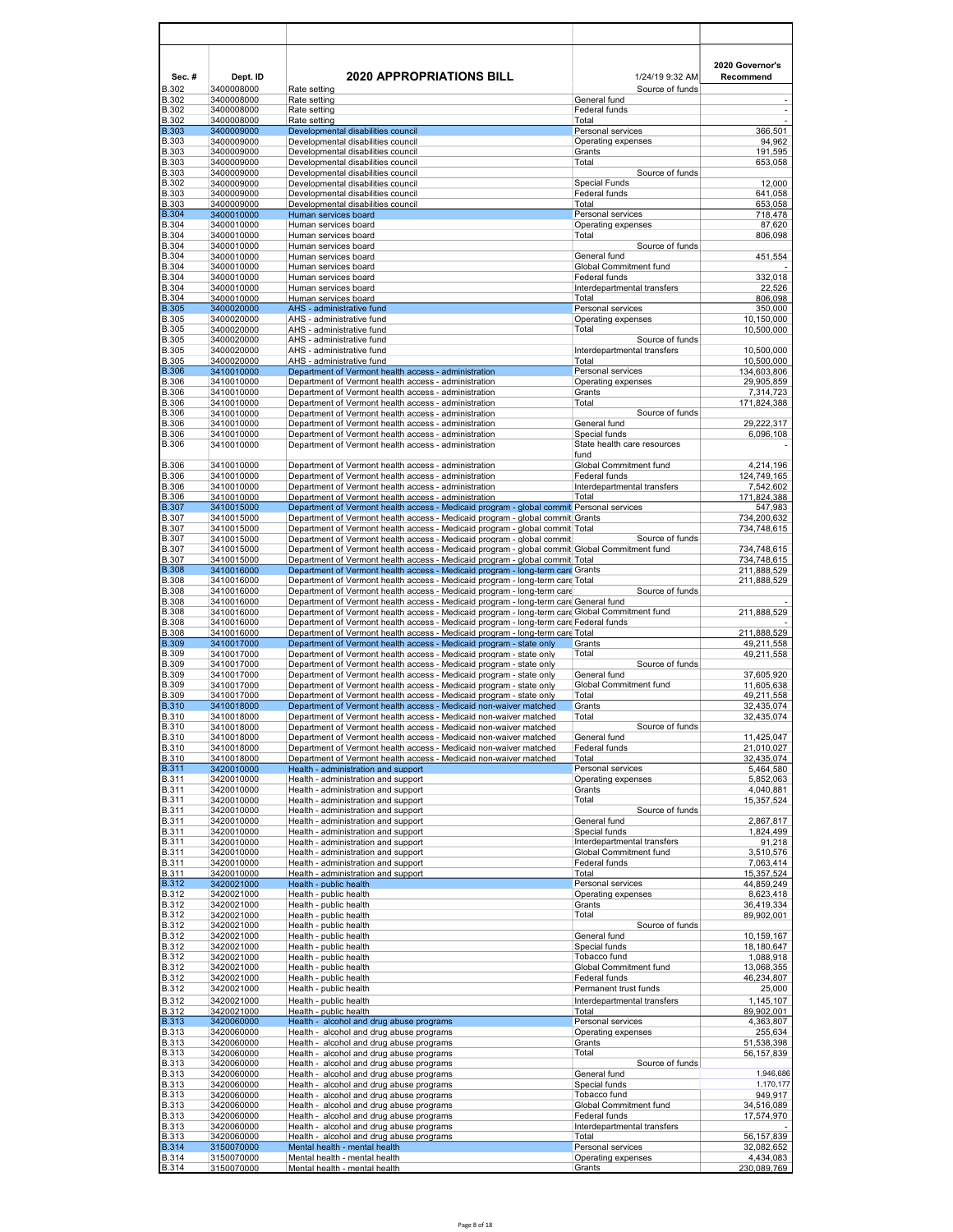| Sec.#                        | Dept. ID                 | <b>2020 APPROPRIATIONS BILL</b>                                                                                                                                                    | 1/24/19 9:32 AM                              | 2020 Governor's<br>Recommend |
|------------------------------|--------------------------|------------------------------------------------------------------------------------------------------------------------------------------------------------------------------------|----------------------------------------------|------------------------------|
| <b>B.314</b>                 | 3150070000               | Mental health - mental health                                                                                                                                                      | Total                                        | 266,606,504                  |
| <b>B.314</b><br><b>B.314</b> | 3150070000<br>3150070000 | Mental health - mental health<br>Mental health - mental health                                                                                                                     | Source of funds<br>General fund              | 7,694,909                    |
| <b>B.314</b>                 | 3150070000               | Mental health - mental health                                                                                                                                                      | Special funds                                | 1,184,904                    |
| <b>B.314</b><br><b>B.314</b> | 3150070000<br>3150070000 | Mental health - mental health<br>Mental health - mental health                                                                                                                     | Global Commitment fund<br>Federal funds      | 248,521,053                  |
| <b>B.314</b>                 | 3150070000               | Mental health - mental health                                                                                                                                                      | Interdepartmental transfers                  | 9,132,390<br>73,248          |
| <b>B.314</b>                 | 3150070000               | Mental health - mental health                                                                                                                                                      | Total                                        | 266,606,504                  |
| <b>B.316</b>                 | 3440010000               | Department for children and families - administration & support services                                                                                                           | Personal services                            | 42,476,642                   |
| <b>B.316</b><br><b>B.316</b> | 3440010000<br>3440010000 | Department for children and families - administration & support services<br>Department for children and families - administration & support services                               | Operating expenses<br>Grants                 | 11,526,385<br>1,342,620      |
| <b>B.316</b>                 | 3440010000               | Department for children and families - administration & support services                                                                                                           | Total                                        | 55,345,647                   |
| <b>B.316</b>                 | 3440010000               | Department for children and families - administration & support services                                                                                                           | Source of funds                              |                              |
| <b>B.316</b><br><b>B.316</b> | 3440010000<br>3440010000 | Department for children and families - administration & support services<br>Department for children and families - administration & support services                               | General fund<br>Special funds                | 25,920,417<br>3,306,557      |
| <b>B.316</b>                 | 3440010000               | Department for children and families - administration & support services                                                                                                           | State health care resources<br>fund          |                              |
| <b>B.316</b>                 | 3440010000               | Department for children and families - administration & support services                                                                                                           | Global Commitment fund                       | 1,981,083                    |
| <b>B.316</b><br><b>B.316</b> | 3440010000<br>3440010000 | Department for children and families - administration & support services<br>Department for children and families - administration & support services                               | Federal funds<br>Interdepartmental transfers | 23,918,495<br>219,095        |
| <b>B.316</b>                 | 3440010000               | Department for children and families - administration & support services                                                                                                           | Total                                        | 55,345,647                   |
| <b>B.317</b>                 | 3440020000               | Department for children and families - family services                                                                                                                             | Personal services                            | 38,125,454                   |
| <b>B.317</b>                 | 3440020000               | Department for children and families - family services                                                                                                                             | Operating expenses                           | 4,931,546                    |
| <b>B.317</b><br><b>B.317</b> | 3440020000<br>3440020000 | Department for children and families - family services<br>Department for children and families - family services                                                                   | Grants<br>Total                              | 78,289,704                   |
| <b>B.317</b>                 | 3440020000               | Department for children and families - family services                                                                                                                             | Source of funds                              | 121,346,704                  |
| <b>B.317</b>                 | 3440020000               | Department for children and families - family services                                                                                                                             | General fund                                 | 44,468,327                   |
| <b>B.317</b>                 | 3440020000               | Department for children and families - family services                                                                                                                             | Special funds                                | 877,587                      |
| <b>B.317</b><br><b>B.317</b> | 3440020000<br>3440020000 | Department for children and families - family services<br>Department for children and families - family services                                                                   | Global Commitment fund<br>Federal funds      | 48,476,324<br>27,412,577     |
| <b>B.317</b>                 | 3440020000               | Department for children and families - family services                                                                                                                             | Interdepartmental transfers                  | 111,889                      |
| <b>B.317</b>                 | 3440020000               | Department for children and families - family services                                                                                                                             | Total                                        | 121,346,704                  |
| <b>B.318</b>                 | 3440030000               | Department for children and families - child development                                                                                                                           | Personal services                            | 4,618,950                    |
| <b>B.318</b><br><b>B.318</b> | 3440030000<br>3440030000 | Department for children and families - child development<br>Department for children and families - child development                                                               | Operating expenses<br>Grants                 | 850,728<br>73,448,261        |
| <b>B.318</b>                 | 3440030000               | Department for children and families - child development                                                                                                                           | Total                                        | 78,917,939                   |
| <b>B.318</b>                 | 3440030000               | Department for children and families - child development                                                                                                                           | Source of funds                              |                              |
| <b>B.318</b>                 | 3440030000               | Department for children and families - child development                                                                                                                           | General fund                                 | 32,812,601                   |
| <b>B.318</b><br><b>B.318</b> | 3440030000<br>3440030000 | Department for children and families - child development<br>Department for children and families - child development                                                               | Special funds<br>Global Commitment fund      | 1,820,000<br>11,118,793      |
| <b>B.318</b>                 | 3440030000               | Department for children and families - child development                                                                                                                           | Federal funds                                | 33144045                     |
| <b>B.318</b>                 | 3440030000               | Department for children and families - child development                                                                                                                           | Interdepartmental transfers                  | 22500                        |
| <b>B.318</b><br><b>B.319</b> | 3440030000<br>3440040000 | Department for children and families - child development                                                                                                                           | Total<br>Personal services                   | 78,917,939                   |
| <b>B.319</b>                 | 3440040000               | Department for children and families - office of child support<br>Department for children and families - office of child support                                                   | Operating expenses                           | 10,805,408<br>3,679,303      |
| <b>B.319</b>                 | 3440040000               | Department for children and families - office of child support                                                                                                                     | Total                                        | 14,484,711                   |
| <b>B.319</b>                 | 3440040000               | Department for children and families - office of child support                                                                                                                     | Source of funds                              |                              |
| <b>B.319</b><br><b>B.319</b> | 3440040000<br>3440040000 | Department for children and families - office of child support<br>Department for children and families - office of child support                                                   | General fund<br>Special funds                | 4,306,156<br>455,719         |
| <b>B.319</b>                 | 3440040000               | Department for children and families - office of child support                                                                                                                     | Federal funds                                | 9,335,236                    |
| <b>B.319</b>                 | 3440040000               | Department for children and families - office of child support                                                                                                                     | Interdepartmental transfers                  | 387,600                      |
| <b>B.319</b>                 | 3440040000               | Department for children and families - office of child support                                                                                                                     | Total                                        | 14,484,711                   |
| <b>B.320</b><br><b>B.320</b> | 3440050000<br>3440050000 | Department for children and families - aid to aged, blind and disabled<br>Department for children and families - aid to aged, blind and disabled                                   | Personal services<br>Grants                  | 2,252,206<br>10,298,023      |
| <b>B.320</b>                 | 3440050000               | Department for children and families - aid to aged, blind and disabled                                                                                                             | Total                                        | 12,550,229                   |
| <b>B.320</b>                 | 3440050000               | Department for children and families - aid to aged, blind and disabled                                                                                                             | Source of funds                              |                              |
| <b>B.320</b>                 | 3440050000               | Department for children and families - aid to aged, blind and disabled                                                                                                             | General fund<br>Global Commitment fund       | 8,649,899                    |
| <b>B.320</b><br><b>B.320</b> | 3440050000<br>3440050000 | Department for children and families - aid to aged, blind and disabled<br>Department for children and families - aid to aged, blind and disabled                                   | Total                                        | 3,900,330<br>12,550,229      |
| <b>B.321</b>                 | 3440060000               | Department for children and families - general assistance                                                                                                                          | Personal services                            | 15,000                       |
| <b>B.321</b>                 | 3440060000               | Department for children and families - general assistance                                                                                                                          | Grants                                       | 6,912,360                    |
| <b>B.321</b><br><b>B.321</b> | 3440060000<br>3440060000 | Department for children and families - general assistance<br>Department for children and families - general assistance                                                             | Total<br>Source of funds                     | 6,927,360                    |
| <b>B.321</b>                 | 3440060000               | Department for children and families - general assistance                                                                                                                          | General fund                                 | 6,530,025                    |
| <b>B.321</b>                 | 3440060000               | Department for children and families - general assistance                                                                                                                          | Global Commitment fund                       | 286,015                      |
| <b>B.321</b><br><b>B.321</b> | 3440060000<br>3440060000 | Department for children and families - general assistance<br>Department for children and families - general assistance                                                             | Federal funds<br>Total                       | 111,320                      |
| <b>B.322</b>                 | 3440070000               | Department for children and families - 3SquaresVT                                                                                                                                  | Grants                                       | 6,927,360<br>29,827,906      |
| <b>B.322</b>                 | 3440070000               | Department for children and families - 3SquaresVT                                                                                                                                  | Total                                        | 29,827,906                   |
| <b>B.322</b>                 | 3440070000               | Department for children and families - 3SquaresVT                                                                                                                                  | Source of funds                              |                              |
| <b>B.322</b><br><b>B.322</b> | 3440070000<br>3440070000 | Department for children and families - 3SquaresVT<br>Department for children and families - 3SquaresVT                                                                             | Federal funds<br>Total                       | 29,827,906<br>29,827,906     |
| <b>B.323</b>                 | 3440080000               | Department for children and families - reach up                                                                                                                                    | Operating expenses                           | 51,517                       |
| <b>B.323</b>                 | 3440080000               | Department for children and families - reach up                                                                                                                                    | Grants                                       | 29,191,481                   |
| <b>B.323</b><br><b>B.323</b> | 3440080000<br>3440080000 | Department for children and families - reach up<br>Department for children and families - reach up                                                                                 | Total<br>Source of funds                     | 29,242,998                   |
| <b>B.323</b>                 | 3440080000               | Department for children and families - reach up                                                                                                                                    | General fund                                 | 3,025,872                    |
| <b>B.323</b>                 | 3440080000               | Department for children and families - reach up                                                                                                                                    | Special funds                                | 21,079,984                   |
| <b>B.323</b>                 | 3440080000               | Department for children and families - reach up                                                                                                                                    | Global Commitment fund                       | 2,681,618                    |
| <b>B.323</b><br><b>B.323</b> | 3440080000<br>3440080000 | Department for children and families - reach up<br>Department for children and families - reach up                                                                                 | Federal funds<br>Total                       | 2,455,524<br>29,242,998      |
| <b>B.324</b>                 | 3440090000               | Department for children and families - home heating fuel assistance/LIHE/ Grants                                                                                                   |                                              | 16,019,953                   |
| <b>B.324</b>                 | 3440090000               | Department for children and families - home heating fuel assistance/LIHE/ Total                                                                                                    |                                              | 16,019,953                   |
| <b>B.324</b>                 | 3440090000               | Department for children and families - home heating fuel assistance/LIHE/                                                                                                          | Source of funds                              |                              |
| <b>B.324</b><br><b>B.324</b> | 3440090000<br>3440090000 | Department for children and families - home heating fuel assistance/LIHE/ Special funds<br>Department for children and families - home heating fuel assistance/LIHE/ Federal Funds |                                              | 1,259,217<br>14,760,736      |
| <b>B.324</b>                 | 3440090000               | Department for children and families - home heating fuel assistance/LIHE/Total                                                                                                     |                                              | 16,019,953                   |
| <b>B.325</b>                 | 3440100000               | Department for children and families - office of economic opportunity                                                                                                              | Personal services                            | 522,340                      |
| <b>B.325</b><br><b>B.325</b> | 3440100000<br>3440100000 | Department for children and families - office of economic opportunity<br>Department for children and families - office of economic opportunity                                     | Operating expenses<br>Grants                 | 43,673                       |
| <b>B.325</b>                 | 3440100000               | Department for children and families - office of economic opportunity                                                                                                              | Total                                        | 9,809,823<br>10,375,836      |
| <b>B.325</b>                 | 3440100000               | Department for children and families - office of economic opportunity                                                                                                              | Source of funds                              |                              |
| <b>B.325</b>                 | 3440100000               | Department for children and families - office of economic opportunity                                                                                                              | General fund                                 | 5,065,004                    |
| <b>B.325</b><br><b>B.325</b> | 3440100000<br>3440100000 | Department for children and families - office of economic opportunity<br>Department for children and families - office of economic opportunity                                     | Special funds<br>Global Commitment fund      | 57,990<br>829,688            |
| <b>B.325</b>                 | 3440100000               | Department for children and families - office of economic opportunity                                                                                                              | Federal funds                                | 4,423,154                    |
| <b>B.325</b>                 | 3440100000               | Department for children and families - office of economic opportunity                                                                                                              | Total                                        | 10,375,836                   |
| <b>B.326</b><br><b>B.326</b> | 3440110000               | Department for children and families - OEO - weatherization assistance                                                                                                             | Personal services                            | 326,525                      |
| <b>B.326</b>                 | 3440110000<br>3440110000 | Department for children and families - OEO - weatherization assistance<br>Department for children and families - OEO - weatherization assistance                                   | Operating expenses<br>Grants                 | 44,525<br>11,048,018         |
| <b>B.326</b>                 | 3440110000               | Department for children and families - OEO - weatherization assistance                                                                                                             | Total                                        | 11,419,068                   |
| <b>B.326</b>                 | 3440110000               | Department for children and families - OEO - weatherization assistance                                                                                                             | Source of funds                              |                              |
| <b>B.326</b><br><b>B.326</b> | 3440110000<br>3440110000 | Department for children and families - OEO - weatherization assistance<br>Department for children and families - OEO - weatherization assistance                                   | Special funds<br>Federal funds               | 6,822,978<br>4,596,090       |
|                              |                          |                                                                                                                                                                                    |                                              |                              |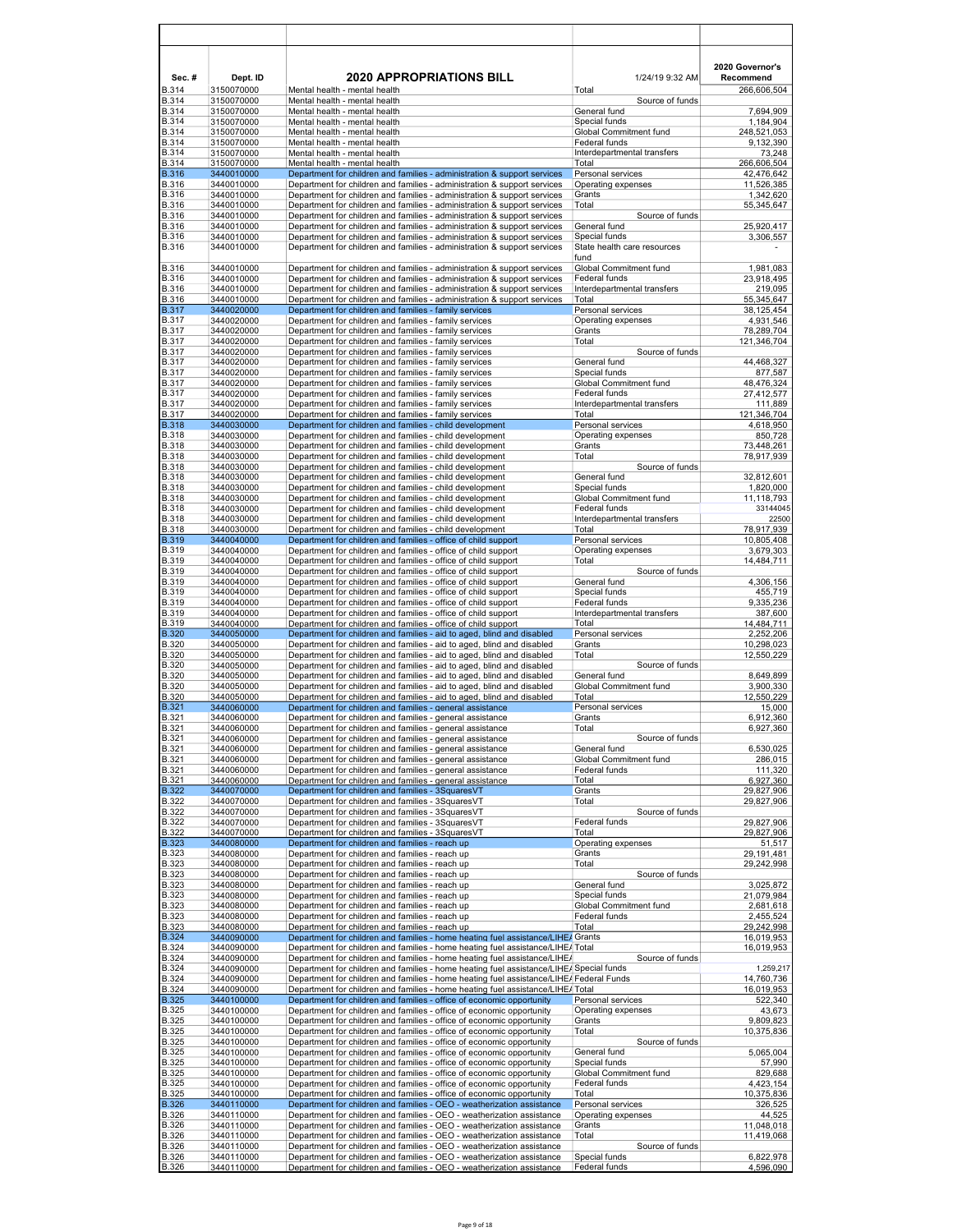| Sec.#                        | Dept. ID                 | <b>2020 APPROPRIATIONS BILL</b>                                                                                                                                                              | 1/24/19 9:32 AM                              | 2020 Governor's<br>Recommend |
|------------------------------|--------------------------|----------------------------------------------------------------------------------------------------------------------------------------------------------------------------------------------|----------------------------------------------|------------------------------|
| <b>B.326</b>                 | 3440110000               | Department for children and families - OEO - weatherization assistance                                                                                                                       | Total                                        | 11,419,068                   |
| B.327                        | 3440120000               | Department for children and families - Woodside rehabilitation center                                                                                                                        | Personal services                            | 5,624,274                    |
| <b>B.327</b><br><b>B.327</b> | 3440120000<br>3440120000 | Department for children and families - Woodside rehabilitation center<br>Department for children and families - Woodside rehabilitation center                                               | Operating expenses<br>Total                  | 715,868<br>6,340,142         |
| B.327                        | 3440120000               | Department for children and families - Woodside rehabilitation center                                                                                                                        | Source of funds                              |                              |
| <b>B.327</b><br>B.327        | 3440120000<br>3440120000 | Department for children and families - Woodside rehabilitation center<br>Department for children and families - Woodside rehabilitation center                                               | General fund<br>Global Commitment fund       | 6,243,142                    |
| <b>B.327</b>                 | 3440120000               | Department for children and families - Woodside rehabilitation center                                                                                                                        | Interdepartmental transfers                  | 97,000                       |
| <b>B.327</b>                 | 3440120000               | Department for children and families - Woodside rehabilitation center                                                                                                                        | Total                                        | 6,340,142                    |
| <b>B.328</b><br><b>B.328</b> | 3440130000<br>3440130000 | Department for children and families - disability determination services<br>Department for children and families - disability determination services                                         | Personal services<br>Operating expenses      | 6,276,032<br>419,984         |
| <b>B.328</b>                 | 3440130000               | Department for children and families - disability determination services                                                                                                                     | Total                                        | 6,696,016                    |
| <b>B.328</b><br><b>B.328</b> | 3440130000<br>3440130000 | Department for children and families - disability determination services<br>Department for children and families - disability determination services                                         | Source of funds<br>General fund              |                              |
| <b>B.328</b>                 | 3440130000               | Department for children and families - disability determination services                                                                                                                     | Global Commitment fund                       | 107,003                      |
| <b>B.328</b>                 | 3440130000               | Department for children and families - disability determination services                                                                                                                     | Federal funds                                | 6,589,013                    |
| <b>B.328</b><br><b>B.329</b> | 3440130000<br>3460010000 | Department for children and families - disability determination services<br>Disabilities, aging and independent living - administration & support                                            | Total<br>Personal services                   | 6,696,016<br>32,597,589      |
| <b>B.329</b>                 | 3460010000               | Disabilities, aging and independent living - administration & support                                                                                                                        | Operating expenses                           | 5,723,801                    |
| <b>B.329</b>                 | 3460010000               | Disabilities, aging and independent living - administration & support                                                                                                                        | Total                                        | 38,321,390                   |
| <b>B.329</b><br><b>B.329</b> | 3460010000<br>3460010000 | Disabilities, aging and independent living - administration & support<br>Disabilities, aging and independent living - administration & support                                               | Source of funds<br>General fund              | 17,008,323                   |
| <b>B.329</b>                 | 3460010000               | Disabilities, aging and independent living - administration & support                                                                                                                        | Special funds                                | 1,390,457                    |
| <b>B.329</b>                 | 3460010000               | Disabilities, aging and independent living - administration & support                                                                                                                        | Global Commitment fund                       |                              |
| <b>B.329</b><br><b>B.329</b> | 3460010000<br>3460010000 | Disabilities, aging and independent living - administration & support<br>Disabilities, aging and independent living - administration & support                                               | Federal funds<br>Interdepartmental transfers | 18,856,326<br>1,066,284      |
| B.329                        | 3460010000               | Disabilities, aging and independent living - administration & support                                                                                                                        | Total                                        | 38,321,390                   |
| <b>B.330</b>                 | 3460020000               | Disabilities, aging and independent living - advocacy and independent livir Grants                                                                                                           |                                              | 19,503,082                   |
| <b>B.330</b><br>B.330        | 3460020000<br>3460020000 | Disabilities, aging and independent living - advocacy and independent livir Total                                                                                                            | Source of funds                              | 19,503,082                   |
| <b>B.330</b>                 | 3460020000               | Disabilities, aging and independent living - advocacy and independent livir<br>Disabilities, aging and independent living - advocacy and independent livir General fund                      |                                              | 7,553,375                    |
| <b>B.330</b>                 | 3460020000               | Disabilities, aging and independent living - advocacy and independent livir Global Commitment fund                                                                                           |                                              | 4,801,241                    |
| <b>B.330</b>                 | 3460020000               | Disabilities, aging and independent living - advocacy and independent livir Federal funds                                                                                                    |                                              | 7,148,466                    |
| <b>B.330</b><br><b>B.330</b> | 3460020000<br>3460020000 | Disabilities, aging and independent living - advocacy and independent livir Interdepartmental transfers<br>Disabilities, aging and independent living - advocacy and independent livir Total |                                              | 19,503,082                   |
| <b>B.331</b>                 | 3460030000               | Disabilities, aging and independent living - blind and visually impaired                                                                                                                     | Grants                                       | 1,661,457                    |
| <b>B.331</b>                 | 3460030000               | Disabilities, aging and independent living - blind and visually impaired                                                                                                                     | Total                                        | 1,661,457                    |
| B.331<br><b>B.331</b>        | 3460030000<br>3460030000 | Disabilities, aging and independent living - blind and visually impaired<br>Disabilities, aging and independent living - blind and visually impaired                                         | Source of funds<br>General fund              | 389,154                      |
| <b>B.331</b>                 | 3460030000               | Disabilities, aging and independent living - blind and visually impaired                                                                                                                     | Special funds                                | 223,450                      |
| <b>B.331</b>                 | 3460030000               | Disabilities, aging and independent living - blind and visually impaired                                                                                                                     | Global Commitment fund                       | 305,000                      |
| <b>B.331</b><br><b>B.331</b> | 3460030000<br>3460030000 | Disabilities, aging and independent living - blind and visually impaired<br>Disabilities, aging and independent living - blind and visually impaired                                         | Federal funds<br>Total                       | 743,853<br>1,661,457         |
| <b>B.332</b>                 | 3460040000               | Disabilities, aging and independent living - vocational rehabilitation                                                                                                                       | Grants                                       | 7,024,368                    |
| <b>B.332</b>                 | 3460040000               | Disabilities, aging and independent living - vocational rehabilitation                                                                                                                       | Total                                        | 7,024,368                    |
| <b>B.332</b><br>B.332        | 3460040000<br>3460040000 | Disabilities, aging and independent living - vocational rehabilitation<br>Disabilities, aging and independent living - vocational rehabilitation                                             | Source of funds<br>General fund              | 1,371,845                    |
| <b>B.332</b>                 | 3460040000               | Disabilities, aging and independent living - vocational rehabilitation                                                                                                                       | Special funds                                |                              |
| <b>B.332</b>                 | 3460040000               | Disabilities, aging and independent living - vocational rehabilitation                                                                                                                       | Global Commitment fund                       |                              |
| <b>B.332</b><br>B.332        | 3460040000<br>3460040000 | Disabilities, aging and independent living - vocational rehabilitation<br>Disabilities, aging and independent living - vocational rehabilitation                                             | Federal funds<br>Interdepartmental transfers | 4,402,523<br>1,250,000       |
| B.332                        | 3460040000               | Disabilities, aging and independent living - vocational rehabilitation                                                                                                                       | Total                                        | 7,024,368                    |
| <b>B.333</b><br><b>B.333</b> | 3460050000<br>3460050000 | Disabilities, aging and independent living - developmental services<br>Disabilities, aging and independent living - developmental services                                                   | Grants<br>Total                              | 230, 147, 524                |
| B.333                        | 3460050000               | Disabilities, aging and independent living - developmental services                                                                                                                          | Source of funds                              | 230, 147, 524                |
| <b>B.333</b>                 | 3460050000               | Disabilities, aging and independent living - developmental services                                                                                                                          | General fund                                 | 155,125                      |
| <b>B.333</b>                 | 3460050000<br>3460050000 | Disabilities, aging and independent living - developmental services                                                                                                                          | Special funds<br>Global Commitment fund      | 15,463                       |
| <b>B.333</b><br><b>B.333</b> | 3460050000               | Disabilities, aging and independent living - developmental services<br>Disabilities, aging and independent living - developmental services                                                   | Federal funds                                | 229,572,079<br>359,857       |
| <b>B.333</b>                 | 3460050000               | Disabilities, aging and independent living - developmental services                                                                                                                          | Interdepartmental transfers                  | 45,000                       |
| <b>B.333</b><br><b>B.334</b> | 3460050000<br>3460070000 | Disabilities, aging and independent living - developmental services<br>Disabilities, aging and independent living - TBI home and community base Grants                                       | Total                                        | 230.147.524<br>5,680,057     |
| <b>B.334</b>                 | 3460070000               | Disabilities, aging and independent living - TBI home and community base Total                                                                                                               |                                              | 5,680,057                    |
| <b>B.334</b>                 | 3460070000               | Disabilities, aging and independent living - TBI home and community base                                                                                                                     | Source of funds                              |                              |
| <b>B.334</b><br><b>B.334</b> | 3460070000<br>3460070000 | Disabilities, aging and independent living - TBI home and community base Global Commitment fund<br>Disabilities, aging and independent living - TBI home and community base Total            |                                              | 5,680,057<br>5,680,057       |
| <b>B.335</b>                 | 3480001000               | Corrections - administration                                                                                                                                                                 | Personal services                            | 3,108,496                    |
| <b>B.335</b>                 | 3480001000               | Corrections - administration                                                                                                                                                                 | Operating expenses                           | 238,644                      |
| <b>B.335</b><br><b>B.335</b> | 3480001000<br>3480001000 | Corrections - administration<br>Corrections - administration                                                                                                                                 | Total<br>Source of funds                     | 3,347,140                    |
| <b>B.335</b>                 | 3480001000               | Corrections - administration                                                                                                                                                                 | General fund                                 | 3,347,140                    |
| <b>B.335</b>                 | 3480001000               | Corrections - administration                                                                                                                                                                 | Total                                        | 3,347,140                    |
| <b>B.336</b><br><b>B.336</b> | 3480002000<br>3480002000 | Corrections - parole board<br>Corrections - parole board                                                                                                                                     | Personal services<br>Operating expenses      | 333,919<br>81,081            |
| <b>B.336</b>                 | 3480002000               | Corrections - parole board                                                                                                                                                                   | Total                                        | 415,000                      |
| <b>B.336</b>                 | 3480002000               | Corrections - parole board                                                                                                                                                                   | Source of funds                              |                              |
| <b>B.336</b><br><b>B.336</b> | 3480002000               | Corrections - parole board<br>Corrections - parole board                                                                                                                                     | General fund<br>Total                        | 415,000                      |
| <b>B.337</b>                 | 3480002000<br>3480003000 | Corrections - correctional education                                                                                                                                                         | Personal services                            | 415,000<br>3,366,460         |
| <b>B.337</b>                 | 3480003000               | Corrections - correctional education                                                                                                                                                         | Operating expenses                           | 244,932                      |
| <b>B.337</b>                 | 3480003000               | Corrections - correctional education                                                                                                                                                         | Total                                        | 3,611,392                    |
| B.337<br><b>B.337</b>        | 3480003000<br>3480003000 | Corrections - correctional education<br>Corrections - correctional education                                                                                                                 | Source of funds<br>General fund              | 3,462,608                    |
| <b>B.337</b>                 | 3480003000               | Corrections - correctional education                                                                                                                                                         | <b>Education fund</b>                        |                              |
| <b>B.337</b>                 | 3480003000               | Corrections - correctional education                                                                                                                                                         | Interdepartmental transfers                  | 148,784                      |
| <b>B.337</b>                 | 3480003000               | Corrections - correctional education                                                                                                                                                         | Total                                        | 3,611,392                    |
| <b>B.338</b><br><b>B.338</b> | 3480004000<br>3480004000 | Corrections - correctional services<br>Corrections - correctional services                                                                                                                   | Personal services<br>Operating expenses      | 113,866,882<br>21,526,975    |
| <b>B.338</b>                 | 3480004000               | Corrections - correctional services                                                                                                                                                          | Grants                                       | 8,474,287                    |
| <b>B.338</b>                 | 3480004000               | Corrections - correctional services                                                                                                                                                          | Total                                        | 143,868,144                  |
| <b>B.338</b><br><b>B.338</b> | 3480004000<br>3480004000 | Corrections - correctional services<br>Corrections - correctional services                                                                                                                   | Source of funds<br>General fund              | 137,048,955                  |
| <b>B.338</b>                 | 3480004000               | Corrections - correctional services                                                                                                                                                          | Special funds                                | 929,963                      |
| <b>B.338</b>                 | 3480004000               | Corrections - correctional services                                                                                                                                                          | Global Commitment fund                       | 5,013,702                    |
| <b>B.338</b><br><b>B.338</b> | 3480004000<br>3480004000 | Corrections - correctional services<br>Corrections - correctional services                                                                                                                   | Federal funds<br>Interdepartmental transfers | 479,209<br>396,315           |
| <b>B.338</b>                 | 3480004000               | Corrections - correctional services                                                                                                                                                          | Total                                        | 143,868,144                  |
| <b>B.339</b>                 | 3480006000               | Corrections - Correctional services - out-of-state beds                                                                                                                                      | Personal services                            | 6,226,759                    |
| <b>B.339</b>                 | 3480006000<br>3480006000 | Corrections - Correctional services - out-of-state beds<br>Corrections - Correctional services - out-of-state beds                                                                           | Total<br>Source of funds                     | 6,226,759                    |
| <b>B.339</b><br><b>B.339</b> | 3480006000               | Corrections - Correctional services - out-of-state beds                                                                                                                                      | General fund                                 | 6,226,759                    |
| <b>B.339</b>                 | 3480006000               | Corrections - Correctional services - out-of-state beds                                                                                                                                      | Total                                        | 6,226,759                    |
| <b>B.340</b><br><b>B.340</b> | 3480005000<br>3480005000 | Corrections - correctional facilities - recreation<br>Corrections - correctional facilities - recreation                                                                                     | Personal services<br>Operating expenses      | 391,140<br>455,845           |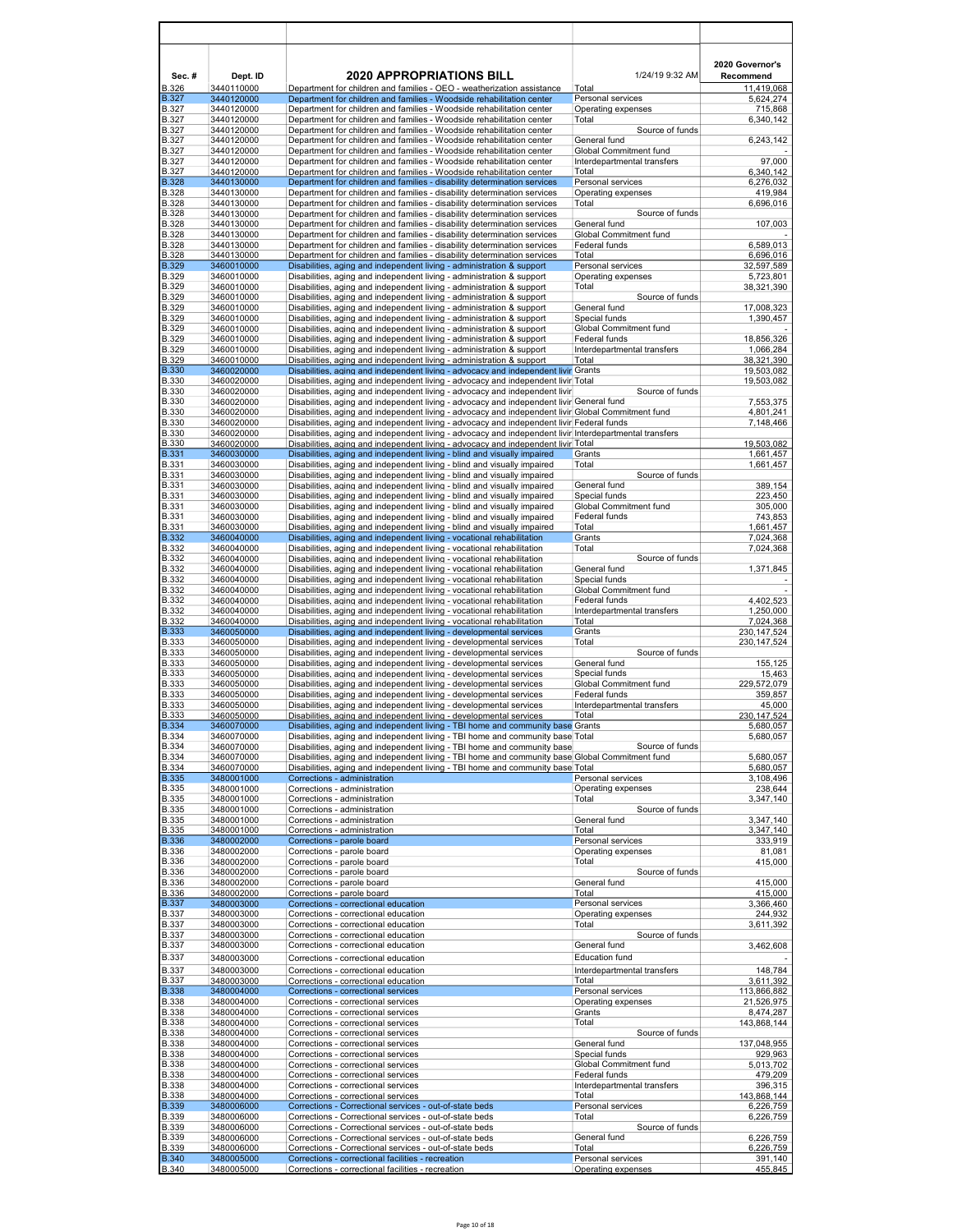| Sec.#<br><b>B.340</b>        | Dept. ID<br>3480005000   | <b>2020 APPROPRIATIONS BILL</b><br>Corrections - correctional facilities - recreation                    | 1/24/19 9:32 AM<br>Total                            | 2020 Governor's<br>Recommend<br>846,985 |
|------------------------------|--------------------------|----------------------------------------------------------------------------------------------------------|-----------------------------------------------------|-----------------------------------------|
| <b>B.340</b>                 | 3480005000               | Corrections - correctional facilities - recreation                                                       | Source of funds                                     |                                         |
| <b>B.340</b><br><b>B.340</b> | 3480005000<br>3480005000 | Corrections - correctional facilities - recreation<br>Corrections - correctional facilities - recreation | Special funds<br>Total                              | 846,985<br>846,985                      |
| <b>B.341</b>                 | 3675001000               | Corrections - Vermont offender work program                                                              | Personal services                                   | 1,509,826                               |
| <b>B.341</b><br><b>B.341</b> | 3675001000<br>3675001000 | Corrections - Vermont offender work program<br>Corrections - Vermont offender work program               | Operating expenses<br>Total                         | 525,784<br>2,035,610                    |
| <b>B.341</b>                 | 3675001000               | Corrections - Vermont offender work program                                                              | Source of funds                                     |                                         |
| <b>B.341</b>                 | 3675001000               | Corrections - Vermont offender work program                                                              | Internal service funds                              | 2,035,610                               |
| <b>B.341</b><br><b>B.342</b> | 3675001000<br>3300010000 | Corrections - Vermont offender work program<br>Vermont veterans' home - care and support services        | Total<br>Personal services                          | 2,035,610<br>20.371.013                 |
| <b>B.342</b>                 | 3300010000               | Vermont veterans' home - care and support services                                                       | Operating expenses                                  | 5,019,422                               |
| <b>B.342</b>                 | 3300010000               | Vermont veterans' home - care and support services                                                       | Total                                               | 25,390,435                              |
| <b>B.342</b><br><b>B.342</b> | 3300010000<br>3300010000 | Vermont veterans' home - care and support services<br>Vermont veterans' home - care and support services | Source of funds<br>General fund                     | 345,783                                 |
| <b>B.342</b>                 | 3300010000               | Vermont veterans' home - care and support services                                                       | Special funds                                       | 15,990,205                              |
| <b>B.342</b><br><b>B.342</b> | 3300010000<br>3300010000 | Vermont veterans' home - care and support services<br>Vermont veterans' home - care and support services | Global Commitment fund<br>Federal funds             | 9,054,447                               |
| <b>B.342</b>                 | 3300010000               | Vermont veterans' home - care and support services                                                       | Total                                               | 25,390,435                              |
| <b>B.343</b>                 | 3310000000               | Commission on women                                                                                      | Personal services                                   | 333,046                                 |
| <b>B.343</b><br><b>B.343</b> | 3310000000<br>3310000000 | Commission on women<br>Commission on women                                                               | Operating expenses<br>Grants                        | 60,085                                  |
| <b>B.343</b>                 | 3310000000               | Commission on women                                                                                      | Total                                               | 393,131                                 |
| <b>B.343</b>                 | 3310000000               | Commission on women                                                                                      | Source of funds                                     |                                         |
| <b>B.343</b><br><b>B.343</b> | 3310000000<br>3310000000 | Commission on women<br>Commission on women                                                               | General fund<br>Special funds                       | 390,631<br>2,500                        |
| <b>B.343</b>                 | 3310000000               | Commission on women                                                                                      | Federal funds                                       |                                         |
| <b>B.343</b>                 | 3310000000               | Commission on women                                                                                      | Total                                               | 393,131                                 |
| <b>B.344</b><br><b>B.344</b> | 3400002000<br>3400002000 | Retired senior volunteer program<br>Retired senior volunteer program                                     | Grants<br>Total                                     | 151,096<br>151,096                      |
| <b>B.344</b>                 | 3400002000               | Retired senior volunteer program                                                                         | Source of funds                                     |                                         |
| <b>B.344</b>                 | 3400002000               | Retired senior volunteer program                                                                         | General fund                                        | 151,096                                 |
| <b>B.344</b><br><b>B.345</b> | 3400002000<br>3330010000 | Retired senior volunteer program<br>Green Mountain Care Board                                            | Total<br>Personal services                          | 151.096<br>7,620,589                    |
| <b>B.345</b>                 | 3330010000               | Green Mountain Care Board                                                                                | Operating expenses                                  | 360,199                                 |
| <b>B.345</b>                 | 3330010000               | Green Mountain Care Board                                                                                | Grants                                              |                                         |
| <b>B.345</b><br><b>B.345</b> | 3330010000<br>3330010000 | Green Mountain Care Board<br>Green Mountain Care Board                                                   | Total<br>Source of funds                            | 7,980,788                               |
| <b>B.345</b>                 | 3330010000               | Green Mountain Care Board                                                                                | General fund                                        | 2,051,473                               |
| <b>B.345</b>                 | 3330010000               | Green Mountain Care Board                                                                                | Special funds                                       | 5,929,315                               |
| <b>B.345</b><br><b>B.346</b> | 3330010000<br>3330010000 | Green Mountain Care Board<br>Green Mountain Care Board                                                   | Global Commitment fund<br><b>Federal Funds</b>      | $\overline{a}$                          |
| <b>B.345</b>                 | 3330010000               | Green Mountain Care Board                                                                                | Interdepartmental transfers                         |                                         |
| <b>B.345</b><br><b>B.346</b> | 3330010000               | Green Mountain Care Board<br><b>Total human services</b>                                                 | Total<br>Total human services                       | 7,980,788                               |
| <b>B.346</b>                 |                          | <b>Total human services</b>                                                                              | Personal services                                   | 4,179,304,243<br>535,278,067            |
| <b>B.346</b>                 |                          | <b>Total human services</b>                                                                              | Operating expenses                                  | 125,859,802                             |
| <b>B.346</b><br><b>B.346</b> |                          | <b>Total human services</b><br><b>Total human services</b>                                               | Grants<br>Source of funds                           | 3,518,166,374                           |
| <b>B.346</b>                 |                          | <b>Total human services</b>                                                                              | General fund                                        | 983,234,874                             |
| <b>B.346</b>                 |                          | <b>Total human services</b>                                                                              | Special funds                                       | 124,581,391                             |
| <b>B.346</b><br><b>B.346</b> |                          | <b>Total human services</b><br><b>Total human services</b>                                               | Tobacco fund<br>State health care resources<br>fund | 22,338,208<br>16,915,501                |
| <b>B.346</b>                 |                          | <b>Total human services</b>                                                                              | <b>Education fund</b>                               |                                         |
| <b>B.346</b><br><b>B.346</b> |                          | <b>Total human services</b><br><b>Total human services</b>                                               | Federal funds<br>Global Commitment fund             | 1,413,555,276<br>1,577,171,981          |
| <b>B.346</b>                 |                          | <b>Total human services</b>                                                                              | Internal service funds                              | 2,035,610                               |
| <b>B.346</b>                 |                          | <b>Total human services</b>                                                                              | Interdepartmental transfers                         | 39,446,402                              |
| <b>B.346</b><br><b>B.346</b> |                          | <b>Total human services</b><br><b>Total human services</b>                                               | Permanent trust funds<br>Total                      | 25,000<br>4,179,304,243                 |
|                              |                          | * * *<br>AROR * * *                                                                                      |                                                     |                                         |
| <b>B.400</b><br><b>B.400</b> | 4100500000<br>4100500000 | Labor - programs<br>Labor - programs                                                                     | Personal services<br>Operating expenses             | 29,409,120<br>10,454,244                |
| <b>B.400</b>                 | 4100500000               | Labor - programs                                                                                         | Grants                                              | 3,222,990                               |
| <b>B.400</b>                 | 4100500000               | Labor - programs                                                                                         | Total                                               | 43,086,354                              |
| <b>B.400</b><br><b>B.400</b> | 4100500000<br>4100500000 | Labor - programs<br>Labor - programs                                                                     | Source of funds<br>General fund                     | 3,083,507                               |
| <b>B.400</b>                 | 4100500000               | Labor - programs                                                                                         | Special funds                                       | 7,049,772                               |
| <b>B.400</b><br><b>B.400</b> | 4100500000<br>4100500000 | Labor - programs<br>Labor - programs                                                                     | <b>Federal funds</b><br>Interdepartmental transfers | 31,540,700<br>1,412,375                 |
| <b>B.400</b>                 | 4100500000               | Labor - programs                                                                                         | Total                                               | 43,086,354                              |
| <b>B.401</b>                 |                          | <b>Total labor</b>                                                                                       | <b>Total labor</b>                                  | 43,086,354                              |
| <b>B.401</b><br><b>B.401</b> |                          | <b>Total labor</b><br><b>Total labor</b>                                                                 | Personal services<br>Operating expenses             | 29,409,120<br>10,454,244                |
| <b>B.401</b>                 |                          | <b>Total labor</b>                                                                                       | Grants                                              | 3,222,990                               |
| <b>B.401</b><br><b>B.401</b> |                          | <b>Total labor</b><br><b>Total labor</b>                                                                 | Source of funds<br>General fund                     | 3,083,507                               |
| <b>B.401</b>                 |                          | <b>Total labor</b>                                                                                       | Special funds                                       | 7,049,772                               |
| <b>B.401</b>                 |                          | <b>Total labor</b>                                                                                       | Federal funds                                       | 31,540,700                              |
| <b>B.401</b><br><b>B.401</b> |                          | <b>Total labor</b><br><b>Total labor</b>                                                                 | Interdepartmental transfers<br>Total                | 1,412,375<br>43,086,354                 |
| <b>B.500</b>                 | 5100010000               | *** K-12 EDUCATION ***<br>Education - finance and administration                                         | Personal services                                   | 6,596,440                               |
| <b>B.500</b>                 | 5100010000               | Education - finance and administration                                                                   | Operating expenses                                  | 3,695,315                               |
| <b>B.500</b>                 | 5100010000               | Education - finance and administration                                                                   | Grants                                              | 14,270,700                              |
| <b>B.500</b><br><b>B.500</b> | 5100010000<br>5100010000 | Education - finance and administration<br>Education - finance and administration                         | Total<br>Source of funds                            | 24,562,455                              |
| <b>B.500</b>                 | 5100010000               | Education - finance and administration                                                                   | General fund                                        | 3,747,829                               |
| <b>B.500</b><br><b>B.500</b> | 5100010000               | Education - finance and administration<br>Education - finance and administration                         | Special funds<br><b>Education fund</b>              | 15,218,303                              |
| <b>B.500</b>                 | 5100010000<br>5100010000 | Education - finance and administration                                                                   | Federal funds                                       | 2,767,483<br>2,199,952                  |
| <b>B.500</b>                 | 5100010000               | Education - finance and administration                                                                   | Global Commitment fund                              | 260,000                                 |
| <b>B.500</b><br><b>B.500</b> | 5100010000<br>5100010000 | Education - finance and administration<br>Education - finance and administration                         | Interdepartmental transfers<br>Total                | 368,888<br>24,562,455                   |
| <b>B.501</b>                 | 5100070000               | Education - education services                                                                           | Personal services                                   | 18,270,055                              |
| <b>B.501</b>                 | 5100070000               | Education - education services                                                                           | Operating expenses                                  | 1,405,450                               |
| <b>B.501</b><br><b>B.501</b> | 5100070000<br>5100070000 | Education - education services<br>Education - education services                                         | Grants<br>Total                                     | 119,261,536<br>138,937,041              |
| <b>B.501</b>                 | 5100070000               | Education - education services                                                                           | Source of funds                                     |                                         |
| <b>B.501</b>                 | 5100070000               | Education - education services                                                                           | General fund                                        | 6,249,982                               |
| <b>B.501</b><br><b>B.501</b> | 5100070000<br>5100070000 | Education - education services<br>Education - education services                                         | Special funds<br>Federal funds                      | 3,414,114<br>128,522,557                |
| <b>B.501</b>                 | 5100070000               | Education - education services                                                                           | Tobacco fund                                        | 750,388                                 |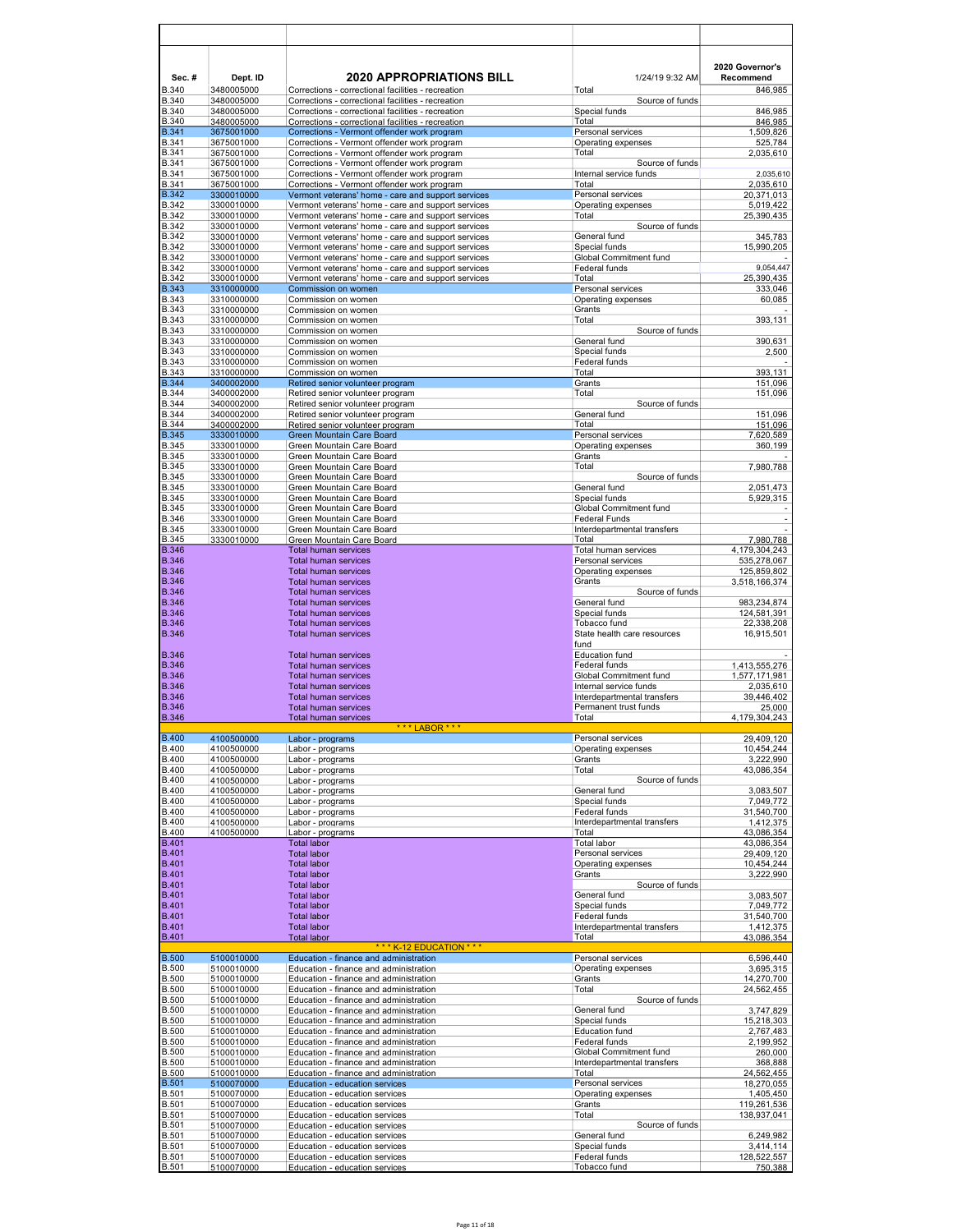| Sec.#                        | Dept. ID                 | <b>2020 APPROPRIATIONS BILL</b>                                                                          | 1/24/19 9:32 AM                               | 2020 Governor's<br>Recommend   |
|------------------------------|--------------------------|----------------------------------------------------------------------------------------------------------|-----------------------------------------------|--------------------------------|
| <b>B.501</b><br><b>B.501</b> | 5100070000<br>5100070000 | Education - education services<br>Education - education services                                         | Interdepartmental transfers<br>Total          | 138,937,041                    |
| <b>B.502</b>                 | 5100040000               | Education - special education: formula grants                                                            | Grants                                        | 212,956,000                    |
| <b>B.502</b><br><b>B.502</b> | 5100040000<br>5100040000 | Education - special education: formula grants<br>Education - special education: formula grants           | Total<br>Source of funds                      | 212,956,000                    |
| <b>B.502</b>                 | 5100040000               | Education - special education: formula grants                                                            | <b>Education fund</b>                         | 212,956,000                    |
| <b>B.502</b><br><b>B.503</b> | 5100040000<br>5100050000 | Education - special education: formula grants<br>Education - state-placed students                       | Total<br>Grants                               | 212,956,000                    |
| <b>B.503</b>                 | 5100050000               | Education - state-placed students                                                                        | Total                                         | 16,500,000<br>16,500,000       |
| <b>B.503</b>                 | 5100050000               | Education - state-placed students                                                                        | Source of funds                               |                                |
| <b>B.503</b><br><b>B.503</b> | 5100050000<br>5100050000 | Education - state-placed students<br>Education - state-placed students                                   | <b>Education fund</b><br>Total                | 16,500,000<br>16,500,000       |
| <b>B.504</b>                 | 5100060000               | Education - adult education and literacy                                                                 | Grants                                        | 4,371,050                      |
| <b>B.504</b><br><b>B.504</b> | 5100060000               | Education - adult education and literacy                                                                 | Total<br>Source of funds                      | 4,371,050                      |
| <b>B.504</b>                 | 5100060000<br>5100060000 | Education - adult education and literacy<br>Education - adult education and literacy                     | General fund                                  | 3,605,000                      |
| <b>B.504</b>                 | 5100060000               | Education - adult education and literacy                                                                 | <b>Education fund</b>                         |                                |
| <b>B.504</b><br><b>B.504</b> | 5100060000<br>5100060000 | Education - adult education and literacy<br>Education - adult education and literacy                     | Special funds<br>Federal funds                | 766,050                        |
| <b>B.504</b>                 | 5100060000               | Education - adult education and literacy                                                                 | Total                                         | 4,371,050                      |
| B.504.1                      | 5100210000               | <b>Education - Flexible Pathways</b>                                                                     | Grants                                        | 8,550,000                      |
| B.504.1<br>B.504.1           | 5100210000<br>5100210000 | <b>Education - Flexible Pathways</b><br>Education - Flexible Pathways                                    | Total<br>Source of funds                      | 8,550,000                      |
| B.504.1                      | 5100210000               | Education - Flexible Pathways                                                                            | General fund                                  |                                |
| B.504.1<br>B.504.1           | 5100210000               | Education - Flexible Pathways                                                                            | <b>Education fund</b>                         | 8,550,000                      |
| B.504.1                      | 5100210000<br>5100210000 | Education - Flexible Pathways<br>Education - Flexible Pathways                                           | Enterprise funds<br>Federal funds             | L,                             |
| B.504.1                      | 5100210000               | Education - Flexible Pathways                                                                            | Total                                         | 8,550,000                      |
| <b>B.505</b><br><b>B.505</b> | 5100090000<br>5100090000 | Education - adjusted education payment<br>Education - adjusted education payment                         | Grants<br>Total                               | 1,421,731,000<br>1,421,731,000 |
| <b>B.505</b>                 | 5100090000               | Education - adjusted education payment                                                                   | Source of funds                               |                                |
| <b>B.505</b>                 | 5100090000               | Education - adjusted education payment                                                                   | <b>Education fund</b>                         | 1,421,731,000                  |
| <b>B.505</b><br><b>B.506</b> | 5100090000<br>5100100000 | Education - adjusted education payment<br>Education - transportation                                     | Total<br>Grants                               | 1.421.731.000<br>19,800,000    |
| <b>B.506</b>                 | 5100100000               | Education - transportation                                                                               | Total                                         | 19,800,000                     |
| <b>B.506</b>                 | 5100100000               | Education - transportation                                                                               | Source of funds                               |                                |
| <b>B.506</b><br><b>B.506</b> | 5100100000<br>5100100000 | Education - transportation<br>Education - transportation                                                 | <b>Education fund</b><br>Total                | 19,800,000<br>19,800,000       |
| <b>B.507</b>                 | 5100110000               | Education - small school grants                                                                          | Grants                                        | 8,200,000                      |
| <b>B.507</b><br><b>B.507</b> | 5100110000<br>5100110000 | Education - small school grants<br>Education - small school grants                                       | Total<br>Source of funds                      | 8,200,000                      |
| <b>B.507</b>                 | 5100110000               | Education - small school grants                                                                          | <b>Education fund</b>                         | 8,200,000                      |
| <b>B.507</b>                 | 5100110000               | Education - small school grants                                                                          | Total                                         | 8,200,000                      |
| <b>B.510</b><br><b>B.510</b> | 5100190000<br>5100190000 | Education - essential early education grant<br>Education - essential early education grant               | Grants<br>Total                               | 6,808,000<br>6,808,000         |
| <b>B.510</b>                 | 5100190000               | Education - essential early education grant                                                              | Source of funds                               |                                |
| <b>B.510</b>                 | 5100190000               | Education - essential early education grant                                                              | <b>Education fund</b>                         | 6,808,000                      |
| <b>B.510</b><br><b>B.511</b> | 5100190000<br>5100200000 | Education - essential early education grant<br>Education - technical education                           | Total<br>Grants                               | 6,808,000<br>14,150,000        |
| <b>B.511</b>                 | 5100200000               | Education - technical education                                                                          | Total                                         | 14,150,000                     |
| <b>B.511</b><br><b>B.511</b> | 5100200000<br>5100200000 | Education - technical education<br>Education - technical education                                       | Source of funds<br><b>Education fund</b>      | 14,150,000                     |
| <b>B.511</b>                 | 5100200000               | Education - technical education                                                                          | Total                                         | 14,150,000                     |
| <b>B.XXX</b>                 | 5100400000               | <b>State Board of Education</b>                                                                          | Personal services                             | 25,000                         |
| <b>B.XXX</b><br><b>B.XXX</b> | 5100400000<br>5100400000 | State Board of Education<br>State Board of Education                                                     | Operating expenses<br>Total                   | 55,845<br>80,845               |
| <b>B.XXX</b>                 | 5100400000               | State Board of Education                                                                                 | Source of funds                               |                                |
| <b>B.XXX</b><br><b>B.XXX</b> | 5100400000<br>5100400000 | State Board of Education<br>State Board of Education                                                     | General fund<br>Total                         | 80,845<br>80,845               |
| <b>B.514</b>                 | 1260020000               | State teachers' retirement system                                                                        | Personal services                             |                                |
| <b>B.514</b>                 | 1260020000               | State teachers' retirement system                                                                        | Operating expenses                            |                                |
| <b>B.514</b><br><b>B.514</b> | 1260020000<br>1260020000 | State teachers' retirement system<br>State teachers' retirement system                                   | Grants<br>Total                               | 120,247,389<br>120,247,389     |
| <b>B.514</b>                 | 1260020000               | State teachers' retirement system                                                                        | Source of funds                               |                                |
| <b>B.514</b>                 | 1260020000               | State teachers' retirement system                                                                        | General fund<br><b>Education fund</b>         | 113,466,168                    |
| <b>B.514</b>                 | 1260020000<br>1260020000 | State teachers' retirement system<br>State teachers' retirement system                                   | Total                                         | 6,781,221<br>120,247,389       |
| B.514<br>B.514.1             | 1265010000               | State teachers' retirement system administration                                                         | Personal services                             | 5,305,211                      |
| B.514.1<br>B.514.1           | 1265010000<br>1265010000 | State teachers' retirement system administration<br>State teachers' retirement system administration     | Operating expenses<br>Total                   | 1,673,583<br>6,978,794         |
| B.514.1                      | 1265010000               | State teachers' retirement system administration                                                         | Source of funds                               |                                |
| B.514.1                      | 1265010000               | State teachers' retirement system administration                                                         | Pension trust funds                           | 6,978,794                      |
| B.514.1<br><b>B.515</b>      | 1265010000<br>1260040000 | State teachers' retirement system administration<br>Retired teachers' health care and medical benefits   | Total<br>Grants                               | 6,978,794<br>31,067,652        |
| <b>B.515</b>                 | 1260040000               | Retired teachers' health care and medical benefits                                                       | Total                                         | 31,067,652                     |
| <b>B.515</b><br><b>B.515</b> | 1260040000<br>1260040000 | Retired teachers' health care and medical benefits<br>Retired teachers' health care and medical benefits | Source of funds<br>General fund               | 31,067,652                     |
| <b>B.515</b>                 | 1260040000               | Retired teachers' health care and medical benefits                                                       | Special funds                                 |                                |
| <b>B.515</b>                 | 1260040000               | Retired teachers' health care and medical benefits                                                       | Retired Teachers Health Fund                  |                                |
| <b>B.515</b><br><b>B.515</b> | 1260040000<br>1260040000 | Retired teachers' health care and medical benefits<br>Retired teachers' health care and medical benefits | Permanent trust funds<br>Total                | 31,067,652                     |
| <b>B.516</b>                 |                          | Total general education                                                                                  | Total general education                       | 2,034,940,226                  |
| <b>B.516</b><br><b>B.516</b> |                          | Total general education                                                                                  | Personal services                             | 30,196,706                     |
| <b>B.516</b>                 |                          | Total general education<br>Total general education                                                       | Operating expenses<br>Grants                  | 6,830,193<br>1,997,913,327     |
| <b>B.516</b>                 |                          | Total general education                                                                                  | Source of funds                               |                                |
| <b>B.516</b><br><b>B.516</b> |                          | Total general education<br>Total general education                                                       | General fund<br>Special funds                 | 158,217,476<br>18,632,417      |
| <b>B.516</b>                 |                          | Total general education                                                                                  | Tobacco fund                                  | 750,388                        |
| <b>B.516</b>                 |                          | Total general education                                                                                  | <b>Education fund</b>                         | 1,718,243,704                  |
| <b>B.516</b><br><b>B.516</b> |                          | Total general education<br>Total general education                                                       | Retired Teachers Health Fund<br>Federal funds | 131,488,559                    |
| <b>B.516</b>                 |                          | Total general education                                                                                  | Global Commitment fund                        | 260,000                        |
| <b>B.516</b>                 |                          | Total general education                                                                                  | Interdepartmental transfers                   | 368,888                        |
| <b>B.516</b><br><b>B.516</b> |                          | Total general education<br>Total general education                                                       | Pension trust funds<br>Permanent trust funds  | 6,978,794                      |
| <b>B.516</b>                 |                          | Total general education                                                                                  | Total                                         | 2,034,940,226                  |
| <b>B.600</b>                 | 1110006000               | *** HIGHER EDUCATION ***<br>University of Vermont                                                        | Grants                                        | 42,509,093                     |
| <b>B.600</b>                 | 1110006000               | University of Vermont                                                                                    | Total                                         | 42,509,093                     |
| <b>B.600</b><br><b>B.600</b> | 1110006000<br>1110006000 | University of Vermont<br>University of Vermont                                                           | Source of funds<br>General fund               | 40,485,359                     |
| <b>B.600</b>                 | 1110006000               | University of Vermont                                                                                    | Global Commitment fund                        | 2,023,734                      |
| <b>B.600</b>                 | 1110006000               | University of Vermont                                                                                    | Total                                         | 42,509,093                     |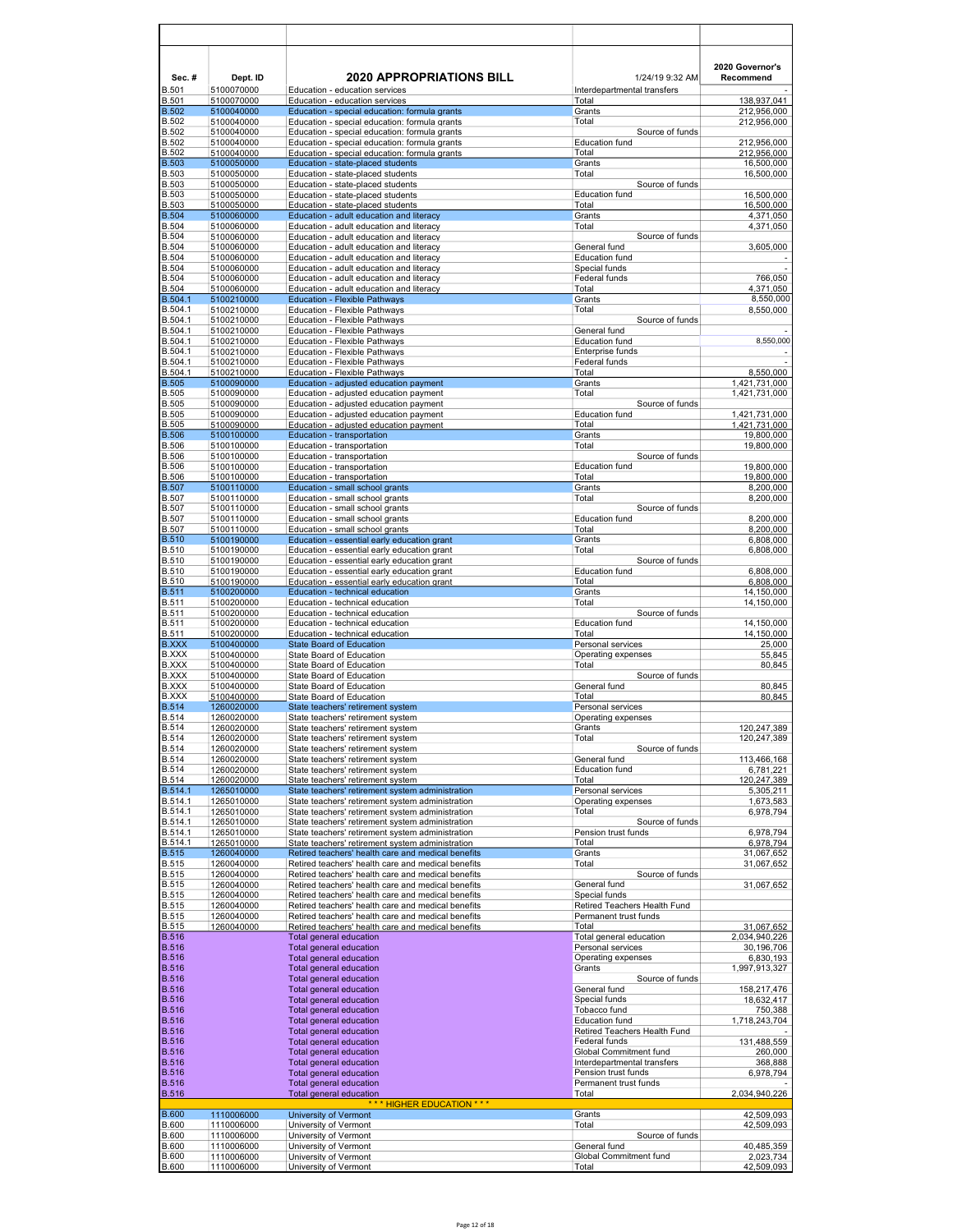| Sec.#                        | Dept. ID                 | <b>2020 APPROPRIATIONS BILL</b>                                                                                                      | 1/24/19 9:32 AM                                      | 2020 Governor's<br>Recommend |
|------------------------------|--------------------------|--------------------------------------------------------------------------------------------------------------------------------------|------------------------------------------------------|------------------------------|
| <b>B.601</b><br><b>B.601</b> | 1110008000<br>1110008000 | <b>Vermont Public Television</b><br>Vermont Public Television                                                                        | Grants<br>Total                                      |                              |
| <b>B.601</b>                 | 1110008000               | Vermont Public Television                                                                                                            | Source of funds                                      |                              |
| <b>B.601</b><br><b>B.601</b> | 1110008000<br>1110008000 | Vermont Public Television<br>Vermont Public television                                                                               | General fund<br>Total                                |                              |
| <b>B.602</b><br>B.602        | 1110009000<br>1110009000 | Vermont state colleges<br>Vermont state colleges                                                                                     | Grants<br>Total                                      | 30,300,464<br>30,300,464     |
| <b>B.602</b>                 | 1110009000               | Vermont state colleges                                                                                                               | Source of funds                                      |                              |
| B.602<br><b>B.602</b>        | 1110009000<br>1110009000 | Vermont state colleges<br>Vermont state colleges                                                                                     | General fund<br>Total                                | 30,300,464<br>30,300,464     |
| B.602.1<br>B.602.1           | 1110009100               | Vermont state colleges - Supplemental Aid                                                                                            | Grants<br>Total                                      | 700,000                      |
| B.602.1                      | 1110009100<br>1110009100 | Vermont state colleges - Supplemental Aid<br>Vermont state colleges - Supplemental Aid                                               | Source of funds                                      | 700,000                      |
| B.602.1<br>B.602.1           | 1110009100<br>1110009100 | Vermont state colleges - Supplemental Aid<br>Vermont state colleges - Supplemental Aid                                               | General fund<br>Total                                | 700,000<br>700,000           |
| B.603<br>B.603               | 1110010000               | Vermont state colleges - allied health                                                                                               | Grants                                               | 1,157,775                    |
| <b>B.603</b>                 | 1110010000<br>1110010000 | Vermont state colleges - allied health<br>Vermont state colleges - allied health                                                     | Total<br>Source of funds                             | 1,157,775                    |
| <b>B.603</b>                 | 1110010000               | Vermont state colleges - allied health                                                                                               | General fund                                         | 748,314                      |
| <b>B.603</b><br><b>B.603</b> | 1110010000<br>1110010000 | Vermont state colleges - allied health<br>Vermont state colleges - allied health                                                     | Global Commitment fund<br>Total                      | 409,461<br>1,157,775         |
| <b>B.604</b><br><b>B.604</b> | 1110011000<br>1110011000 | Vermont interactive technologies<br>Vermont interactive technologies                                                                 | Grants<br>Total                                      |                              |
| <b>B.604</b>                 | 1110011000               | Vermont interactive technologies                                                                                                     | Source of funds                                      |                              |
| <b>B.604</b><br><b>B.604</b> | 1110011000<br>1110011000 | Vermont interactive technologies<br>Vermont interactive technologies                                                                 | General fund<br>Total                                |                              |
| <b>B.605</b>                 | 1110012000               | Vermont student assistance corporation                                                                                               | Grants                                               | 20.414.588                   |
| <b>B.605</b><br><b>B.605</b> | 1110012000<br>1110012000 | Vermont student assistance corporation<br>Vermont student assistance corporation                                                     | Total<br>Source of funds                             | 20,414,588                   |
| <b>B.605</b>                 | 1110012000               | Vermont student assistance corporation                                                                                               | General fund                                         | 20,414,588                   |
| <b>B.605</b><br><b>B.606</b> | 1110012000<br>1110017000 | Vermont student assistance corporation<br>New England higher education compact                                                       | Total<br>Grants                                      | 20,414,588<br>84,000         |
| <b>B.606</b><br><b>B.606</b> | 1110017000<br>1110017000 | New England higher education compact                                                                                                 | Total<br>Source of funds                             | 84,000                       |
| <b>B.606</b>                 | 1110017000               | New England higher education compact<br>New England higher education compact                                                         | General fund                                         | 84,000                       |
| <b>B.606</b><br><b>B.607</b> | 1110017000<br>1110007000 | New England higher education compact<br>University of Vermont - Morgan Horse Farm                                                    | Total<br>Grants                                      | 84.000                       |
| <b>B.607</b>                 | 1110007000               | University of Vermont - Morgan Horse Farm                                                                                            | Total                                                | $\overline{\phantom{a}}$     |
| <b>B.607</b><br><b>B.607</b> | 1110007000<br>1110007000 | University of Vermont - Morgan Horse Farm<br>University of Vermont - Morgan Horse Farm                                               | Source of funds<br>General fund                      |                              |
| <b>B.607</b>                 | 1110007000               | University of Vermont - Morgan Horse Farm                                                                                            | Total                                                |                              |
| <b>B.608</b>                 |                          | Total higher education                                                                                                               | Total higher education and<br>other                  | 95,165,920                   |
| <b>B.608</b>                 |                          | <b>Total higher education</b>                                                                                                        | Grants                                               | 95,165,920                   |
| <b>B.608</b><br><b>B.608</b> |                          | <b>Total higher education</b><br><b>Total higher education</b>                                                                       | Source of funds<br>General fund                      | 92,732,725                   |
| <b>B.608</b>                 |                          | Total higher education                                                                                                               | Global Commitment fund                               | 2,433,195                    |
| <b>B.608</b>                 |                          | <b>Total higher education</b><br>*** NATURAL RESOURCES ***                                                                           | Total                                                | 95, 165, 920                 |
| <b>B.700</b><br><b>B.700</b> | 6100010000<br>6100010000 | Natural Resources - agency of natural resources - administration<br>Natural Resources - agency of natural resources - administration | Personal services<br>Operating expenses              | 2,302,597<br>1,079,841       |
| <b>B.700</b>                 | 6100010000               | Natural Resources - agency of natural resources - administration                                                                     | Grants                                               | 19,960                       |
| <b>B.700</b><br><b>B.700</b> | 6100010000<br>6100010000 | Natural Resources - agency of natural resources - administration<br>Natural Resources - agency of natural resources - administration | Total<br>Source of funds                             | 3,402,398                    |
| <b>B.700</b>                 | 6100010000               | Natural Resources - agency of natural resources - administration                                                                     | General fund                                         | 2,720,669                    |
| <b>B.700</b><br><b>B.700</b> | 6100010000<br>6100010000 | Natural Resources - agency of natural resources - administration<br>Natural Resources - agency of natural resources - administration | Special funds<br>Federal funds                       | 581,818                      |
| <b>B.700</b>                 | 6100010000<br>6100010000 | Natural Resources - agency of natural resources - administration<br>Natural Resources - agency of natural resources - administration | Interdepartmental transfers<br>Total                 | 99,911                       |
| <b>B.700</b><br><b>B.701</b> | 6100040000               | Natural resources - state land local property tax assessment                                                                         | Operating expenses                                   | 3,402,398<br>2,561,955       |
| <b>B.701</b>                 | 6100040000<br>6100040000 | Natural resources - state land local property tax assessment<br>Natural resources - state land local property tax assessment         | Total<br>Source of funds                             | 2,561,955                    |
| B.701<br>B.701               | 6100040000               | Natural resources - state land local property tax assessment                                                                         | General fund                                         | 2,140,455                    |
| <b>B.701</b><br><b>B.701</b> | 6100040000<br>6100040000 | Natural resources - state land local property tax assessment<br>Natural resources - state land local property tax assessment         | Interdepartmental transfers<br>Total                 | 421,500<br>2,561,955         |
| <b>B.702</b><br>B.702        | 6120000000               | Fish and wildlife - support and field services                                                                                       | Personal services                                    | 17,628,262                   |
| <b>B.702</b>                 | 6120000000<br>6120000000 | Fish and wildlife - support and field services<br>Fish and wildlife - support and field services                                     | Operating expenses<br>Grants                         | 5,404,905<br>1,068,313       |
| <b>B.702</b>                 | 6120000000<br>6120000000 | Fish and wildlife - support and field services                                                                                       | Total                                                | 24,101,480                   |
| B.702<br>B.702               | 6120000000               | Fish and wildlife - support and field services<br>Fish and wildlife - support and field services                                     | Source of funds<br>General fund                      | 5,928,870                    |
| <b>B.702</b><br><b>B.702</b> | 6120000000<br>6120000000 | Fish and wildlife - support and field services<br>Fish and wildlife - support and field services                                     | Special funds<br>Fish and wildlife fund              | 166,892<br>9,096,567         |
| <b>B.702</b>                 | 6120000000               | Fish and wildlife - support and field services                                                                                       | Federal funds                                        | 8,789,226                    |
| <b>B.702</b><br><b>B.702</b> | 6120000000<br>6120000000 | Fish and wildlife - support and field services<br>Fish and wildlife - support and field services                                     | Interdepartmental transfers<br>Permanent trust funds | 119,925                      |
| <b>B.702</b>                 | 6120000000               | Fish and wildlife - support and field services                                                                                       | Total                                                | 24,101,480                   |
| <b>B.703</b><br><b>B.703</b> | 6130010000<br>6130010000 | Forests, parks and recreation - administration<br>Forests, parks and recreation - administration                                     | Personal services<br>Operating expenses              | 957,931<br>994,054           |
| <b>B.703</b>                 | 6130010000               | Forests, parks and recreation - administration                                                                                       | Grants                                               |                              |
| <b>B.703</b><br><b>B.703</b> | 6130010000<br>6130010000 | Forests, parks and recreation - administration<br>Forests, parks and recreation - administration                                     | Total<br>Source of funds                             | 1,951,985                    |
| <b>B.703</b><br><b>B.703</b> | 6130010000<br>6130010000 | Forests, parks and recreation - administration<br>Forests, parks and recreation - administration                                     | General fund<br>Special funds                        | 1,951,985                    |
| <b>B.703</b>                 | 6130010000               | Forests, parks and recreation - administration                                                                                       | Federal funds                                        |                              |
| <b>B.703</b>                 | 6130010000<br>6130010000 | Forests, parks and recreation - administration<br>Forests, parks and recreation - administration                                     | Interdepartmental transfers<br>Total                 | 1,951,985                    |
| B.703<br>B.704               | 6130020000               | Forests, parks and recreation - forestry                                                                                             | Personal services                                    | 5,879,782                    |
| <b>B.704</b><br><b>B.704</b> | 6130020000<br>6130020000 | Forests, parks and recreation - forestry<br>Forests, parks and recreation - forestry                                                 | Operating expenses<br>Grants                         | 796,027<br>459,000           |
| <b>B.704</b>                 | 6130020000               | Forests, parks and recreation - forestry                                                                                             | Total                                                | 7,134,809                    |
| <b>B.704</b><br><b>B.704</b> | 6130020000<br>6130020000 | Forests, parks and recreation - forestry<br>Forests, parks and recreation - forestry                                                 | Source of funds<br>General fund                      | 4,873,880                    |
| <b>B.704</b>                 | 6130020000               | Forests, parks and recreation - forestry                                                                                             | Special funds                                        | 412,999                      |
| B.704<br>B.704               | 6130020000<br>6130020000 | Forests, parks and recreation - forestry<br>Forests, parks and recreation - forestry                                                 | Federal funds<br>Interdepartmental transfers         | 1,487,097<br>360,833         |
| B.704<br>B.705               | 6130020000<br>6130030000 | Forests, parks and recreation - forestry<br>Forests, parks and recreation - state parks                                              | Total<br>Personal services                           | 7,134,809<br>8,900,714       |
| <b>B.705</b>                 | 6130030000               | Forests, parks and recreation - state parks                                                                                          | Operating expenses                                   | 2,563,470                    |
| <b>B.705</b><br><b>B.705</b> | 6130030000<br>6130030000 | Forests, parks and recreation - state parks<br>Forests, parks and recreation - state parks                                           | Total<br>Source of funds                             | 11,464,184                   |
| <b>B.705</b>                 | 6130030000               | Forests, parks and recreation - state parks                                                                                          | General fund                                         | 292,679                      |
| <b>B.705</b><br><b>B.705</b> | 6130030000<br>6130030000 | Forests, parks and recreation - state parks<br>Forests, parks and recreation - state parks                                           | Special funds<br>Permanent trust funds               | 11,111,505<br>60,000         |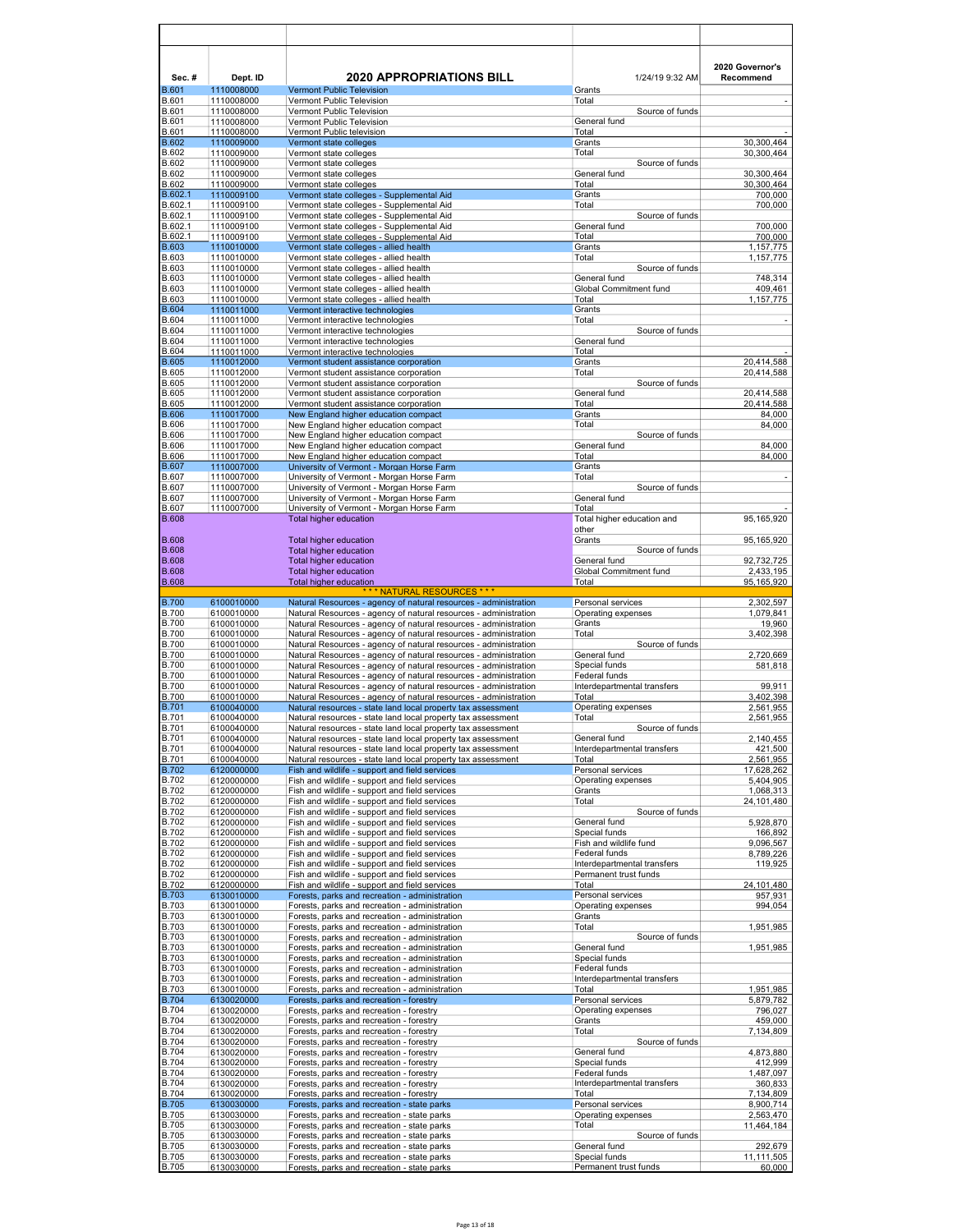| Sec.#                        | Dept. ID                 | <b>2020 APPROPRIATIONS BILL</b>                                                                                                                | 1/24/19 9:32 AM                                      | 2020 Governor's<br>Recommend |
|------------------------------|--------------------------|------------------------------------------------------------------------------------------------------------------------------------------------|------------------------------------------------------|------------------------------|
| <b>B.705</b><br><b>B.706</b> | 6130030000<br>6130040000 | Forests, parks and recreation - state parks<br>Forests, parks and recreation - lands administration                                            | Total<br>Personal services                           | 11,464,184<br>1,346,739      |
| <b>B.706</b>                 | 6130040000               | Forests, parks and recreation - lands administration                                                                                           | Operating expenses                                   | 1,384,647                    |
| <b>B.706</b>                 | 6130040000               | Forests, parks and recreation - lands administration                                                                                           | Grants                                               | 2,600,914                    |
| <b>B.706</b><br><b>B.706</b> | 6130040000<br>6130040000 | Forests, parks and recreation - lands administration<br>Forests, parks and recreation - lands administration                                   | Total<br>Source of funds                             | 5,332,300                    |
| <b>B.706</b>                 | 6130040000               | Forests, parks and recreation - lands administration                                                                                           | General fund                                         | 853,114                      |
| <b>B.706</b>                 | 6130040000               | Forests, parks and recreation - lands administration                                                                                           | Special funds                                        | 2,020,151                    |
| <b>B.706</b><br>B.706        | 6130040000<br>6130040000 | Forests, parks and recreation - lands administration<br>Forests, parks and recreation - lands administration                                   | Federal funds<br>Interdepartmental transfers         | 2,336,535<br>122,500         |
| <b>B.706</b>                 | 6130040000               | Forests, parks and recreation - lands administration                                                                                           | Total                                                | 5,332,300                    |
| <b>B.707</b>                 | 6130080000               | Forests, parks and recreation - youth conservation corps                                                                                       | Grants                                               |                              |
| <b>B.707</b><br><b>B.707</b> | 6130080000<br>6130080000 | Forests, parks and recreation - youth conservation corps                                                                                       | Total<br>Source of funds                             |                              |
| <b>B.707</b>                 | 6130080000               | Forests, parks and recreation - youth conservation corps<br>Forests, parks and recreation - youth conservation corps                           | General fund                                         |                              |
| <b>B.707</b>                 | 6130080000               | Forests, parks and recreation - youth conservation corps                                                                                       | Special funds                                        |                              |
| <b>B.707</b>                 | 6130080000               | Forests, parks and recreation - youth conservation corps                                                                                       | Federal funds                                        |                              |
| <b>B.707</b><br><b>B.707</b> | 6130080000<br>6130080000 | Forests, parks and recreation - youth conservation corps<br>Forests, parks and recreation - youth conservation corps                           | Interdepartmental transfers<br>Total                 |                              |
| <b>B.708</b>                 | 6130090000               | Forests, parks and recreation - forest and parks access roads                                                                                  | Personal services                                    | 65,425                       |
| <b>B.708</b>                 | 6130090000               | Forests, parks and recreation - forest and parks access roads                                                                                  | Operating expenses                                   | 114,500                      |
| <b>B.708</b><br><b>B.708</b> | 6130090000<br>6130090000 | Forests, parks and recreation - forest and parks access roads<br>Forests, parks and recreation - forest and parks access roads                 | Total<br>Source of funds                             | 179,925                      |
| <b>B.708</b>                 | 6130090000               | Forests, parks and recreation - forest and parks access roads                                                                                  | General fund                                         | 179,925                      |
| <b>B.708</b>                 | 6130090000               | Forests, parks and recreation - forest and parks access roads                                                                                  | Total                                                | 179,925                      |
| <b>B.709</b>                 | 6140020000               | Environmental conservation - management and support services                                                                                   | Personal services                                    | 6,617,612                    |
| <b>B.709</b><br><b>B.709</b> | 6140020000<br>6140020000 | Environmental conservation - management and support services<br>Environmental conservation - management and support services                   | Operating expenses<br>Grants                         | 3,781,860<br>150,000         |
| <b>B.709</b>                 | 6140020000               | Environmental conservation - management and support services                                                                                   | Total                                                | 10,549,472                   |
| <b>B.709</b>                 | 6140020000               | Environmental conservation - management and support services                                                                                   | Source of funds                                      |                              |
| <b>B.709</b><br><b>B.709</b> | 6140020000<br>6140020000 | Environmental conservation - management and support services<br>Environmental conservation - management and support services                   | General fund<br>Special funds                        | 1,451,231<br>572,936         |
| <b>B.709</b>                 | 6140020000               | Environmental conservation - management and support services                                                                                   | Federal funds                                        | 809,608                      |
| <b>B.709</b>                 | 6140020000               | Environmental conservation - management and support services                                                                                   | Interdepartmental transfers                          | 7,715,697                    |
| <b>B.709</b><br><b>B.710</b> | 6140020000<br>6140030000 | Environmental conservation - management and support services<br>Environmental conservation - air and waste management                          | Total<br>Personal services                           | 10,549,472<br>19,437,340     |
| <b>B.710</b>                 | 6140030000               | Environmental conservation - air and waste management                                                                                          | Operating expenses                                   | 8,660,985                    |
| <b>B.710</b>                 | 6140030000               | Environmental conservation - air and waste management                                                                                          | Grants                                               | 5,076,000                    |
| <b>B.710</b>                 | 6140030000               | Environmental conservation - air and waste management                                                                                          | Total                                                | 33, 174, 325                 |
| <b>B.710</b><br><b>B.710</b> | 6140030000<br>6140030000 | Environmental conservation - air and waste management<br>Environmental conservation - air and waste management                                 | Source of funds<br>General fund                      | 424,736                      |
| <b>B.710</b>                 | 6140030000               | Environmental conservation - air and waste management                                                                                          | Special funds                                        | 22,886,187                   |
| <b>B.710</b>                 | 6140030000               | Environmental conservation - air and waste management                                                                                          | Federal funds                                        | 9,613,852                    |
| <b>B.710</b><br><b>B.710</b> | 6140030000<br>6140030000 | Environmental conservation - air and waste management<br>Environmental conservation - air and waste management                                 | Interdepartmental transfers<br>Total                 | 249,550<br>33, 174, 325      |
| <b>B.711</b>                 | 6140040000               | Environmental conservation - office of water programs                                                                                          | Personal services                                    | 21,732,819                   |
| <b>B.711</b>                 | 6140040000               | Environmental conservation - office of water programs                                                                                          | Operating expenses                                   | 6,821,783                    |
| <b>B.711</b><br><b>B.711</b> | 6140040000<br>6140040000 | Environmental conservation - office of water programs<br>Environmental conservation - office of water programs                                 | Grants<br>Total                                      | 32,639,881<br>61,194,483     |
| <b>B.711</b>                 | 6140040000               | Environmental conservation - office of water programs                                                                                          | Source of funds                                      |                              |
| <b>B.711</b>                 | 6140040000               | Environmental conservation - office of water programs                                                                                          | General fund                                         | 7,994,351                    |
| <b>B.711</b>                 | 6140040000<br>6140040000 | Environmental conservation - office of water programs                                                                                          | Special funds                                        | 20,176,195                   |
| <b>B.711</b><br><b>B.711</b> | 6140040000               | Environmental conservation - office of water programs<br>Environmental conservation - office of water programs                                 | Federal funds<br>Interdepartmental transfers         | 31,935,599<br>1,088,338      |
| <b>B.711</b>                 | 6140040000               | Environmental conservation - office of water programs                                                                                          | Total                                                | 61,194,483                   |
| <b>B.712</b>                 | 6140070000               | Environmental conservation - tax-loss Connecticut river flood control                                                                          | Operating expenses                                   |                              |
| <b>B.712</b><br><b>B.712</b> | 6140070000<br>6140070000 | Environmental conservation - tax-loss Connecticut river flood control<br>Environmental conservation - tax-loss Connecticut river flood control | Total<br>Source of funds                             |                              |
| B.712                        | 6140070000               | Environmental conservation - tax-loss Connecticut river flood control                                                                          | General fund                                         |                              |
| B.712                        | 6140070000               | Environmental conservation - tax-loss Connecticut river flood control                                                                          | Special funds                                        |                              |
| <b>B.712</b><br><b>B.713</b> | 6140070000<br>6215000000 | Environmental conservation - tax-loss Connecticut river flood control<br>Natural resources board                                               | Total<br>Personal services                           | 2,752,876                    |
| <b>B.713</b>                 | 6215000000               | Natural resources board                                                                                                                        | Operating expenses                                   | 530,151                      |
| <b>B.713</b>                 | 6215000000               | Natural resources board                                                                                                                        | Total                                                | 3,283,027                    |
| <b>B.713</b>                 | 6215000000               | Natural resources board                                                                                                                        | Source of funds<br>General fund                      | 637,074                      |
| <b>B.713</b><br><b>B.713</b> | 6215000000<br>6215000000 | Natural resources board<br>Natural resources board                                                                                             | Special funds                                        | 2,645,953                    |
| <b>B.713</b>                 | 6215000000               | Natural resources board                                                                                                                        | Total                                                | 3,283,027                    |
| <b>B.714</b>                 |                          | <b>Total natural resources</b>                                                                                                                 | Total natural resources<br>Personal services         | 164,330,343                  |
| <b>B.714</b><br><b>B.714</b> |                          | <b>Total natural resources</b><br><b>Total natural resources</b>                                                                               | Operating expenses                                   | 87,622,097<br>34,694,178     |
| <b>B.714</b>                 |                          | <b>Total natural resources</b>                                                                                                                 | Grants                                               | 42,014,068                   |
| <b>B.714</b>                 |                          | <b>Total natural resources</b>                                                                                                                 | Source of funds                                      |                              |
| <b>B.714</b><br><b>B.714</b> |                          | <b>Total natural resources</b><br><b>Total natural resources</b>                                                                               | General fund<br>Special funds                        | 29,448,969<br>60,574,636     |
| <b>B.714</b>                 |                          | <b>Total natural resources</b>                                                                                                                 | Fish and wildlife fund                               | 9,096,567                    |
| <b>B.714</b>                 |                          | Total natural resources                                                                                                                        | Federal funds                                        | 54,971,917                   |
| <b>B.714</b><br><b>B.714</b> |                          | <b>Total natural resources</b>                                                                                                                 | Interdepartmental transfers<br>Permanent trust funds | 10,178,254                   |
| <b>B.714</b>                 |                          | Total natural resources<br><b>Total natural resources</b>                                                                                      | Total                                                | 60,000<br>164,330,343        |
|                              |                          | *** COMMERCE AND COMMUNITY DEVELOPMENT ***                                                                                                     |                                                      |                              |
| <b>B.800</b>                 | 7100000000               | Agency of commerce and community development - administration                                                                                  | Personal services                                    | 2,013,794                    |
| <b>B.800</b><br><b>B.800</b> | 7100000000<br>7100000000 | Agency of commerce and community development - administration<br>Agency of commerce and community development - administration                 | Operating expenses<br>Grants                         | 1,331,369<br>352,627         |
| <b>B.800</b>                 | 7100000000               | Agency of commerce and community development - administration                                                                                  | Total                                                | 3,697,790                    |
| <b>B.800</b>                 | 7100000000               | Agency of commerce and community development - administration                                                                                  | Source of funds                                      |                              |
| <b>B.800</b><br><b>B.800</b> | 7100000000<br>7100000000 | Agency of commerce and community development - administration<br>Agency of commerce and community development - administration                 | General fund<br>Special funds                        | 3,677,790                    |
| <b>B.800</b>                 | 7100000000               | Agency of commerce and community development - administration                                                                                  | Federal funds                                        |                              |
| <b>B.800</b>                 | 7100000000               | Agency of commerce and community development - administration                                                                                  | Interdepartmental transfers                          | 20,000                       |
| <b>B.800</b>                 | 7100000000               | Agency of commerce and community development - administration<br>Economic development                                                          | Total                                                | 3,697,790                    |
| <b>B.801</b><br><b>B.801</b> | 7120010000<br>7120010000 | Economic development                                                                                                                           | Personal services<br>Operating expenses              | 4,027,032<br>1,102,979       |
| <b>B.801</b>                 | 7120010000               | Economic development                                                                                                                           | Grants                                               | 5,011,099                    |
| <b>B.801</b>                 | 7120010000               | Economic development                                                                                                                           | Total                                                | 10,141,110                   |
| <b>B.801</b><br><b>B.801</b> | 7120010000<br>7120010000 | Economic development<br>Economic development                                                                                                   | Source of funds<br>General fund                      | 4,742,394                    |
| <b>B.801</b>                 | 7120010000               | Economic development                                                                                                                           | Special funds                                        | 1,645,350                    |
| <b>B.801</b>                 | 7120010000               | Economic development                                                                                                                           | Federal funds                                        | 3,708,366                    |
| <b>B.801</b>                 | 7120010000<br>7120010000 | Economic development                                                                                                                           | Interdepartmental transfers<br>Total                 | 45,000                       |
| <b>B.801</b><br><b>B.802</b> | 7110010000               | Economic development<br>Housing & community development                                                                                        | Personal services                                    | 10,141,110<br>3,723,802      |
| <b>B.802</b>                 | 7110010000               | Housing & community development                                                                                                                | Operating expenses                                   | 779,039                      |
| <b>B.802</b>                 | 7110010000               | Housing & community development                                                                                                                | Grants                                               | 11,773,050                   |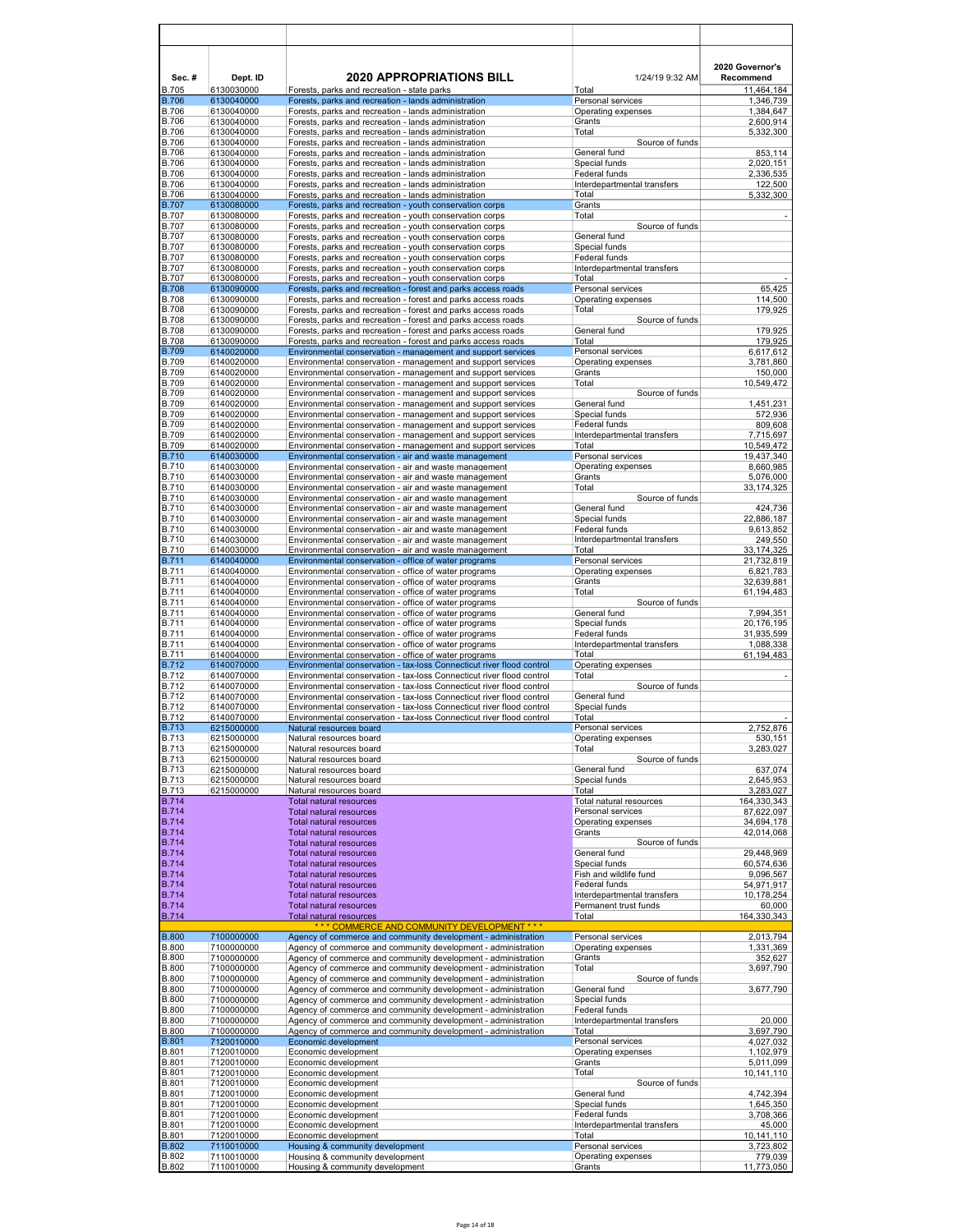| Sec.#                        | Dept. ID                 | <b>2020 APPROPRIATIONS BILL</b>                                                                              | 1/24/19 9:32 AM                                 | 2020 Governor's<br>Recommend |
|------------------------------|--------------------------|--------------------------------------------------------------------------------------------------------------|-------------------------------------------------|------------------------------|
| <b>B.802</b>                 | 7110010000               | Housing & community development                                                                              | Total                                           | 16,275,891                   |
| <b>B.802</b><br><b>B.802</b> | 7110010000<br>7110010000 | Housing & community development<br>Housing & community development                                           | Source of funds<br>General fund                 | 2,753,913                    |
| <b>B.802</b><br>B.802        | 7110010000<br>7110010000 | Housing & community development                                                                              | Special funds<br>Federal funds                  | 5,185,233                    |
| <b>B.802</b>                 | 7110010000               | Housing & community development<br>Housing & community development                                           | Interdepartmental transfers                     | 7,883,744<br>453,001         |
| <b>B.802</b>                 | 7110010000               | Housing & community development                                                                              | Total                                           | 16,275,891                   |
| B.803<br>B.803               | 7110025000<br>7110025000 | Historic sites - special improvements<br>Historic sites - special improvements                               | Operating expenses<br>Total                     |                              |
| <b>B.803</b>                 | 7110025000               | Historic sites - special improvements                                                                        | Source of funds                                 |                              |
| <b>B.803</b><br><b>B.803</b> | 7110025000<br>7110025000 | Historic sites - special improvements<br>Historic sites - special improvements                               | Special funds<br>Total                          | $\overline{\phantom{a}}$     |
| <b>B.804</b>                 | 7110030000               | Community development block grants                                                                           | Grants                                          |                              |
| <b>B.804</b>                 | 7110030000               | Community development block grants                                                                           | Total                                           | $\overline{\phantom{a}}$     |
| <b>B.804</b><br><b>B.804</b> | 7110030000<br>7110030000 | Community development block grants<br>Community development block grants                                     | Source of funds                                 |                              |
| B.804                        | 7110030000               | Community development block grants                                                                           | Federal funds                                   |                              |
| <b>B.804</b><br><b>B.805</b> | 7110030000<br>7110080000 | Community development block grants<br>Downtown transportation and capital improvement fund                   | Total<br>Personal services                      | $\blacksquare$               |
| <b>B.805</b>                 | 7110080000               | Downtown transportation and capital improvement fund                                                         | Grants                                          |                              |
| <b>B.805</b>                 | 7110080000               | Downtown transportation and capital improvement fund                                                         | Total                                           | $\blacksquare$               |
| <b>B.805</b><br><b>B.805</b> | 7110080000<br>7110080000 | Downtown transportation and capital improvement fund<br>Downtown transportation and capital improvement fund | Source of funds<br>Special funds                |                              |
| <b>B.805</b>                 | 7110080000               | Downtown transportation and capital improvement fund                                                         | Total                                           |                              |
| <b>B.806</b><br><b>B.806</b> | 7130000000<br>7130000000 | Tourism and marketing<br>Tourism and marketing                                                               | Personal services<br>Operating expenses         | 1,321,226<br>1,644,599       |
| <b>B.806</b>                 | 7130000000               | Tourism and marketing                                                                                        | Grants                                          | 121,880                      |
| <b>B.806</b>                 | 7130000000               | Tourism and marketing                                                                                        | Total                                           | 3,087,705                    |
| <b>B.806</b><br>B.806        | 7130000000<br>7130000000 | Tourism and marketing<br>Tourism and marketing                                                               | Source of funds<br>General fund                 | 3,083,118                    |
| <b>B.806</b>                 | 7130000000               | Tourism and marketing                                                                                        | Interdepartmental transfers                     | 4,587                        |
| <b>B.806</b><br>B.807        | 7130000000<br>7150020000 | Tourism and marketing<br><b>Vermont life</b>                                                                 | Total<br>Personal services                      | 3,087,705                    |
| <b>B.807</b>                 | 7150020000               | Vermont life                                                                                                 | Operating expenses                              |                              |
| <b>B.807</b>                 | 7150020000               | Vermont life                                                                                                 | Total                                           | $\overline{\phantom{a}}$     |
| <b>B.807</b><br><b>B.807</b> | 7150020000<br>7150020000 | Vermont life<br>Vermont life                                                                                 | Source of funds<br>Enterprise funds             |                              |
| <b>B.807</b>                 | 7150020000               | Vermont life                                                                                                 | Total                                           |                              |
| <b>B.808</b><br><b>B.808</b> | 1110013000<br>1110013000 | Vermont council on the arts<br>Vermont council on the arts                                                   | Grants<br>Total                                 | 718,589<br>718,589           |
| <b>B.808</b>                 | 1110013000               | Vermont council on the arts                                                                                  | Source of funds                                 |                              |
| <b>B.808</b>                 | 1110013000               | Vermont council on the arts                                                                                  | General fund                                    | 718,589                      |
| <b>B.808</b><br><b>B.809</b> | 1110013000<br>1110014000 | Vermont council on the arts<br>Vermont symphony orchestra                                                    | Total<br>Grants                                 | 718,589<br>141,214           |
| <b>B.809</b>                 | 1110014000               | Vermont symphony orchestra                                                                                   | Total                                           | 141,214                      |
| <b>B.809</b><br><b>B.809</b> | 1110014000<br>1110014000 | Vermont symphony orchestra<br>Vermont symphony orchestra                                                     | Source of funds<br>General fund                 | 141,214                      |
| <b>B.809</b>                 | 1110014000               | Vermont symphony orchestra                                                                                   | Total                                           | 141,214                      |
| <b>B.810</b>                 | 1110015000               | Vermont historical society                                                                                   | Grants                                          | 984,956                      |
| <b>B.810</b><br><b>B.810</b> | 1110015000<br>1110015000 | Vermont historical society<br>Vermont historical society                                                     | Total<br>Source of funds                        | 984,956                      |
| <b>B.810</b>                 | 1110015000               | Vermont historical society                                                                                   | General fund                                    | 984,956                      |
| <b>B.810</b><br><b>B.811</b> | 1110015000<br>9150000000 | Vermont historical society<br>Vermont housing and conservation board                                         | Total<br>Grants                                 | 984,956<br>29,886,467        |
| <b>B.811</b>                 | 9150000000               | Vermont housing and conservation board                                                                       | Total                                           | 29,886,467                   |
| <b>B.811</b>                 | 9150000000               | Vermont housing and conservation board                                                                       | Source of funds                                 |                              |
| <b>B.811</b><br>B.811        | 9150000000<br>9150000000 | Vermont housing and conservation board<br>Vermont housing and conservation board                             | Special funds<br>Federal funds                  | 10,900,243<br>18.986.224     |
| B.811                        | 9150000000               | Vermont housing and conservation board                                                                       | Total                                           | 29,886,467                   |
| <b>B.812</b><br><b>B.812</b> | 1110016000<br>1110016000 | Vermont humanities council<br>Vermont humanities council                                                     | Grants<br>Total                                 | 217,959<br>217,959           |
| <b>B.812</b>                 | 1110016000               | Vermont humanities council                                                                                   | Source of funds                                 |                              |
| <b>B.812</b>                 | 1110016000               | Vermont humanities council                                                                                   | General fund<br>Total                           | 217,959                      |
| <b>B.812</b><br><b>B.813</b> | 1110016000               | Vermont humanities council<br>Total commerce and community development                                       | Total commerce and community                    | 217,959<br>65,151,681        |
|                              |                          |                                                                                                              | development                                     |                              |
| <b>B.813</b><br><b>B.813</b> |                          | Total commerce and community development<br>Total commerce and community development                         | Personal services<br>Operating expenses         | 11,085,854<br>4,857,986      |
| <b>B.813</b>                 |                          | Total commerce and community development                                                                     | Grants                                          | 49,207,841                   |
| <b>B.813</b>                 |                          | Total commerce and community development                                                                     | Source of funds                                 |                              |
| <b>B.813</b><br><b>B.813</b> |                          | Total commerce and community development<br>Total commerce and community development                         | General fund<br>Special funds                   | 16,319,933<br>17,730,826     |
| <b>B.813</b>                 |                          | Total commerce and community development                                                                     | Federal funds                                   | 30,578,334                   |
| <b>B.813</b><br><b>B.813</b> |                          | Total commerce and community development<br>Total commerce and community development                         | Interdepartmental transfers<br>Enterprise funds | 522,588                      |
| <b>B.813</b>                 |                          | Total commerce and community development                                                                     | Total                                           | 65,151,681                   |
| <b>B.900</b>                 | 8100000100               | *** TRANSPORTATION ***<br>Transportation - finance and administration                                        | Personal services                               | 12,544,062                   |
| <b>B.900</b>                 | 8100000100               | Transportation - finance and administration                                                                  | Operating expenses                              | 2,898,007                    |
| <b>B.900</b>                 | 8100000100               | Transportation - finance and administration                                                                  | Grants                                          | 55,000                       |
| <b>B.900</b><br><b>B.900</b> | 8100000100<br>8100000100 | Transportation - finance and administration<br>Transportation - finance and administration                   | Total<br>Source of funds                        | 15,497,069                   |
| <b>B.900</b>                 | 8100000100               | Transportation - finance and administration                                                                  | <b>Transportation fund</b>                      | 14,625,869                   |
| <b>B.900</b>                 | 8100000100               | Transportation - finance and administration                                                                  | Federal funds                                   | 871,200                      |
| <b>B.900</b><br><b>B.901</b> | 8100000100<br>8100000200 | Transportation - finance and administration<br>Transportation - aviation                                     | Total<br>Personal services                      | 15,497,069<br>3,714,895      |
| B.901                        | 8100000200               | Transportation - aviation                                                                                    | Operating expenses                              | 5,398,065                    |
| B.901<br><b>B.901</b>        | 8100000200<br>8100000200 | Transportation - aviation<br>Transportation - aviation                                                       | Grants<br>Total                                 | 231,676<br>9,344,636         |
| <b>B.901</b>                 | 8100000200               | Transportation - aviation                                                                                    | Source of funds                                 |                              |
| <b>B.901</b>                 | 8100000200               | Transportation - aviation                                                                                    | Transportation fund                             | 4,849,136                    |
| <b>B.901</b><br><b>B.901</b> | 8100000200<br>8100000200 | Transportation - aviation<br>Transportation - aviation                                                       | Federal funds<br>Local match                    | 4,495,500                    |
| <b>B.901</b>                 | 8100000200               | Transportation - aviation                                                                                    | Total                                           | 9,344,636                    |
| <b>B.902</b><br><b>B.902</b> | 8100000700<br>8100000700 | <b>Transportation - buildings</b><br>Transportation - buildings                                              | Operating expenses<br>Total                     | 907,746<br>907,746           |
| <b>B.902</b>                 | 8100000700               | Transportation - buildings                                                                                   | Source of funds                                 |                              |
| B.902                        | 8100000700               | Transportation - buildings                                                                                   | Transportation fund                             | 907,746                      |
| B.902<br><b>B.902</b>        | 8100000700<br>8100000700 | Transportation - buildings<br>Transportation - buildings                                                     | TIB fund<br>Total                               | 907,746                      |
| <b>B.903</b>                 | 8100001100               | Transportation - program development                                                                         | Personal services                               | 53,367,048                   |
| <b>B.903</b><br><b>B.903</b> | 8100001100<br>8100001100 | Transportation - program development<br>Transportation - program development                                 | Operating expenses<br>Grants                    | 222,191,750                  |
| B.903                        | 8100001100               | Transportation - program development                                                                         | Total                                           | 27,258,553<br>302,817,351    |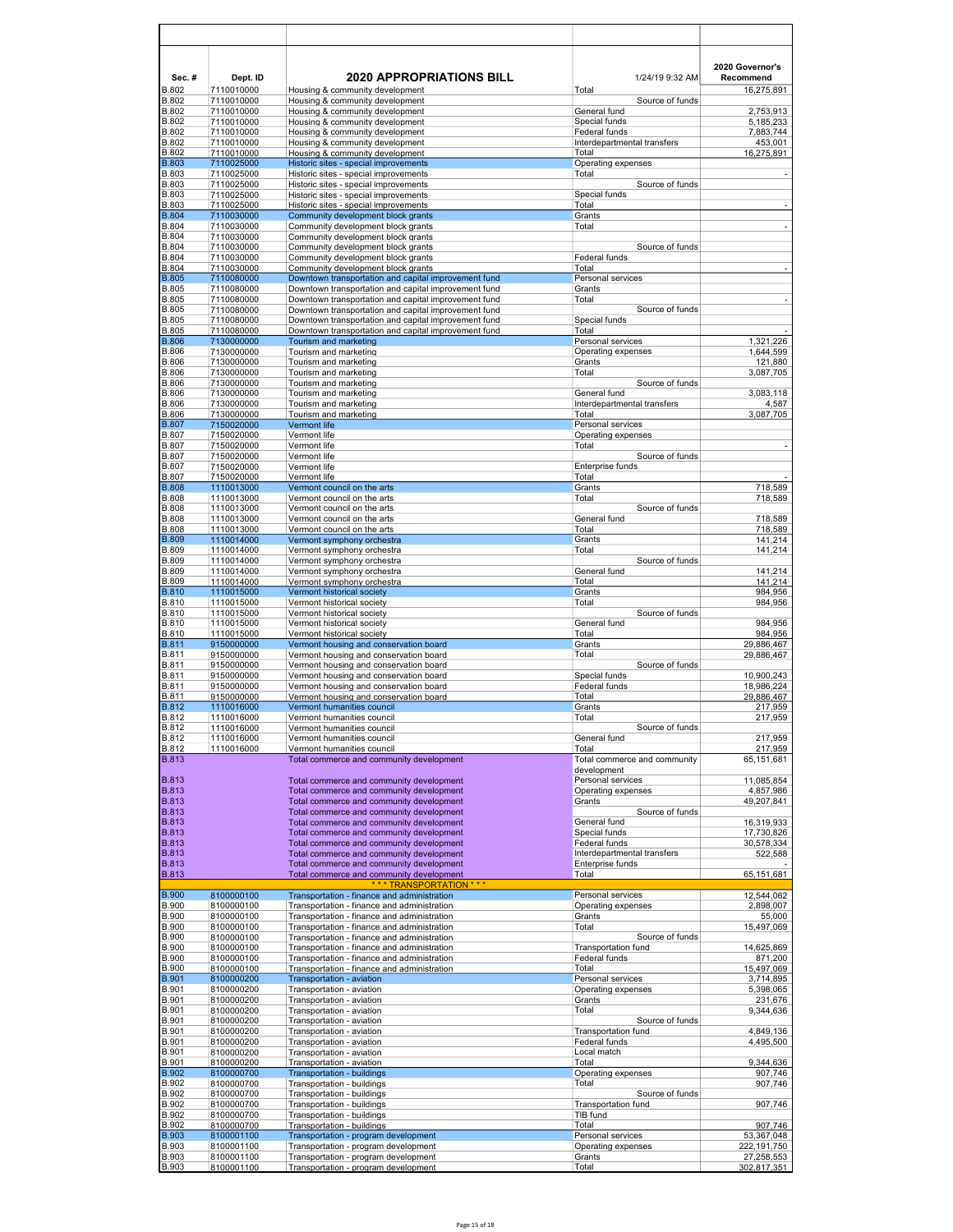| Sec.#                        | Dept. ID                 | <b>2020 APPROPRIATIONS BILL</b>                                                                                                                                                | 1/24/19 9:32 AM                                    | 2020 Governor's<br>Recommend |
|------------------------------|--------------------------|--------------------------------------------------------------------------------------------------------------------------------------------------------------------------------|----------------------------------------------------|------------------------------|
| <b>B.903</b><br>B.903        | 8100001100<br>8100001100 | Transportation - program development<br>Transportation - program development                                                                                                   | Source of funds<br><b>Transportation fund</b>      | 41,731,979                   |
| B.903                        | 8100001100               | Transportation - program development                                                                                                                                           | TIB fund                                           | 11,835,572                   |
| <b>B.903</b><br>B.903        | 8100001100<br>8100001100 | Transportation - program development<br>Transportation - program development                                                                                                   | Local match<br>Federal funds                       | 202,429<br>248,855,581       |
| B.903                        | 8100001100               | Transportation - program development                                                                                                                                           | Special funds                                      |                              |
| B.903<br><b>B.903</b>        | 8100001100<br>8100001100 | Transportation - program development<br>Transportation - program development                                                                                                   | Interdepartmental transfers<br>Total               | 191,790<br>302,817,351       |
| <b>B.904</b>                 | 8100001700               | Transportation - rest areas construction                                                                                                                                       | Personal services                                  | 40,000                       |
| B.904                        | 8100001700               | Transportation - rest areas construction                                                                                                                                       | Operating expenses                                 | 639,706                      |
| B.904<br><b>B.904</b>        | 8100001700<br>8100001700 | Transportation - rest areas construction<br>Transportation - rest areas construction                                                                                           | Total<br>Source of funds                           | 679,706                      |
| <b>B.904</b>                 | 8100001700               | Transportation - rest areas construction                                                                                                                                       | Transportation fund                                | 99,280                       |
| <b>B.904</b>                 | 8100001700<br>8100001700 | Transportation - rest areas construction                                                                                                                                       | Federal funds                                      | 580,426                      |
| B.904<br><b>B.905</b>        | 8100002000               | Transportation - rest areas construction<br>Transportation - maintenance state system                                                                                          | Total<br>Personal services                         | 679,706<br>45,218,248        |
| B.905                        | 8100002000               | Transportation - maintenance state system                                                                                                                                      | Operating expenses                                 | 48,330,691                   |
| B.905                        | 8100002000               | Transportation - maintenance state system                                                                                                                                      | Grants                                             | 365,000                      |
| B.905<br><b>B.905</b>        | 8100002000<br>8100002000 | Transportation - maintenance state system<br>Transportation - maintenance state system                                                                                         | Total<br>Source of funds                           | 93,913,939                   |
| <b>B.905</b>                 | 8100002000               | Transportation - maintenance state system                                                                                                                                      | Transportation fund                                | 91,036,152                   |
| <b>B.905</b><br>B.905        | 8100002000               | Transportation - maintenance state system                                                                                                                                      | Federal funds<br>Interdepartmental transfers       | 2,777,787                    |
| <b>B.905</b>                 | 8100002000<br>8100002000 | Transportation - maintenance state system<br>Transportation - maintenance state system                                                                                         | Total                                              | 100,000<br>93,913,939        |
| <b>B.906</b>                 | 8100002200               | Transportation - policy and planning                                                                                                                                           | Personal services                                  | 4,281,699                    |
| B.906                        | 8100002200               | Transportation - policy and planning                                                                                                                                           | Operating expenses                                 | 894,939                      |
| B.906<br><b>B.906</b>        | 8100002200<br>8100002200 | Transportation - policy and planning<br>Transportation - policy and planning                                                                                                   | Grants<br>Total                                    | 6,015,583<br>11,192,221      |
| <b>B.906</b>                 | 8100002200               | Transportation - policy and planning                                                                                                                                           | Source of funds                                    |                              |
| <b>B.906</b><br><b>B.906</b> | 8100002200<br>8100002200 | Transportation - policy and planning<br>Transportation - policy and planning                                                                                                   | <b>Transportation fund</b><br>Federal funds        | 2,921,480<br>8,238,741       |
| <b>B.906</b>                 | 8100002200               | Transportation - policy and planning                                                                                                                                           | Interdepartmental transfers                        | 32,000                       |
| <b>B.906</b>                 | 8100002200               | Transportation - policy and planning                                                                                                                                           | Total                                              | 11,192,221                   |
| <b>B.907</b><br>B.907        | 8100002300<br>8100002300 | Transportation - rail<br>Transportation - rail                                                                                                                                 | Personal services<br>Operating expenses            | 5,252,055<br>27,600,777      |
| B.907                        | 8100002300               | Transportation - rail                                                                                                                                                          | Grants                                             |                              |
| <b>B.907</b>                 | 8100002300               | Transportation - rail                                                                                                                                                          | Total                                              | 32.852.832                   |
| <b>B.907</b><br><b>B.907</b> | 8100002300<br>8100002300 | Transportation - rail<br>Transportation - rail                                                                                                                                 | Source of funds<br><b>Transportation fund</b>      | 18,237,032                   |
| B.907                        | 8100002300               | Transportation - rail                                                                                                                                                          | TIB fund                                           | 760,000                      |
| B.907                        | 8100002300               | Transportation - rail                                                                                                                                                          | Federal funds                                      | 12,937,050                   |
| <b>B.907</b><br>B.907        | 8100002300<br>8100002300 | Transportation - rail<br>Transportation - rail                                                                                                                                 | Interdepartmental transfers<br>ARRA funds          | 918,750                      |
| B.907                        | 8100002300               | Transportation - rail                                                                                                                                                          | Total                                              | 32,852,832                   |
| <b>B.908</b><br><b>B.908</b> | 8100005700               | Transportation - public transit                                                                                                                                                | Personal services                                  | 1,526,070                    |
| <b>B.908</b>                 | 8100005700<br>8100005700 | Transportation - public transit<br>Transportation - public transit                                                                                                             | Operating expenses<br>Grants                       | 165,372<br>32,332,957        |
| B.908                        | 8100005700               | Transportation - public transit                                                                                                                                                | Total                                              | 34,024,399                   |
| B.908<br><b>B.908</b>        | 8100005700<br>8100005700 | Transportation - public transit<br>Transportation - public transit                                                                                                             | Source of funds<br><b>Transportation fund</b>      | 8,256,111                    |
| <b>B.908</b>                 | 8100005700               | Transportation - public transit                                                                                                                                                | Federal funds                                      | 25,768,288                   |
| <b>B.908</b>                 | 8100005700               | Transportation - public transit                                                                                                                                                | Total                                              | 34,024,399                   |
| <b>B.909</b><br><b>B.909</b> | 8110000200<br>8110000200 | Transportation - central garage<br>Transportation - central garage                                                                                                             | Personal services<br>Operating expenses            | 4,530,648<br>15,621,294      |
| <b>B.909</b>                 | 8110000200               | Transportation - central garage                                                                                                                                                | Total                                              | 20,151,942                   |
| <b>B.909</b>                 | 8110000200               | Transportation - central garage                                                                                                                                                | Source of funds                                    |                              |
| <b>B.909</b><br><b>B.909</b> | 8110000200<br>8110000200 | Transportation - central garage<br>Transportation - central garage                                                                                                             | Internal service funds<br>Total                    | 20,151,942<br>20,151,942     |
| <b>B.910</b>                 | 8100002100               | Department of motor vehicles                                                                                                                                                   | Personal services                                  | 21,561,929                   |
| <b>B.910</b><br>B.910        | 8100002100<br>8100002100 | Department of motor vehicles<br>Department of motor vehicles                                                                                                                   | Operating expenses<br>Grants                       | 11,588,772                   |
| B.910                        | 8100002100               | Department of motor vehicles                                                                                                                                                   | Total                                              | 33,150,701                   |
| B.910                        | 8100002100               | Department of motor vehicles                                                                                                                                                   | Source of funds                                    |                              |
| <b>B.910</b><br>B.910        | 8100002100<br>8100002100 | Department of motor vehicles<br>Department of motor vehicles                                                                                                                   | <b>Transportation fund</b><br><b>Special Funds</b> | 31,657,492                   |
| <b>B.910</b>                 | 8100002100               | Department of motor vehicles                                                                                                                                                   | Federal funds                                      | 1,345,934                    |
| <b>B.910</b>                 | 8100002100               | Department of motor vehicles                                                                                                                                                   | Interdepartmental transfers                        | 147,275                      |
| <b>B.910</b><br><b>B.911</b> | 8100002100<br>8100000300 | Department of motor vehicles<br>Transportation - town highway structures                                                                                                       | Total<br>Grants                                    | 33,150,701<br>6,333,500      |
| B.911                        | 8100000300               | Transportation - town highway structures                                                                                                                                       | Total                                              | 6,333,500                    |
| <b>B.911</b><br><b>B.911</b> | 8100000300<br>8100000300 | Transportation - town highway structures                                                                                                                                       | Source of funds<br>Transportation fund             |                              |
| <b>B.911</b>                 | 8100000300               | Transportation - town highway structures<br>Transportation - town highway structures                                                                                           | Total                                              | 6,333,500<br>6,333,500       |
| <b>B.912</b>                 | 8100001900               | Transportation - town highway Vermont local technical assistance program Personal services                                                                                     |                                                    | 357,757                      |
| B.912<br>B.912               | 8100001900<br>8100001900 | Transportation - town highway Vermont local technical assistance program Operating expenses<br>Transportation - town highway Vermont local technical assistance program Grants |                                                    | 48,550                       |
| B.912                        | 8100001900               | Transportation - town highway Vermont local technical assistance program Total                                                                                                 |                                                    | 406,307                      |
| <b>B.912</b>                 | 8100001900               | Transportation - town highway Vermont local technical assistance program                                                                                                       | Source of funds                                    |                              |
| <b>B.912</b><br>B.912        | 8100001900<br>8100001900 | Transportation - town highway Vermont local technical assistance program Transportation fund                                                                                   |                                                    | 106,307<br>300,000           |
| B.912                        | 8100001900               | Transportation - town highway Vermont local technical assistance program Federal funds<br>Transportation - town highway Vermont local technical assistance program Total       |                                                    | 406,307                      |
| <b>B.913</b>                 | 8100002600               | Transportation - town highway class 2 roadway                                                                                                                                  | Grants                                             | 7,648,750                    |
| <b>B.913</b><br><b>B.913</b> | 8100002600               | Transportation - town highway class 2 roadway<br>Transportation - town highway class 2 roadway                                                                                 | Total<br>Source of funds                           | 7,648,750                    |
| B.913                        | 8100002600<br>8100002600 | Transportation - town highway class 2 roadway                                                                                                                                  | <b>Transportation fund</b>                         | 7,648,750                    |
| B.913                        | 8100002600               | Transportation - town highway class 2 roadway                                                                                                                                  | Total                                              | 7,648,750                    |
| <b>B.914</b><br><b>B.914</b> | 8100002800<br>8100002800 | Transportation - town highway bridges<br>Transportation - town highway bridges                                                                                                 | Personal services<br>Operating expenses            | 3,239,423<br>10,143,100      |
| B.914                        | 8100002800               | Transportation - town highway bridges                                                                                                                                          | Grants                                             | 451,328                      |
| B.914                        | 8100002800               | Transportation - town highway bridges                                                                                                                                          | Total                                              | 13,833,851                   |
| B.914<br><b>B.914</b>        | 8100002800<br>8100002800 | Transportation - town highway bridges<br>Transportation - town highway bridges                                                                                                 | Source of funds<br>Transportation fund             | 1,304,648                    |
| B.914                        | 8100002800               | Transportation - town highway bridges                                                                                                                                          | TIB fund                                           | 701,815                      |
| B.914                        | 8100002800               | Transportation - town highway bridges                                                                                                                                          | Local match                                        | 939,667                      |
| <b>B.914</b><br><b>B.914</b> | 8100002800<br>8100002800 | Transportation - town highway bridges<br>Transportation - town highway bridges                                                                                                 | Federal funds<br>Total                             | 10,887,721<br>13,833,851     |
| <b>B.915</b>                 | 8100003000               | Transportation - town highway aid program                                                                                                                                      | Grants                                             | 25,982,744                   |
| B.915                        | 8100003000               | Transportation - town highway aid program                                                                                                                                      | Total                                              | 25,982,744                   |
| B.915<br><b>B.915</b>        | 8100003000<br>8100003000 | Transportation - town highway aid program<br>Transportation - town highway aid program                                                                                         | Source of funds<br>Transportation fund             | 25,982,744                   |
| <b>B.915</b>                 | 8100003000               | Transportation - town highway aid program                                                                                                                                      | Total                                              | 25,982,744                   |
| <b>B.916</b><br><b>B.916</b> | 8100003100<br>8100003100 | Transportation - town highway class 1 supplemental grants<br>Transportation - town highway class 1 supplemental grants                                                         | Grants<br>Total                                    | 128,750<br>128,750           |
| <b>B.916</b>                 | 8100003100               | Transportation - town highway class 1 supplemental grants                                                                                                                      | Source of funds                                    |                              |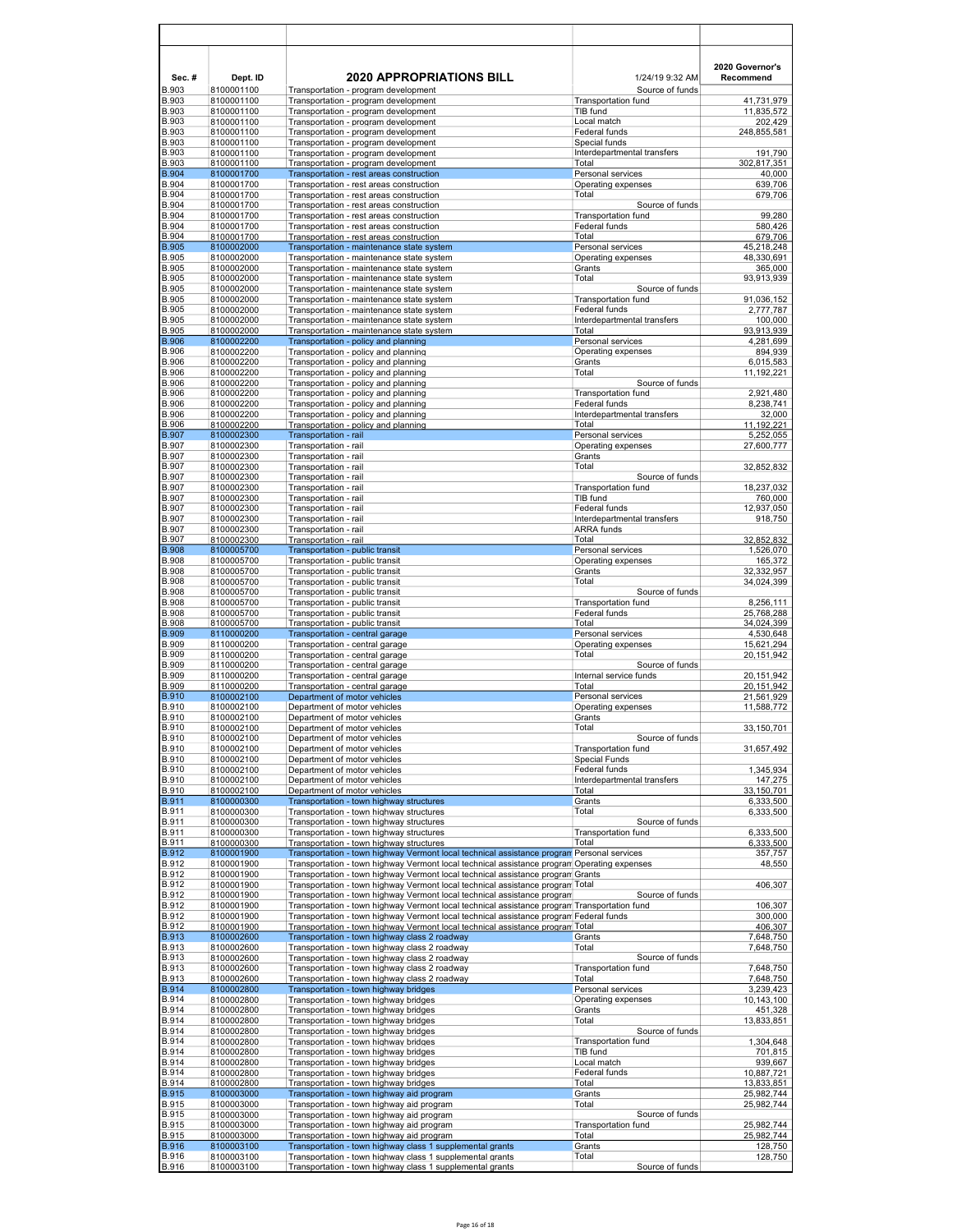| Sec.#<br>B.916        | Dept. ID<br>8100003100   | <b>2020 APPROPRIATIONS BILL</b><br>Transportation - town highway class 1 supplemental grants                                           | 1/24/19 9:32 AM<br>Transportation fund                    | 2020 Governor's<br>Recommend<br>128,750 |
|-----------------------|--------------------------|----------------------------------------------------------------------------------------------------------------------------------------|-----------------------------------------------------------|-----------------------------------------|
| B.916                 | 8100003100               | Transportation - town highway class 1 supplemental grants                                                                              | Total                                                     | 128,750                                 |
| <b>B.917</b>          | 8100001400               | Transportation - town highway: state aid for nonfederal disasters                                                                      | Grants                                                    | 1,150,000                               |
| B.917<br>B.917        | 8100001400<br>8100001400 | Transportation - town highway: state aid for nonfederal disasters<br>Transportation - town highway: state aid for nonfederal disasters | Total<br>Source of funds                                  | 1,150,000                               |
| B.917                 | 8100001400               | Transportation - town highway: state aid for nonfederal disasters                                                                      | Transportation fund                                       | 1,150,000                               |
| B.917                 | 8100001400               | Transportation - town highway: state aid for nonfederal disasters                                                                      | Total                                                     | 1,150,000                               |
| <b>B.918</b><br>B.918 | 8100001000<br>8100001000 | Transportation - town highway: state aid for federal disasters                                                                         | Grants<br>Total                                           | 180,000<br>180,000                      |
| B.918                 | 8100001000               | Transportation - town highway: state aid for federal disasters<br>Transportation - town highway: state aid for federal disasters       | Source of funds                                           |                                         |
| B.918                 | 8100001000               | Transportation - town highway: state aid for federal disasters                                                                         | Transportation fund                                       | 20,000                                  |
| B.918                 | 8100001000               | Transportation - town highway: state aid for federal disasters                                                                         | Federal funds                                             | 160,000                                 |
| B.918<br>B.919        | 8100001000<br>8100005800 | Transportation - town highway: state aid for federal disasters<br>Transportation - municipal mitigation grant program                  | Total<br>Grants                                           | 180,000<br>2,724,000                    |
| B.919                 | 8100005800               | Transportation - municipal mitigation grant program                                                                                    | Operating expenses                                        | 204,000                                 |
| B.919                 | 8100005800               | Transportation - municipal mitigation grant program                                                                                    | Total                                                     | 2,928,000                               |
| B.919<br>B.919        | 8100005800               | Transportation - municipal mitigation grant program                                                                                    | Source of funds                                           |                                         |
| B.919                 | 8100005800<br>8100005800 | Transportation - municipal mitigation grant program<br>Transportation - municipal mitigation grant program                             | Transportation fund<br><b>Special Funds</b>               | 700,000<br>800,000                      |
| B.919                 | 8100005800               | Transportation - municipal mitigation grant program                                                                                    | Federal funds                                             | 1,428,000                               |
| B.919                 | 8100005800               | Transportation - municipal mitigation grant program                                                                                    | Interdepartmental transfers                               |                                         |
| B.919<br><b>B.920</b> | 8100005800<br>8100005500 | Transportation - municipal mitigation grant program<br>Transportation - public assistance grant program                                | Total<br>Operating expenses                               | 2,928,000<br>500,000                    |
| B.920                 | 8100005500               | Transportation - public assistance grant program                                                                                       | Grants                                                    | 3,640,000                               |
| B.920                 | 8100005500               | Transportation - public assistance grant program                                                                                       | Total                                                     | 4,140,000                               |
| B.920                 | 8100005500               | Transportation - public assistance grant program                                                                                       | Source of funds                                           |                                         |
| B.920<br>B.920        | 8100005500<br>8100005500 | Transportation - public assistance grant program<br>Transportation - public assistance grant program                                   | Transportation fund<br>Special funds                      | 100,000<br>640.000                      |
| B.920                 | 8100005500               | Transportation - public assistance grant program                                                                                       | Federal funds                                             | 3,000,000                               |
| B.920                 | 8100005500               | Transportation - public assistance grant program                                                                                       | Interdepartmental transfers                               | 400,000                                 |
| B.920<br>B.921        | 8100005500<br>8100000800 | Transportation - public assistance grant program<br><b>Transportation board</b>                                                        | Total<br>Personal services                                | 4,140,000<br>246,347                    |
| B.921                 | 8100000800               | <b>Transportation board</b>                                                                                                            | Operating expenses                                        | 35.844                                  |
| B.921                 | 8100000800               | <b>Transportation board</b>                                                                                                            | Total                                                     | 282,191                                 |
| B.921<br>B.921        | 8100000800<br>8100000800 | <b>Transportation board</b><br><b>Transportation board</b>                                                                             | Source of funds<br>Transportation fund                    | 282,191                                 |
| B.921                 | 8100000800               | <b>Transportation board</b>                                                                                                            | Total                                                     | 282,191                                 |
| B.922                 |                          | <b>Total transportation</b>                                                                                                            | Total transportation                                      | 617,546,635                             |
| B.922                 |                          | <b>Total transportation</b>                                                                                                            | Personal services                                         | 155,880,181                             |
| B.922<br>B.922        |                          | <b>Total transportation</b><br><b>Total transportation</b>                                                                             | Operating expenses<br>Grants                              | 347,168,613<br>114,497,841              |
| <b>B.922</b>          |                          | <b>Total transportation</b>                                                                                                            | Source of funds                                           |                                         |
| B.922                 |                          | <b>Total transportation</b>                                                                                                            | Transportation fund                                       | 258,079,167                             |
| B.922<br>B.922        |                          | <b>Total transportation</b><br>Total transportation                                                                                    | TIB fund<br>Special funds                                 | 13,297,387<br>1,440,000                 |
| <b>B.922</b>          |                          | <b>Total transportation</b>                                                                                                            | Federal funds                                             | 321,646,228                             |
| B.922                 |                          | <b>Total transportation</b>                                                                                                            | ARRA funds                                                |                                         |
| B.922<br>B.922        |                          | <b>Total transportation</b><br><b>Total transportation</b>                                                                             | Internal service funds<br>Interdepartmental transfers     | 20,151,942<br>1,789,815                 |
| <b>B.922</b>          |                          | <b>Total transportation</b>                                                                                                            | Local match                                               | 1,142,096                               |
| B.922                 |                          | <b>Total transportation</b>                                                                                                            | <b>TIB Proceeds Fund</b>                                  |                                         |
| B.922                 |                          | <b>Total transportation</b><br>*** DEBT SERVICE ***                                                                                    | Total                                                     | 617,546,635                             |
| B.1000                | 1260980000               | Debt service                                                                                                                           | Operating expenses                                        | 82.765.729                              |
| B.1000<br>B.1000      | 1260980000<br>1260980000 | Debt service<br>Debt service                                                                                                           | Total<br>Source of funds                                  | 82,765,729                              |
| B.1000                | 1260980000               | Debt service                                                                                                                           | General fund                                              | 78.638.324                              |
| B.1000                | 1260980000               | Debt service                                                                                                                           | <b>Transportation fund</b>                                | 560,231                                 |
| B.1000<br>B.1000      | 1260980000<br>1260980000 | Debt service<br>Debt service                                                                                                           | Special funds<br>ARRA funds                               | 1,069,511                               |
| B.1000                | 1260980000               | Debt service                                                                                                                           | TIB debt service fund                                     | 2,497,663                               |
| B.1000                | 1260980000               | Debt service                                                                                                                           | Total                                                     | 82,765,729                              |
| B.1001<br>B.1001      |                          | Total debt service<br>Total debt service                                                                                               | Total debt service<br>Operating expenses                  | 82,765,729<br>82,765,729                |
| B.1001                |                          | Total debt service                                                                                                                     | Source of funds                                           |                                         |
| B.1001                |                          | Total debt service                                                                                                                     | General fund                                              | 78,638,324                              |
| B.1001<br>B.1001      |                          | Total debt service<br>Total debt service                                                                                               | Transportation fund<br>Special funds                      | 560,231                                 |
| B.1001                |                          | Total debt service                                                                                                                     | <b>ARRA</b> funds                                         | 1,069,511                               |
| B.1001                |                          | Total debt service                                                                                                                     | TIB debt service fund                                     | 2,497,663                               |
| B.1001                |                          | Total debt service                                                                                                                     | General obligation bond debt<br>fund                      |                                         |
| <b>B.1001</b>         |                          | Total debt service                                                                                                                     | Total                                                     | 82,765,729                              |
|                       |                          |                                                                                                                                        |                                                           |                                         |
|                       |                          | TOTALS APPROPRIATIONS SECTIONS (NOT PART OF BILL)<br>TOTALS APPROPRIATIONS SECTIONS (NOT PART OF BILL)                                 | <b>Personal services</b><br><b>Operating expenses</b>     | 1,244,716,273<br>737,542,307            |
|                       |                          | TOTALS APPROPRIATIONS SECTIONS (NOT PART OF BILL)                                                                                      | Grants                                                    | 5,909,827,459                           |
|                       |                          | TOTALS APPROPRIATIONS SECTIONS (NOT PART OF BILL)                                                                                      | <b>Total</b>                                              | 7,892,086,039                           |
|                       |                          | TOTALS APPROPRIATIONS SECTIONS (NOT PART OF BILL)<br>TOTALS APPROPRIATIONS SECTIONS (NOT PART OF BILL)                                 | Source of funds<br><b>General fund</b>                    | 1,616,815,668                           |
|                       |                          | TOTALS APPROPRIATIONS SECTIONS (NOT PART OF BILL)                                                                                      | <b>Transportation fund</b>                                | 282,909,034                             |
|                       |                          | TOTALS APPROPRIATIONS SECTIONS (NOT PART OF BILL)                                                                                      | <b>TIB fund</b>                                           | 13,297,387                              |
|                       |                          | TOTALS APPROPRIATIONS SECTIONS (NOT PART OF BILL)<br>TOTALS APPROPRIATIONS SECTIONS (NOT PART OF BILL)                                 | <b>Special funds</b><br><b>Tobacco fund</b>               | 333,231,436<br>23,650,439               |
|                       |                          | TOTALS APPROPRIATIONS SECTIONS (NOT PART OF BILL)                                                                                      | State health care resources                               | 16,915,501                              |
|                       |                          |                                                                                                                                        | fund                                                      |                                         |
|                       |                          | TOTALS APPROPRIATIONS SECTIONS (NOT PART OF BILL)<br>TOTALS APPROPRIATIONS SECTIONS (NOT PART OF BILL)                                 | Fish & Wildlife fund<br><b>Education fund</b>             | 9,096,567<br>1,718,243,704              |
|                       |                          | TOTALS APPROPRIATIONS SECTIONS (NOT PART OF BILL)                                                                                      | <b>Retired Teachers Health Fund</b>                       |                                         |
|                       |                          | TOTALS APPROPRIATIONS SECTIONS (NOT PART OF BILL)                                                                                      | <b>Federal funds</b>                                      | 2,039,485,440                           |
|                       |                          | TOTALS APPROPRIATIONS SECTIONS (NOT PART OF BILL)                                                                                      | <b>ARRA funds</b><br>TIB debt service fund                | 1,990,771<br>2,497,663                  |
|                       |                          | TOTALS APPROPRIATIONS SECTIONS (NOT PART OF BILL)<br>TOTALS APPROPRIATIONS SECTIONS (NOT PART OF BILL)                                 | General obligation bond debt                              |                                         |
|                       |                          | TOTALS APPROPRIATIONS SECTIONS (NOT PART OF BILL)                                                                                      | fund<br><b>Global Commitment fund</b>                     | 1,579,865,176                           |
|                       |                          | TOTALS APPROPRIATIONS SECTIONS (NOT PART OF BILL)                                                                                      | Internal service funds                                    | 147,966,787                             |
|                       |                          | TOTALS APPROPRIATIONS SECTIONS (NOT PART OF BILL)                                                                                      | Interdepartmental transfers                               | 75,588,991                              |
|                       |                          | TOTALS APPROPRIATIONS SECTIONS (NOT PART OF BILL)<br>TOTALS APPROPRIATIONS SECTIONS (NOT PART OF BILL)                                 | Local match<br><b>TIB Proceeds fund</b>                   | 1,142,096                               |
|                       |                          | TOTALS APPROPRIATIONS SECTIONS (NOT PART OF BILL)                                                                                      | <b>Permanent trust funds</b>                              | 85,000                                  |
|                       |                          | <b>TOTALS APPROPRIATIONS SECTIONS (NOT PART OF BILL)</b>                                                                               | <b>Enterprise funds</b>                                   | 11,495,452                              |
|                       |                          | TOTALS APPROPRIATIONS SECTIONS (NOT PART OF BILL)<br>TOTALS APPROPRIATIONS SECTIONS (NOT PART OF BILL)                                 | <b>Pension trust funds</b><br>Private purpose trust funds | 16,683,226<br>1,125,701                 |
|                       |                          | <b>TOTALS APPROPRIATIONS SECTIONS (NOT PART OF BILL)</b>                                                                               | Total                                                     | 7,892,086,039                           |